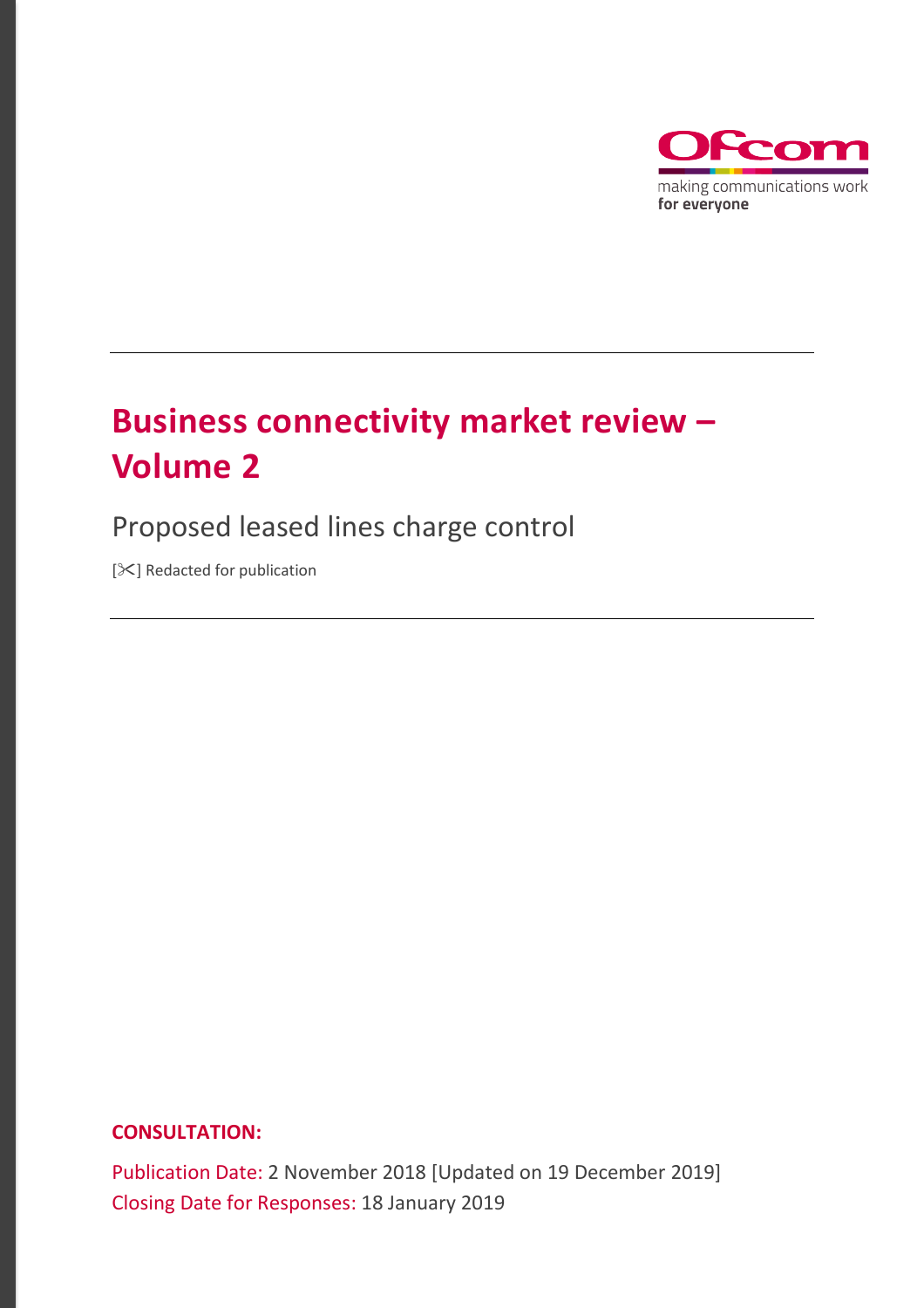# **Contents**

# **Section**

| 1. Introduction                                                       | 1. |
|-----------------------------------------------------------------------|----|
| 2. Objectives and approach in setting the leased lines charge control |    |
| 3. Charge control design                                              | 12 |
| 4. Inter-exchange dark fibre charge control                           | 29 |
| 5. Implementation, compliance and legal tests                         | 40 |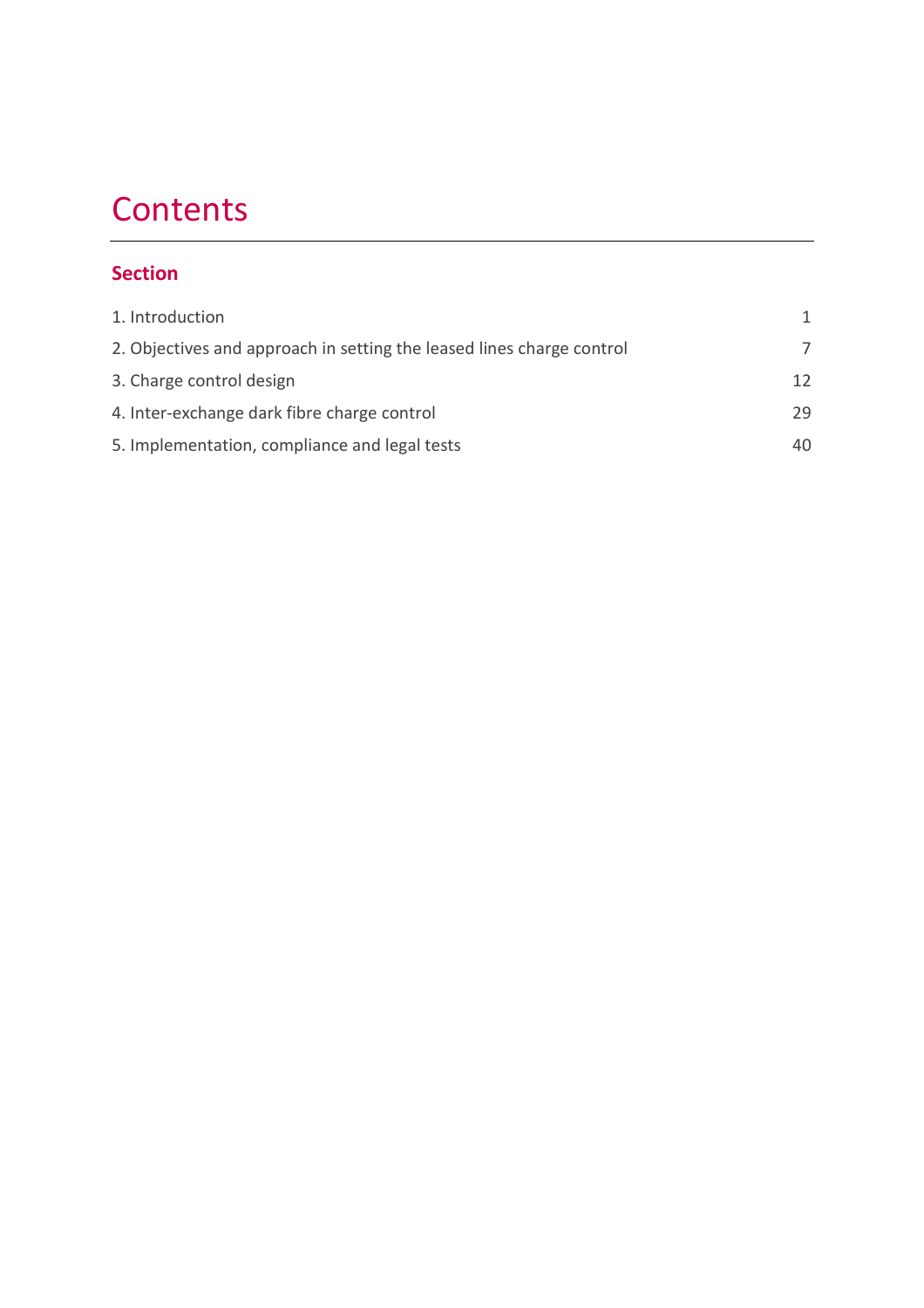# <span id="page-2-0"></span>1. Introduction

 $\overline{a}$ 

- 1.1 The first volume of this consultation sets out our assessment of market power in the provision of leased lines and our proposed remedies to address SMP.[1](#page-2-1) In this volume we set out our proposals for a sub-set of these remedies: charge controls on BT's leased line services. This includes our overall objectives and approach, the design of the proposed charge controls, their level and how they will be implemented.
- 1.2 In Volume 1 we propose two product markets for leased lines with separate geographic markets based on the nature and degree of network competition. The below table sets out the proposed markets and SMP findings, with our proposed pricing remedies.

**Table 1.1: Summary of pricing remedies for the CI Access and CI Inter-exchange markets in the UK excluding the Hull Area**

|                              | Inter-exchange market                  |                 | <b>Access market</b> |                |                                    |                             |            |
|------------------------------|----------------------------------------|-----------------|----------------------|----------------|------------------------------------|-----------------------------|------------|
| Operator:                    | <b>BT Only</b>                         | $BT+1$<br>other | $BT+2$ or<br>more    | <b>BT Only</b> | $BT+1$<br>other                    | BT+2 or more<br>(HNR areas) |            |
| <b>Bandwidth</b>             |                                        |                 |                      |                |                                    | <b>Outside CLA</b>          | <b>CLA</b> |
| 1 Gbit/s<br>and below        | Cap at current prices<br>for stability |                 | None                 | for stability  | Cap at current prices              | Fair<br>Pricing             | None       |
| Over 1 Gbit/s<br>(VHB)       | Safeguard cap at<br>current prices     |                 | None                 |                | Safeguard cap at<br>current prices | Fair<br>pricing             | None       |
| Dark Fibre, any<br>bandwidth | Price at cost                          | None            | None                 | None           | None                               | None                        | None       |

<span id="page-2-1"></span><sup>1</sup> [https://www.ofcom.org.uk/consultations-and-statements/category-1/business-connectivity-market-review/.](https://www.ofcom.org.uk/consultations-and-statements/category-1/business-connectivity-market-review/)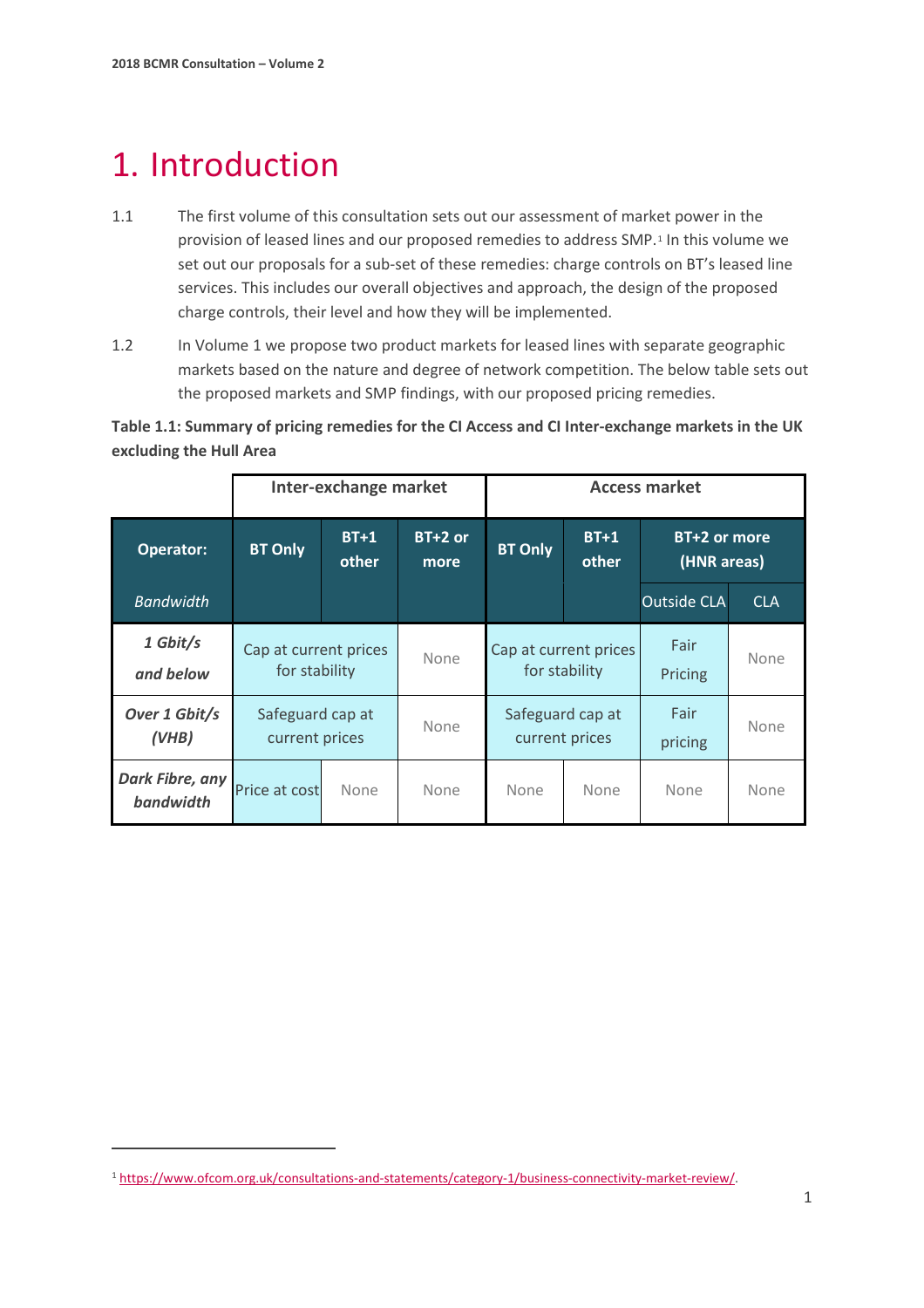# **Summary of proposals**

#### **Key proposals for charge controls on BT**

Our key proposals are:

- a charge-controlled basket of active services at 1 Gbit/s and below, covering both Access and Inter-exchange markets, with charges based on the average price of services in the basket for the prior year and capped at CPI-CPI;
- a charge-controlled basket of active VHB services at above 1 Gbit/s, covering both Access and Inter-exchange markets, with charges as at 1 October 2018 capped at CPI-CPI; and
- charge-controls on dark fibre services in the CI Inter-exchange connectivity market for connections from BT Only exchanges, with charges calculated on the latest available cost information and capped at CPI-CPI.

Our proposals also include controls on sub-baskets and ancillary services.

- 1.3 In Volume 1 we propose that BT's market power gives it the ability and incentive to set prices that could restrict competition and harm consumers. We also note that we plan to undertake a comprehensive review of wholesale access markets by April 2021, bringing together our review of business and residential markets for the first time. Given current price levels, and that this review covers the relatively short period to March 2021, we consider that keeping prices stable strikes the right balance between protecting consumers from high prices (while allowing BT the opportunity to recover its efficiently incurred costs) and providing certainty and stability as we transition to the introduction of new, long-term downstream regulation for business and residential markets.
- 1.4 For active services at 1 Gbit/s and below, we propose that a charge control at CPI-CPI best balances these two objectives. We have modelled costs over the review period and our analysis indicates that CPI-CPI is within our range of model outputs. We do not believe that any potential over-recovery of costs by BT outweighs the benefits of pricing stability or that there are significant risks of cost under-recovery.
- 1.5 For active VHB services, we have not undertaken similar modelling work. We expect demand for these services to continue to grow as networks expand and data consumption increases. Our proposals for duct and pole access will lead to an increase in competition, which is likely to focus on higher speed services. We are concerned that BT may selectively raise prices for active VHB services where competition is weak or non-existent and leverage higher returns to reduce prices where competition is likely to emerge. To prevent this, we propose a safeguard CPI-CPI cap at current prices.
- 1.6 In Volume 1 we also propose the introduction of dark fibre for inter-exchange connectivity for all connections from exchanges where BT has no competition for backhaul services.
- 1.7 As well as protecting consumers from high prices, our dark fibre proposal will promote investment by reducing barriers to network expansion and supporting competition in areas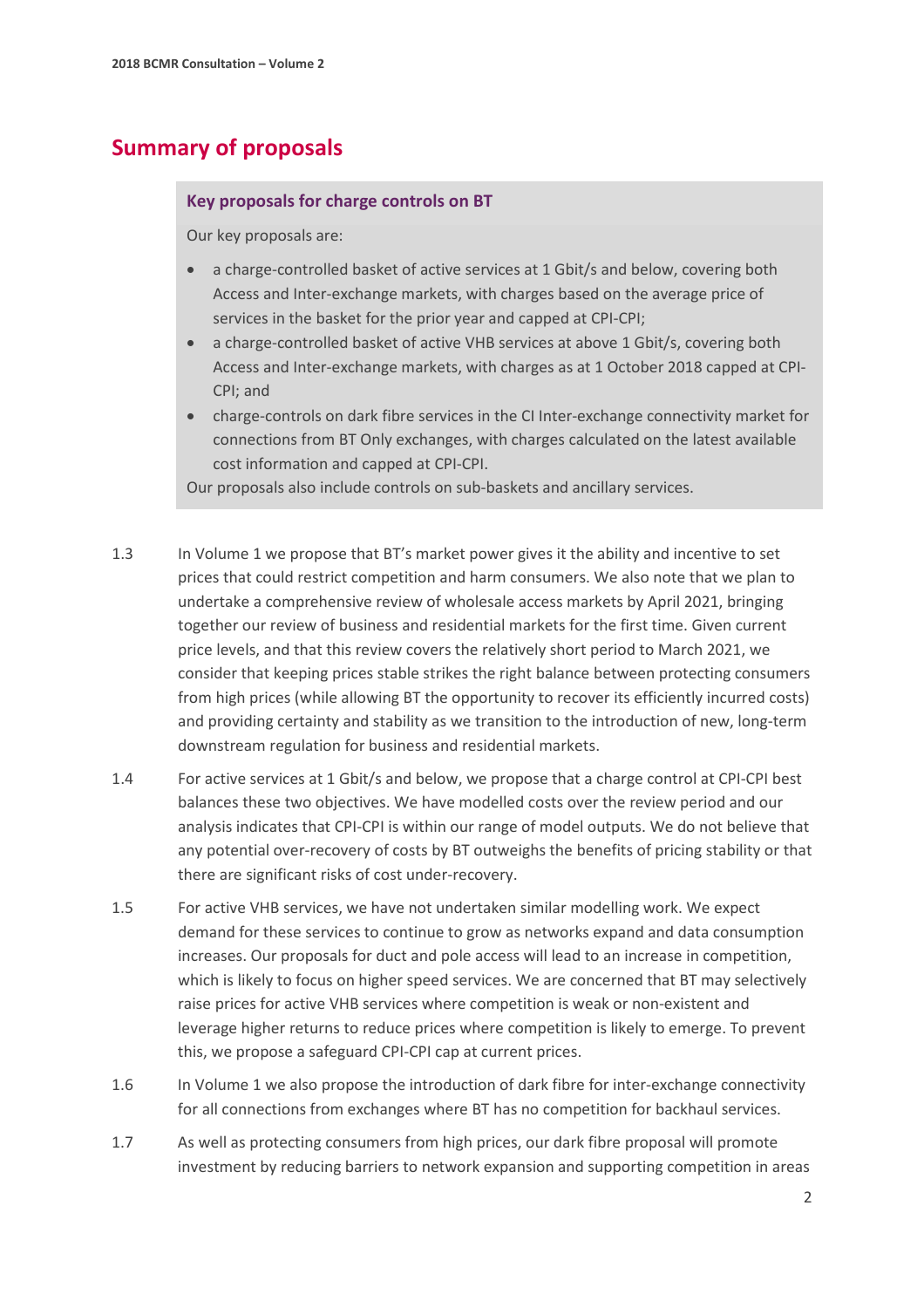where alternative network build would otherwise be less likely. We propose to set the charges for dark fibre based on the latest available cost information. Thereafter, we propose capping prices at CPI-CPI. We do not believe there would be a material misalignment of cost and revenue under this approach, and it has the advantage of being consistent with our proposed controls on active services and our overall objective of pricing stability.

1.8 The below tables set out our proposed charge controls on active services at 1 Gbit/s and below, active VHB services, relevant ancillaries services and inter-exchange dark fibre services.

| <b>Baskets</b>                                   | <b>Services within scope</b>                                                                                                                                                                                                                                                                                                    | <b>Level of</b><br>control |
|--------------------------------------------------|---------------------------------------------------------------------------------------------------------------------------------------------------------------------------------------------------------------------------------------------------------------------------------------------------------------------------------|----------------------------|
| 1 Gbit/s and<br>below services<br><b>baskets</b> | Connection, rental and Main Link charges for Wholesale fibre-<br>based Ethernet services at 1 Gbit/s and below<br>Interconnection services and Cablelink<br>Ethernet ancillary charges (excluding accommodation, Excess<br>Construction Charges and Time Related Charges) to support<br>Ethernet services at 1 Gbit/s and below | <b>CPI-CPI</b>             |
| Cablelink sub-<br>basket                         | Cablelink services                                                                                                                                                                                                                                                                                                              | CPI-CPI                    |
| Sub-cap on all<br>charges                        | Each individual service within this basket                                                                                                                                                                                                                                                                                      | $CPI+5%$                   |

#### **Table 1.2: Proposed baskets for active services at 1 Gbit/s and below**

#### **Table 1.3: Proposed basket for active VHB services**

| <b>Baskets</b>                       | <b>Services within scope</b>                                                                                                                                                                                                                                           | Level of<br>control |
|--------------------------------------|------------------------------------------------------------------------------------------------------------------------------------------------------------------------------------------------------------------------------------------------------------------------|---------------------|
| <b>VHB</b> services<br><b>basket</b> | Connection, rental and Main Link charges for Wholesale fibre-based<br>Ethernet and WDM services at VHB<br>Ethernet ancillary charges (excluding accommodation, Excess<br>Construction Charges and Time Related Charges) to support Ethernet<br>and WDM services at VHB | CPI-CPI             |
| Sub-cap on<br>all charges            | Each individual service within this basket                                                                                                                                                                                                                             | $CPI+5%$            |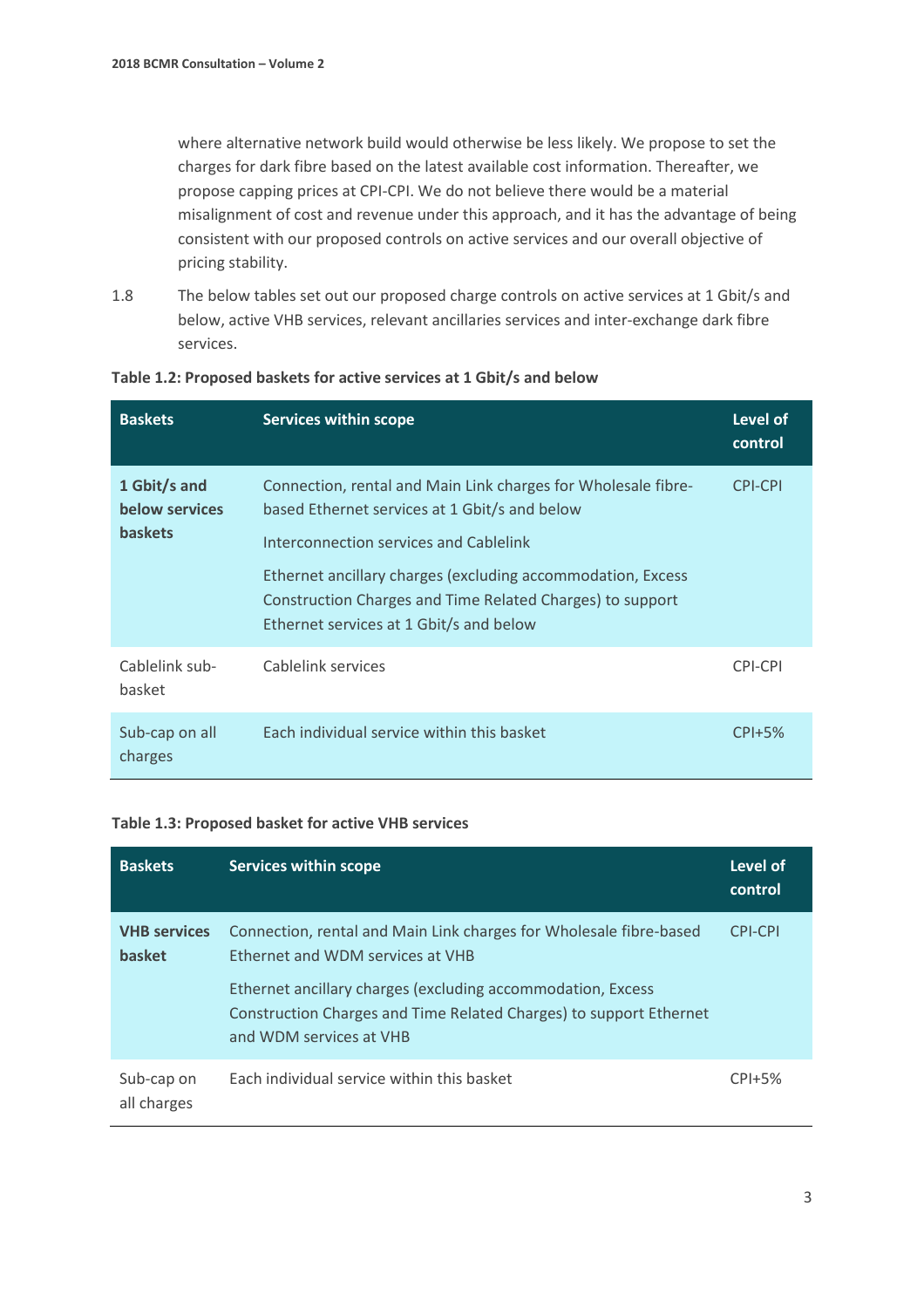**Table 1.4: Proposed baskets for accommodation services, Excess Construction Charges (ECCs) and Time Related Charges (TRCs)**

| <b>Ancillary service</b>                                         | <b>Baskets</b>            | <b>Services within scope</b>                                                                                                                                                                      | Level of control               |
|------------------------------------------------------------------|---------------------------|---------------------------------------------------------------------------------------------------------------------------------------------------------------------------------------------------|--------------------------------|
| Accommodation<br>services, i.e. to rent<br>space in BT Exchanges | Accommodation<br>services | Access Locate Administration Fee                                                                                                                                                                  | <b>CPI-CPI</b>                 |
| <b>Excess Construction</b><br>Charges                            | Direct ECCs               | Blown fibre, cable (fibre or copper)<br>including any jointing required,<br>blown fibre tubing in duct, internal<br>cabling, overblow services, fibre<br>cable and survey fee/planning<br>charges | <b>CPI-CPI</b>                 |
|                                                                  | Sub-cap on all<br>charges | Each individual Direct ECC                                                                                                                                                                        | $CPI+5%$                       |
|                                                                  | <b>Contractor ECCs</b>    | Construction activities that<br>Openreach provides though an<br>external contractor                                                                                                               | Basis of charges<br>obligation |
| <b>Ethernet Time Related</b><br>Charges                          | <b>Ethernet TRCs</b>      | Each individual relevant Ethernet<br><b>TRC</b>                                                                                                                                                   | <b>CPI-CPI</b>                 |

#### **Table 1.5: Indicative starting charges for inter-exchange dark fibre services**

| <b>Service</b>                                      | Indicative maximum charge                                           |
|-----------------------------------------------------|---------------------------------------------------------------------|
| Dark fibre connection (per circuit)                 | £733                                                                |
| Dark fibre rental (per circuit per year)            | £51                                                                 |
| Dark fibre main link (per metre per year)           | £0.15                                                               |
| Dark fibre cessation charge (per cessation request) | £192                                                                |
| Dark fibre RWT charge (per fault)                   | £350                                                                |
| TRCs in support of dark fibre                       | Same charges as TRCs for active services<br>(controlled at CPI-CPI) |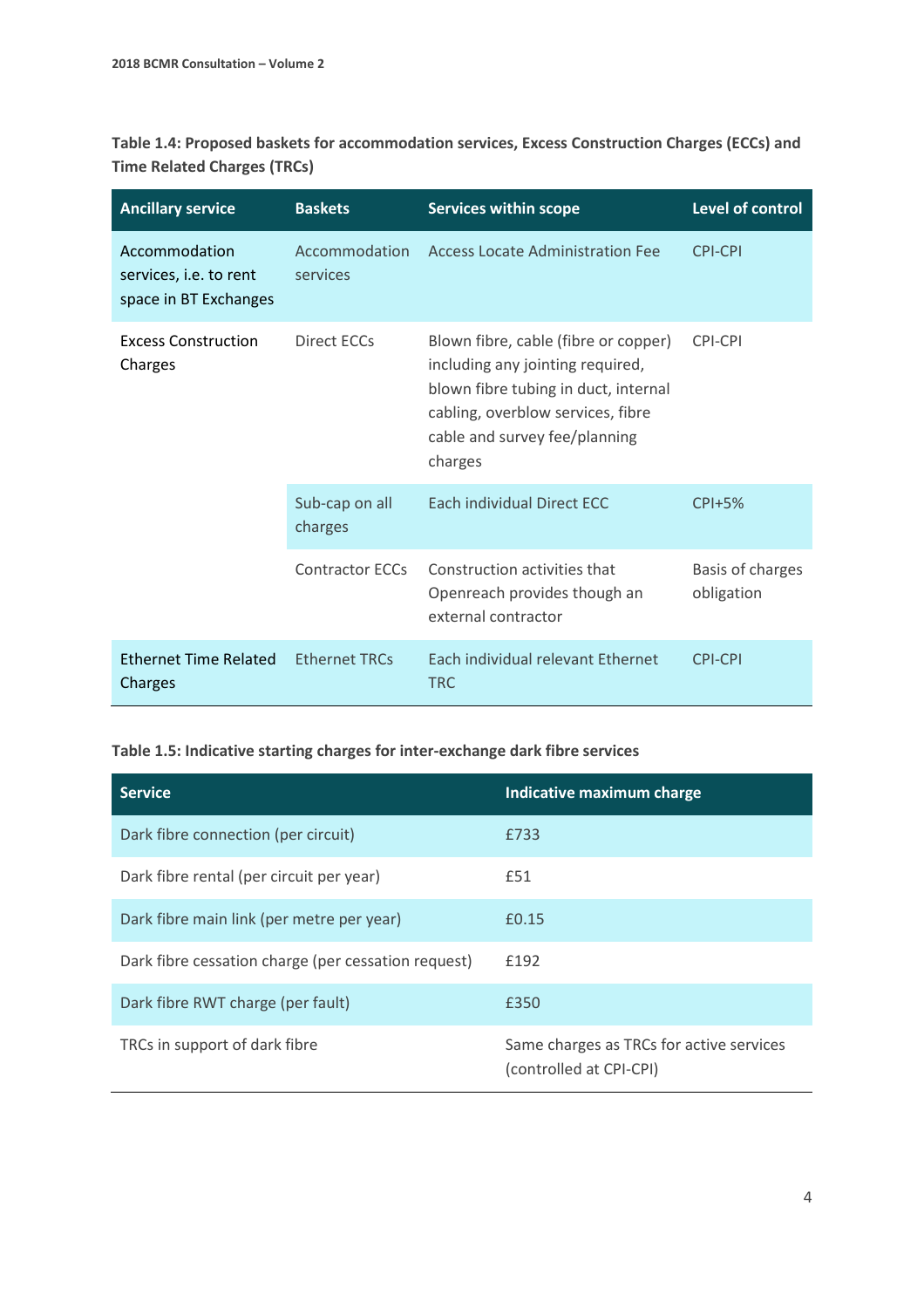# **Summary of existing regulation**

- 1.9 Our previous review of the business connectivity markets concluded in 2016 (2016 BCMR Statement).<sup>[2](#page-6-0)</sup> We decided to impose the following charge controls on BT (without defining separate markets for access and inter-exchange connectivity):
	- a cost-based charge control on active services at 1 Gbit/s and below, and on accommodation, ECCs and TRCs provided in connection with those services, in the UK excluding the Central London Area (CLA) and Hull Area;
	- a safeguard cap on active VHB services and charge controls on accommodation, ECCs and TRCs provided in connection with those services, in the UK excluding the CLA, London Periphery (LP) and the Hull Area; and
	- a basis of charges obligation on dark fibre and charge controls on accommodation, ECCs and TRCs provided in connection with dark fibre, in the UK excluding the CLA and Hull Area.
- 1.10 We also imposed a charge control on Traditional Interface (TI) services at 8 Mbit/s and below.

## **Regulation currently in place**

- 1.11 As set out in Section2 of Volume 1 following the judgment of the Competition Appeal Tribunal, we revoked the BCMR 2016 legal conditions in so far as they applied to the CISBO market (the regulation of TI services remained in place) and imposed temporary regulation in business connectivity markets (Temporary Conditions). These conditions expire on 31 March 2019.
- 1.12 The Temporary Conditions impose cost-based charge controls on active services at 1 Gbit/s and below, and relevant ancillary services (accommodation, ECCs and TRCs). The controls apply to services in a single product market in the UK excluding the CLA, Hull Area and Central Business Districts (CBDs) of Birmingham, Glasgow and Leeds.
- 1.13 They do not impose a charge control on active VHB services or require BT to provide dark fibre services.

# **Structure of this volume**

- 1.14 The remainder of this volume is structured as follows.
	- Section 2 sets our objectives and approach in setting charge controls.
	- Section 3 sets out details of our proposed charge control design for active services. We also set out particulars of the basket design for active services and determine how these baskets will work in practice.

<span id="page-6-0"></span><sup>2</sup> Ofcom, 2016. *Business Connectivity Market Review.* [https://www.ofcom.org.uk/consultations-and-statements/category-](https://www.ofcom.org.uk/consultations-and-statements/category-1/business-connectivity-market-review-2016)[1/business-connectivity-market-review-2016.](https://www.ofcom.org.uk/consultations-and-statements/category-1/business-connectivity-market-review-2016)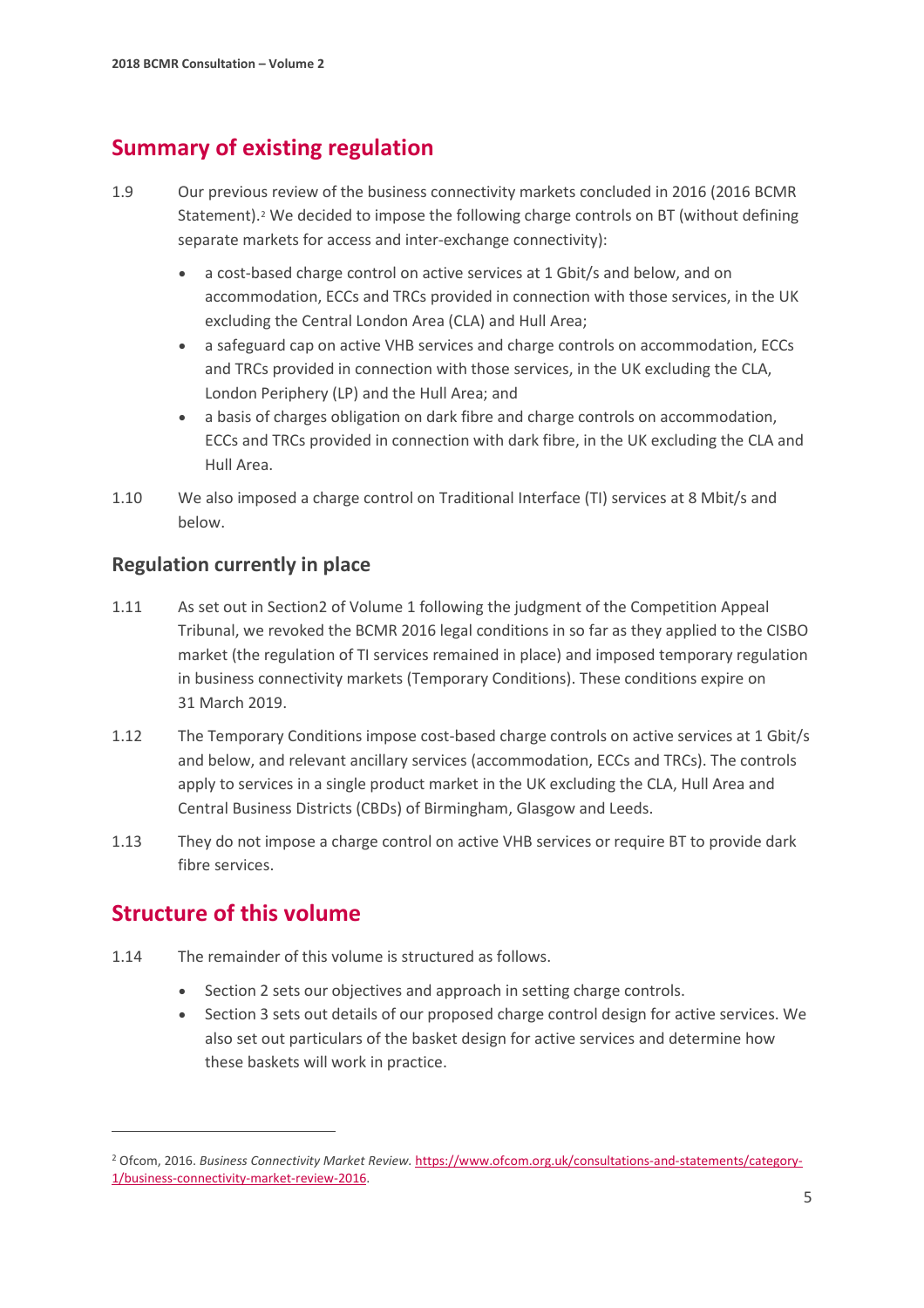- Section 4 sets out the details of our proposed charge control on dark fibre in the market for CI Inter-exchange connectivity.
- Section 5 sets out how our proposals will be implemented in our legal instruments and how they meet the relevant legal tests.
- 1.15 In addition to these sections, there are five annexes setting out the detail of our proposals on various aspects of the charge controls.
	- Annex 18 sets out the cost modelling which has informed our preferred approach for setting the charge control on active services at 1 Gbit/s and below.
	- Annex 19 sets out details of our proposals on base year adjustments.
	- Annex 20 sets out details of our proposals for the pricing of inter-exchange dark fibre.
	- Annex 21 sets out the details of our proposals on cost of capital.
- 1.16 Unless stated otherwise, throughout this volume and the related annexes above, all references to sections relate to sections and the related annexes within Volume 2.[3](#page-7-0)
- 1.17 There are also two annexes which are relevant to both Volumes 1 and 2.
	- Annex 22 sets out our glossary.

- Annex 23 sets out our draft legal instruments.
- 1.18 Alongside this consultation we have also published two reports on the cost of capital by Europe Economics and NERA.

<span id="page-7-0"></span><sup>3</sup> Unless stated otherwise, all references to information we have gathered using our formal powers (s.135 notices) is to information collected under the leased lines charge control project.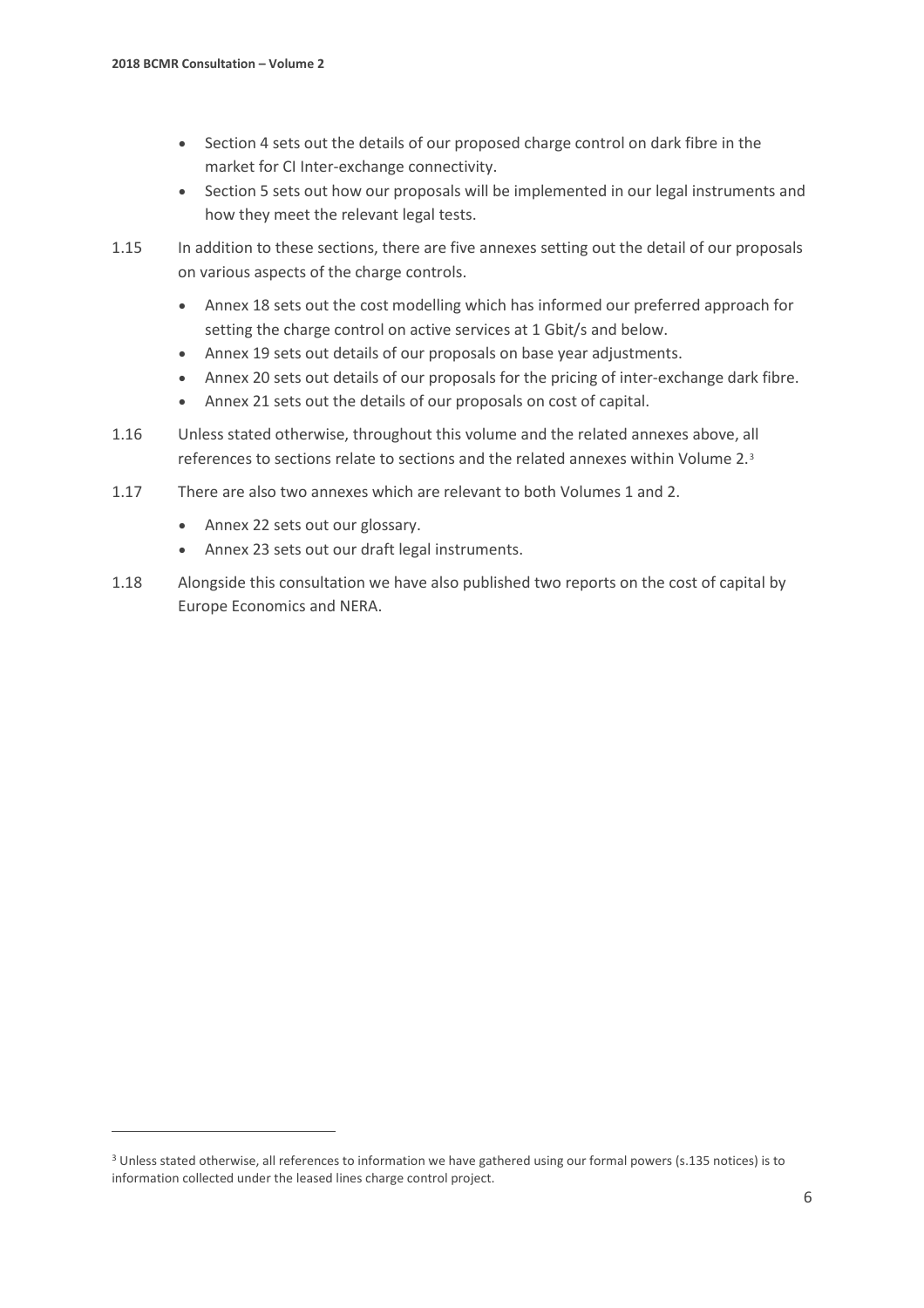# <span id="page-8-0"></span>2. Objectives and approach in setting the leased lines charge control

- 2.1 This section discusses our objectives in setting charge controls. It then sets out our proposed form and duration of charge controls in light of these objectives.
- 2.2 In summary, we propose:
	- a CPI-CPI price cap on active services at 1 Gbit/s and below in the CI Access services market in BT Only and BT+1 areas, and in the CI Inter-exchange connectivity market at BT exchanges where we propose that BT has SMP (BT Only and BT+1 exchanges);
	- a CPI-CPI price cap on VHB active services in the CI Access services market in BT Only and BT+1 areas, and in the CI Inter-exchange connectivity market at BT exchanges where we propose that BT has SMP;
	- cost-based starting prices for inter-exchange dark fibre, which are then fixed in nominal terms for the duration of this review period; and
	- CPI-CPI price caps for accommodation services, Excess Construction Charges (ECCs), and Time Related Charges (TRCs).

# **Overall objective in setting charge controls**

- 2.3 Our overall objective when setting charge controls, as prescribed by the Act, is to set such conditions as appear appropriate to us for the purposes of promoting efficiency, promoting sustainable competition, and conferring the greatest possible benefit on the end-users of public electronic communication services.[4](#page-8-1)
- 2.4 In Section 10 of Volume 1 we set out how our approach to price regulating wholesale leased line services addresses our competition concerns in the markets we propose BT has SMP and is consistent with our overall strategy. We explain that, in developing our package of remedies (including pricing remedies), a key objective is to ensure certainty and regulatory stability for consumers and telecoms providers in the relatively short period up to April 2021.
- 2.5 In our Strategic Policy Position, we set out how we plan to reform the way in which we carry out competition assessments in telecoms markets to further support network investment in the long term.<sup>[5](#page-8-2)</sup> In 2021 we will, for the first time, align our reviews of business and residential markets. We also said we would look to vary our regulation by geography depending on the level of competitive intensity.
- 2.6 At this stage, the path that future prices might take under our revised approach is not clear. With greater geographic differentiation in our regulation, and given the short timescale of this review, we are placing the greatest weight on price stability and

<span id="page-8-1"></span><sup>4</sup> Section 88 Communications Act 2003.

<span id="page-8-2"></span><sup>5</sup> Ofcom, 2018. R*egulatory certainty to support investment in full-fibre broadband – Ofcom's approach to future regulation*. https://www.ofcom.org.uk/ data/assets/pdf\_file/0025/116539/investment-full-fibre-broadband.pdf.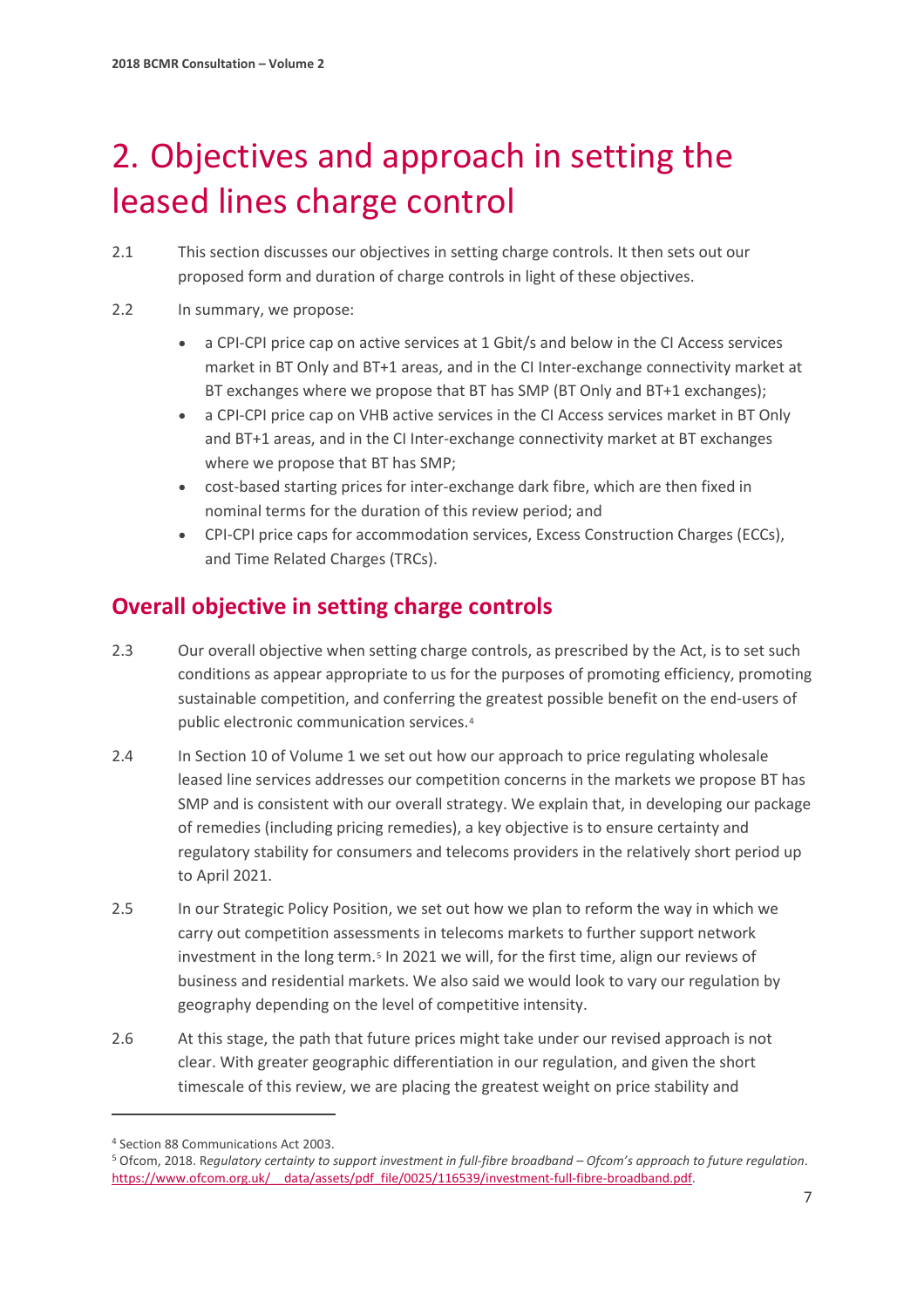regulatory certainty over other factors we take into account when setting charge controls. In this period of transition to a new regulatory regime, a key objective is to promote certainty for investors in full-fibre networks and the benefits that full-fibre investment brings through competition at more levels of the value chain.

2.7 While our focus is on maintaining price stability, we also have regard to balancing the potential benefits to customers from having prices more tightly aligned to costs, with ensuring BT has a fair opportunity to recover efficiently incurred costs.

# **Form of the controls**

## **A cap at current prices for active services at 1 Gbit/s and below**

- 2.8 In Section 10 of Volume 1 we propose a cap at current prices on active services at 1 Gbit/s and below.
- 2.9 In the context of this review, we consider maintaining stable prices would be more effective than setting a cost-based charge control (such as the current leased lines CPI-X charge control) at managing the risk of regulatory failure. This is particularly the case in relation to incentives to invest in full-fibre networks.
- 2.10 In principle, there are several ways we could implement price stability in the charge control. In particular, we could propose to cap charges in real terms (i.e. a CPI-0% control) or in nominal terms (i.e. a CPI-CPI control).
- 2.11 To inform our proposals, we have undertaken some modelling to understand the likely evolution of costs and the implications of the options on BT's cost recovery. This analysis (explained in more detail in Annex 18) is largely based on the same methodology and models as the 201[6](#page-9-0) LLCC.<sup>6</sup>
- 2.12 Our analysis shows that prices for active services<sup>7</sup> at 1 Gbit/s and below can be expected to be broadly aligned to cost by the end of the current charge control period (i.e. April 2019). Based on the likely evolution of efficient costs up to April 2021, our modelling suggests that capping prices in nominal terms could be expected to lead to BT recovering around £50 to £65m more than if we were to set the control on a fully allocated cost (FAC) basis.
- 2.13 If we consider a wider range for key input parameters (as we normally would if we were consulting on a range for the X for a cost-based CPI-X control)<sup>8</sup>, this could lead to greater over-recovery for BT in the low-cost scenario (up to £135m) and some under-recovery in the high-cost scenario (around £10m). The details of our low and high-cost scenarios are provided in Annex 18. However, we do not consider the risks of under-recovery of costs to be significant, and CPI-CPI falls within the range of outcomes in our modelling.

<span id="page-9-1"></span><span id="page-9-0"></span> $6$  2016 BCMR Statement, Volume 2.<br><sup>7</sup> Services currently included in the Ethernet basket.

<span id="page-9-2"></span><sup>8</sup> When calculating the allowed percentage change in prices (the controlling percentage) as part of a charge control, the X value is the part of the controlling percentage which is not CPI so that the controlling percentage = CPI-X.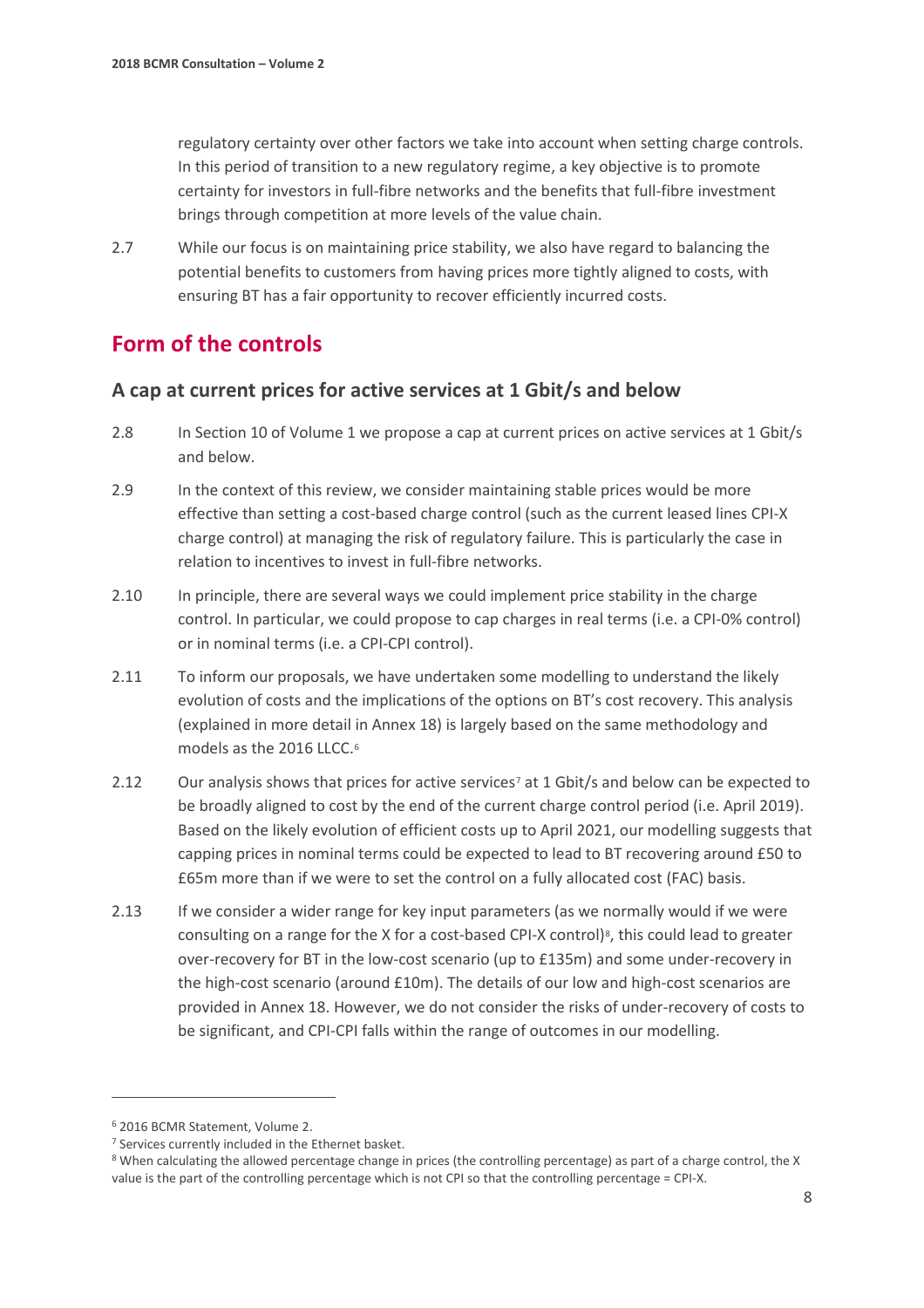- 2.14 Our modelling implies that were we to set a cost-based charge control, it is most likely that prices would need to fall in nominal terms (however, as noted above, there is greater uncertainty about the future path prices beyond this review period given that we will be reviewing our approach to downstream remedies). Therefore, we consider that capping prices in nominal terms, rather than in real terms, is a more appropriate way to balance our desire for price stability and protecting consumers from high prices. We do not consider that any potential over-recovery of costs by BT will outweigh the benefits of pricing stability or that the risks of under-recovery of costs are significant.
- 2.15 As a result, we propose to apply a CPI-CPI price cap to active services at 1 Gbit/s and below in the CI Access services market in BT Only and BT+1 areas, and in the CI Inter-exchange connectivity market at BT Only and BT+1 exchanges.

## **Safeguard cap for VHB services**

- 2.16 In Section 10 of Volume 1 we propose a safeguard cap at current prices on active services above 1 Gbit/s in the CI Access services market in BT Only and BT+1 areas, and in the CI Inter-exchange connectivity market at BT Only and BT+1 exchanges.
- 2.17 Active VHB services are not currently subject to charge controls. As explained in Section 10 of Volume 1, our primary concern when it comes to the pricing of VHB services is that BT would increase prices in areas with limited or no competition to subsidise price reductions in more competitive areas (or where it considers rivals may build).
- 2.18 VHB prices are currently significantly above cost, but we expect prices will reduce in time under our proposals for inter-exchange dark fibre from BT Only exchanges and unrestricted DPA. Therefore, we consider that capping current prices in nominal terms (i.e. a safeguard cap at CPI-CPI) is appropriate. For current prices, we propose to use charges as at 1 October 2018.

### **Inter-exchange dark fibre pricing**

- 2.19 We propose to require BT to provide access to dark fibre at cost for inter-exchange connectivity circuits from BT Only exchanges.
- 2.20 As explained in Section 12 of Volume 1, while in principle we could adopt either a costbased or active-minus approach when setting a charge control, we propose to set a costbased charge control for the proposed inter-exchange dark fibre remedy as we consider that its price should reflect its underlying costs. We consider that the reasoning used in the 2016 BCMR to support an active-minus pricing approach is no longer relevant for this review.[9](#page-10-0)
- 2.21 Since BT does not currently offer a dark fibre service, we need to work out starting charges for any such service. We propose to base these starting charges on current cost accounting for fully allocated costs (CCA FAC) derived from BT's regulatory financial statements. For

<span id="page-10-0"></span><sup>9</sup> 2016 BCMR Statement, paragraphs 9.99-102.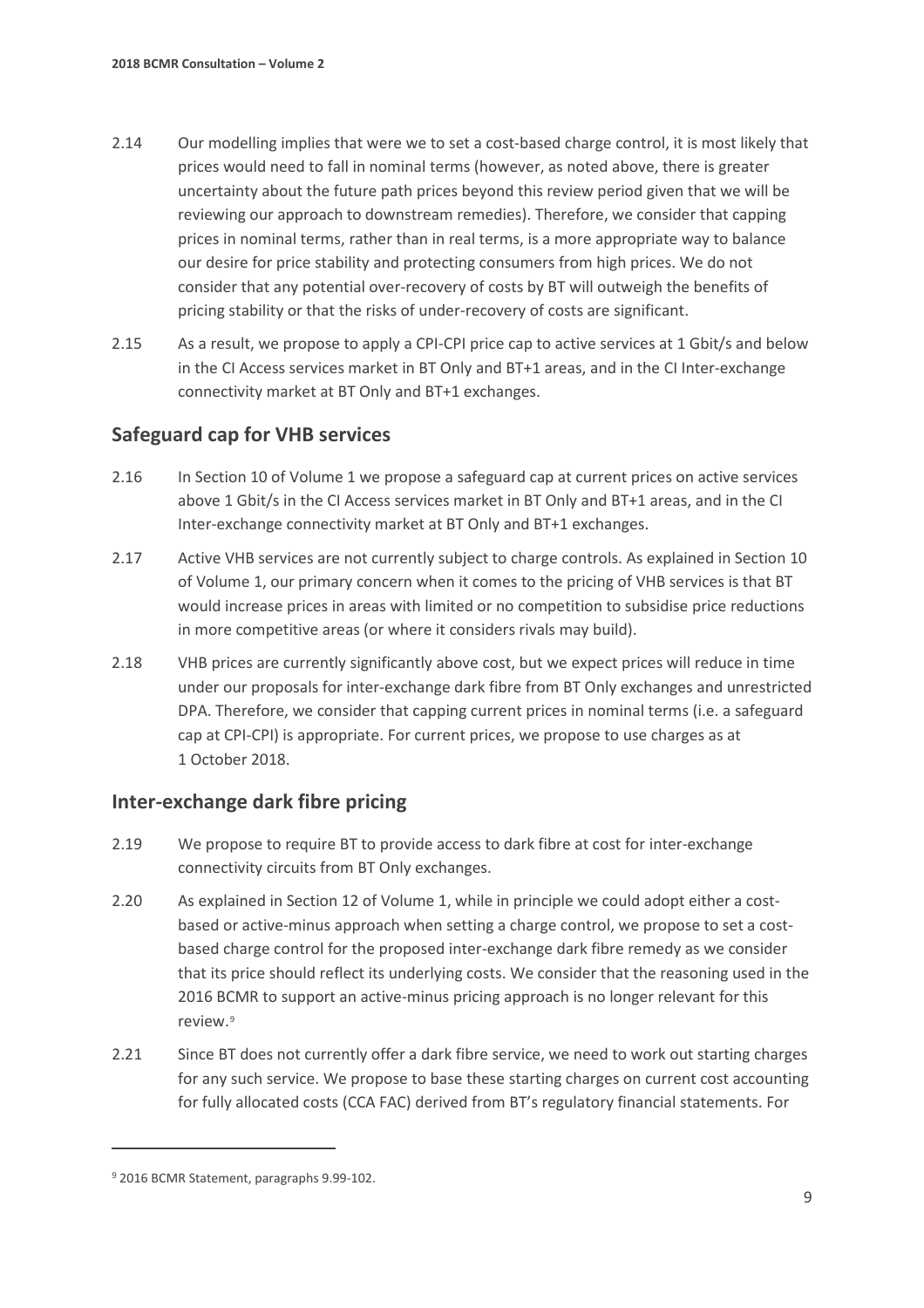this consultation we have based our cost estimates on 2016/17 data and propose to update our estimates using 2017/18 cost data for our statement. Section 4 explains in more detail our rationale for the chosen cost standard and how we have estimated base year costs for dark fibre, including any additional costs BT may incur in providing the new service. Section 4 also sets out our approach to any additional ancillary services BT will need to provide to support its dark fibre products.

- 2.22 In considering how prices should evolve over the charge control period, we have given weight to both the benefits of pricing stability and ensuring that the prices customers pay are aligned with costs. In previous leased lines charge controls, we have set prices by forecasting the likely evolution of efficient costs over the charge control period and aligning prices to cost by the end of the period. We are introducing dark fibre as a new product and so we are proposing to set prices using the latest available information on efficient costs.
- 2.23 Many of the costs of providing dark fibre are also incurred in providing active services. On the one hand, this suggests that unit costs of providing dark fibre might be expected to fall (in nominal terms) over the charge control period (consistent with our modelling of active services). On the other hand, there is uncertainty around how certain key drivers of dark fibre costs will evolve over time. In particular, there is considerable uncertainty over how service volumes will grow and the extent to which BT can achieve similar efficiency gains on passive network elements as on active network elements.
- 2.24 Given that this a short review period and prices will reflect the latest available cost information, we do not believe that there would be a significant misalignment of cost and revenue of dark fibre services over the charge control period if we kept prices flat in nominal terms. We also consider that, given volumes of dark fibre are likely to be relatively low over the period, that it would be disproportionate to carry out a detailed forecasting exercise of dark fibre costs and we therefore believe it is appropriate to base prices on 2017/18 cost data.
- 2.25 Keeping prices flat in nominal terms ensures consistency with our proposed charge control on active services. It also supports stability over the relatively short charge control in preparation for our more fundamental review of access services in 2021. We therefore propose to impose a CPI-CPI cap on dark fibre services for the second year of the charge control period.
- 2.26 As explained further in Section 4, we propose to set a maximum charge on each individual dark fibre service which would apply for the duration of this charge control.

## **Accommodation, ECCs, and TRCs**

2.27 To use BT's regulated wholesale leased line services (including dark fibre), telecoms providers require certain ancillary services such as accommodation, construction work or services outside Openreach's terms of service (ECCs), as well as services such as fault repairs (TRCs). In Sections 12 to 14 of Volume 1 we propose that certain ancillary services should continue to be subject to a charge control.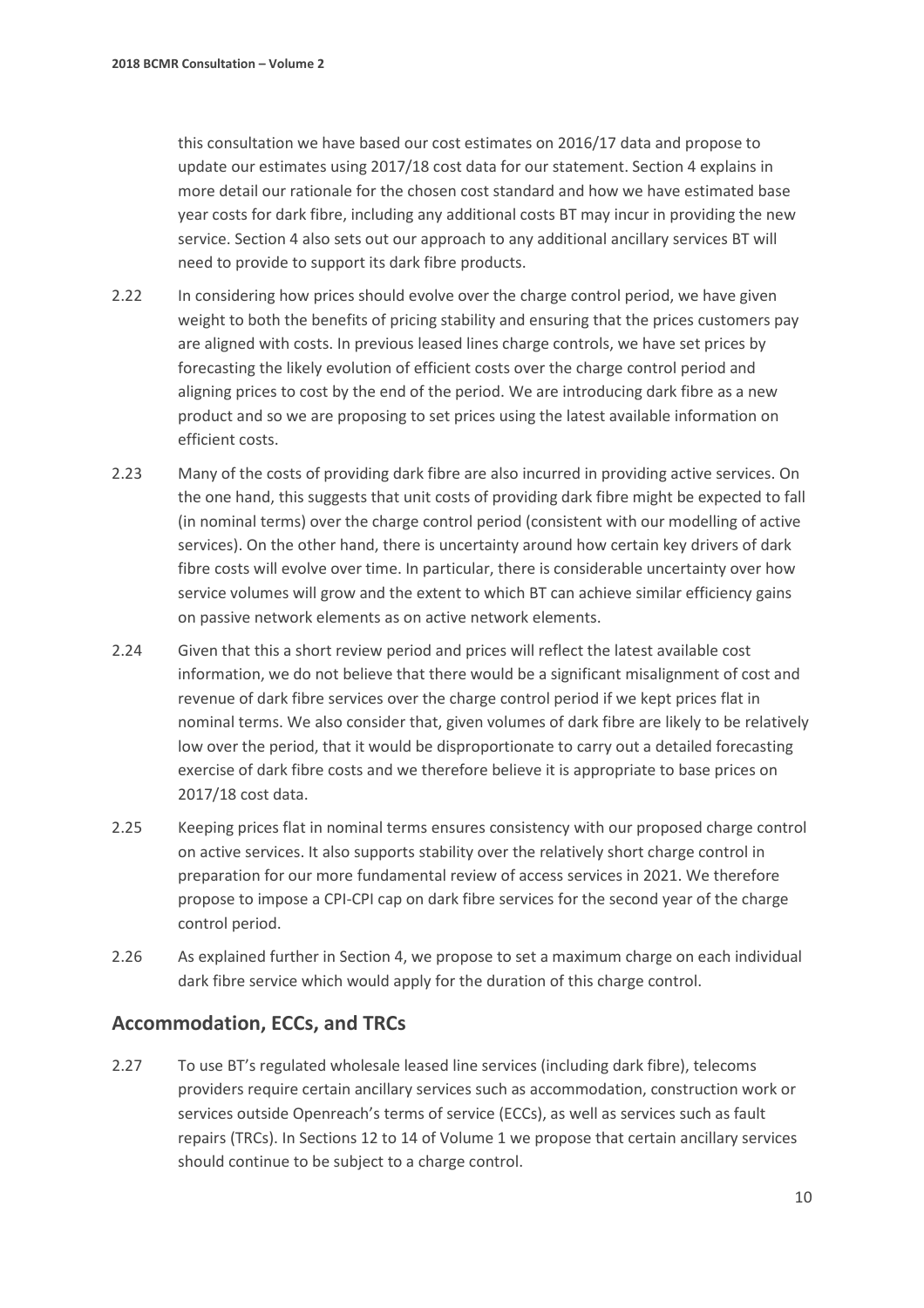2.28 Applying our general principle of price stability in this review, we propose CPI-CPI controls on these services, in line with controls for active services. Details of our basket design and specific proposals for ancillary services are covered in Section 3.

# **Duration of our charge controls**

- 2.29 Consistent with the duration of this review period, we are proposing to set charge controls that expire on 31 March 2021. While we typically set charge controls for three years, we note that both two- and three-year charge controls are consistent with the market review cycle in the Framework Directive.[10](#page-12-0)
- 2.30 In the July 2018 Strategic Policy Position, we signalled our intention for the review period to end by March 2021 to allow us to align the next reviews of downstream remedies for residential and business markets. With the boundaries between business and residential networks increasingly blurred, this approach will allow for a more holistic review of the appropriate remedies, including pricing remedies, across the different markets. We expect this new set of downstream remedies to be in place from April 2021.
- 2.31 Section 88 of the Act also requires us take a view on what appears to us to be appropriate for the purposes of (among other things) promoting efficiency. Given our focus on maintaining price stability ahead of a wider review of our regulation, we consider that a shorter than usual period is appropriate. This reduces the risk of costs deviating significantly from prices, while still supporting predictability to BT and other telecom providers as to the regulatory environment that they face.

# **Consultation question**

 $\overline{a}$ 

Question 2.1: Do you agree with the proposed form of charge controls? Please provide evidence to support your views.

<span id="page-12-0"></span><sup>&</sup>lt;sup>10</sup> Article 16 of the Framework Directive 2002/21/EC, as amended by Directive 2009/140/EC.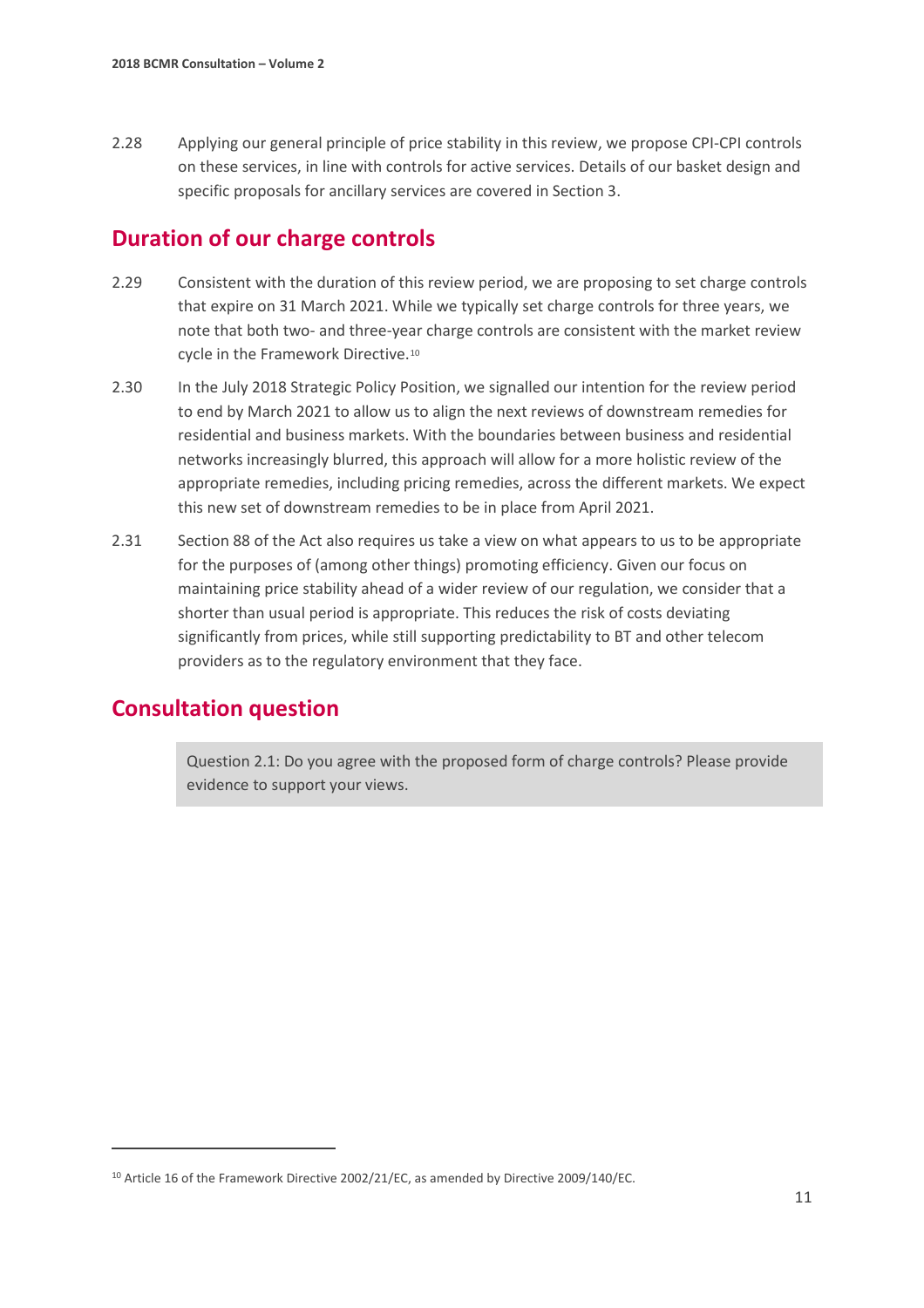# <span id="page-13-0"></span>3. Charge control design

- 3.1 This section outlines our approach to our proposed basket design and charge control structure for:
	- active services at 1 Gbit/s and below;
	- active VHB services; and
	- accommodation services, ECCs and TRCs.
- 3.2 In Section 2 we propose CPI-CPI charge controls on active services at all bandwidths in BT Only and BT+1 areas in the CI Access market and from BT Only and BT+1 exchanges in the CI Inter-exchange market, hereafter referred to as the 'charge control areas'.[11](#page-13-1) In the following subsections, our proposed controls and basket structure apply to the relevant markets as outlined here, unless specified otherwise. In Section 12 of Volume 1 we propose a cost-based dark fibre service from BT Only exchanges in the CI Inter-exchange market. The basis for dark fibre charge controls is explained in Section 4.
- 3.3 Consistent with our previous practice for leased lines, we continue to consider that there are benefits associated with broad baskets, such as giving BT the flexibility to set efficient charging structures, respond to changes in demand and costs and encourage efficient migration. However, a broad basket control alone may not offer sufficient protection for individual services, for example, the flexibility might be used to set charges in a way that harms competition. Therefore, where necessary, we propose sub-caps to address any competition concerns and to mitigate these risks. We note that in some cases it might not be practicable to construct baskets, for example, if we do not have appropriate weights.<sup>[12](#page-13-2)</sup>
- 3.4 In developing our basket design, we have also given due weight to our regulatory objectives of providing price stability and regulatory certainty during this period of transition to a new regulatory regime.

# **Summary of proposals**

 $\overline{a}$ 

## **1 Gbit/s and below services basket**

3.5 We propose to adopt a basket covering Ethernet services at 1 Gbit/s and below in the charge control areas, hereafter referred to as the '1 Gbit/s and below services basket'[.13](#page-13-3) We propose to implement sub-baskets and sub-caps for Cablelink and for all charges within the basket since we do not consider the basket-level control alone offers sufficient protection to address our competition concerns. Table 3.1 below summarises the structure of this basket.

<span id="page-13-1"></span><sup>&</sup>lt;sup>11</sup> See Table 1.1 for a summary of pricing remedies for the CI Access and CI Inter-exchange markets.

<span id="page-13-3"></span><span id="page-13-2"></span><sup>&</sup>lt;sup>12</sup> For example, we do not propose a basket for dark fibre services, as explained in Section 4.<br><sup>13</sup> Please note, in the draft legal instrument we refer to this basket as the 'Ethernet (1 Gbit/s and below) Services Baske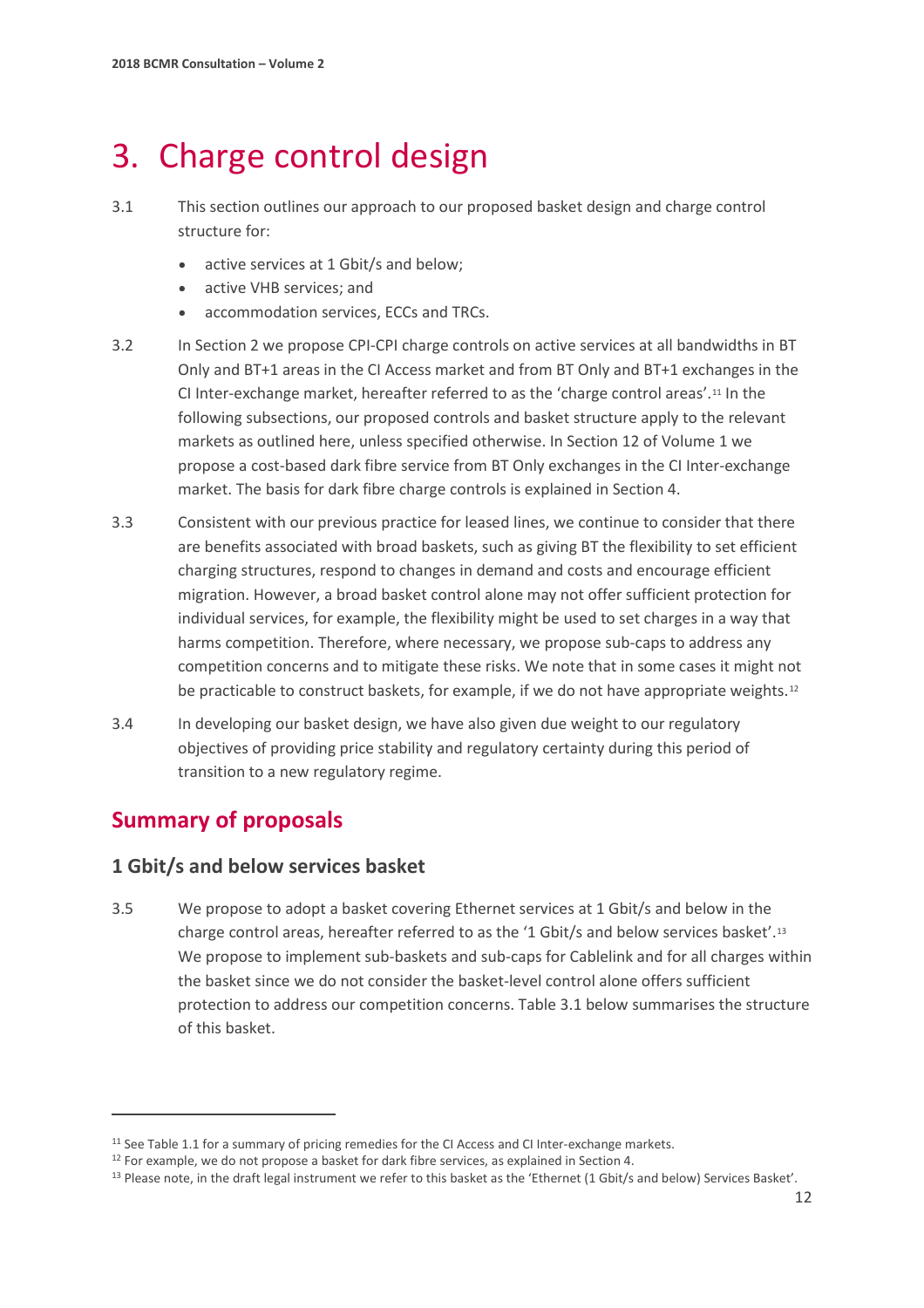| <b>Baskets</b>                                  | <b>Services within scope</b>                                                                                                                                                                                                                                                                                                    | Level of<br>control |
|-------------------------------------------------|---------------------------------------------------------------------------------------------------------------------------------------------------------------------------------------------------------------------------------------------------------------------------------------------------------------------------------|---------------------|
| 1 Gbit/s and<br>below services<br><b>basket</b> | Connection, rental and Main Link charges for Wholesale fibre-<br>based Ethernet services at 1 Gbit/s and below<br>Interconnection services and Cablelink<br>Ethernet ancillary charges (excluding accommodation, Excess<br>Construction Charges and Time Related Charges) to support<br>Ethernet services at 1 Gbit/s and below | <b>CPI-CPI</b>      |
| Cablelink sub-<br>basket                        | Cablelink services <sup>14</sup>                                                                                                                                                                                                                                                                                                | CPI-CPI             |
| Sub-cap on all<br>charges                       | Each individual service within this basket                                                                                                                                                                                                                                                                                      | $CPI+5%$            |

#### **Table 3.1: Proposed baskets for active services at 1 Gbit/s and below**

## **VHB services basket**

 $\overline{a}$ 

3.6 We propose to adopt a basket covering Ethernet and WDM services at VHB in the charge control areas, hereafter referred to as the 'VHB services basket'.[15](#page-14-1) We propose to implement sub-baskets and sub-caps for all charges within the basket, since we do not consider the basket-level control alone offers sufficient protection to address our competition concerns. Table 3.2 below summarises the structure of this basket.

| Table 3.2: Proposed baskets for active VHB services |  |  |  |  |
|-----------------------------------------------------|--|--|--|--|
|-----------------------------------------------------|--|--|--|--|

| <b>Baskets</b>                       | Services within scope                                                                                                                                                                                                                                                  | Level of<br>control |
|--------------------------------------|------------------------------------------------------------------------------------------------------------------------------------------------------------------------------------------------------------------------------------------------------------------------|---------------------|
| <b>VHB</b> services<br><b>basket</b> | Connection, rental and Main Link charges for Wholesale fibre-based<br>Ethernet and WDM services at VHB<br>Ethernet ancillary charges (excluding accommodation, Excess<br>Construction Charges and Time Related Charges) to support Ethernet<br>and WDM services at VHB | CPI-CPI             |
| Sub-cap on<br>all charges            | Each individual service within this basket                                                                                                                                                                                                                             | $CPI+5%$            |

<span id="page-14-0"></span><sup>&</sup>lt;sup>14</sup> We note that the same Cablelink charges will apply to dark fibre inter-exchange services and active services.

<span id="page-14-1"></span><sup>15</sup> Please note, in the draft legal instrument we refer to this basket as the 'Ethernet and WDM (over 1 Gbit/s) Services Basket'.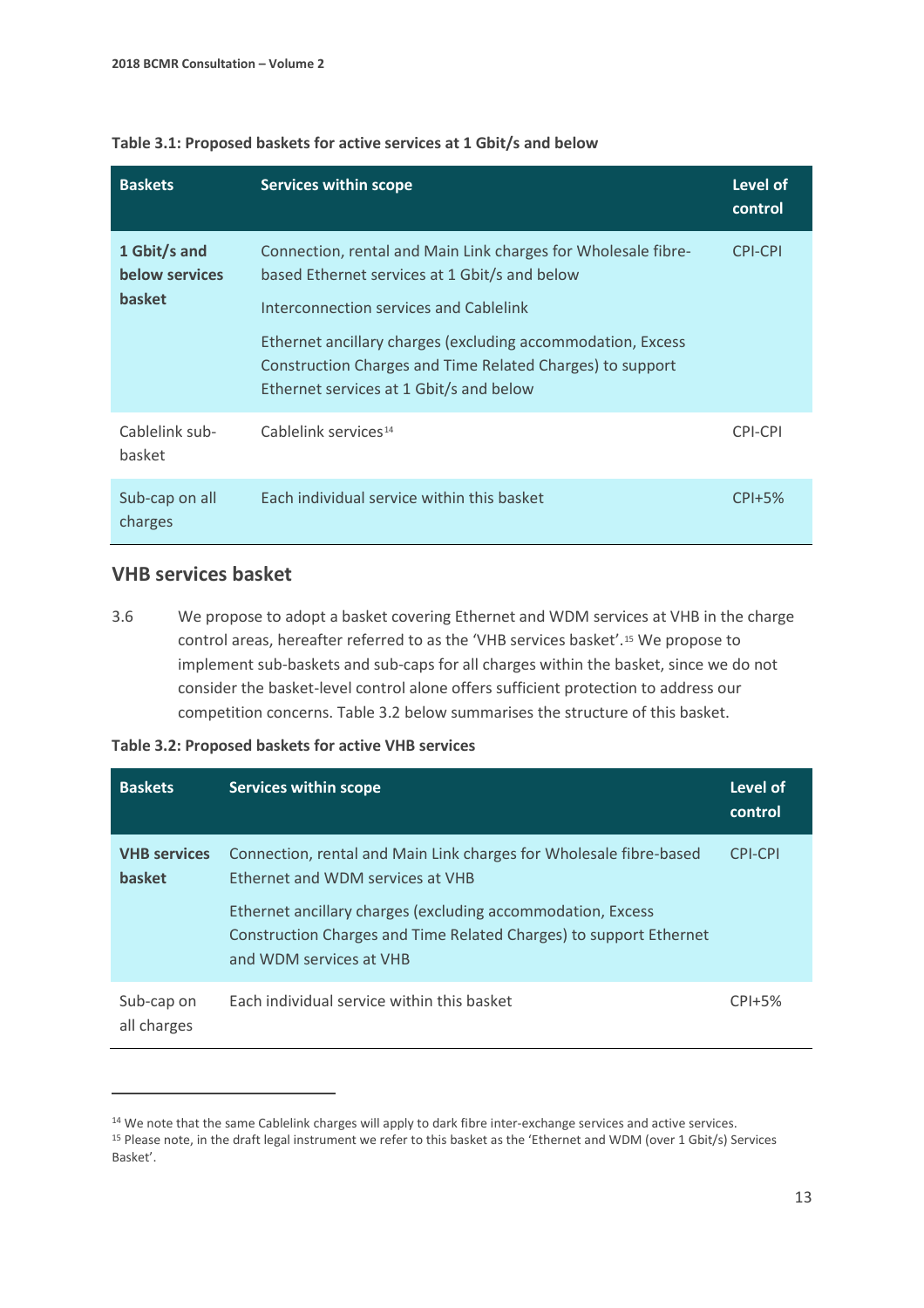## **Separate baskets for accommodation services, ECCs and TRCs**

3.7 We propose to implement separate baskets for accommodation services, ECCs and TRCs.[16](#page-15-0) We propose to implement sub-baskets and sub-caps for each individual charge within baskets where we do not consider the basket-level control alone offers sufficient protection to address our competition concerns. Table 3.3 below summarises the structure of the baskets for these services and charges, together with our sub-basket and sub-cap constraints.

| <b>Ancillary service</b>                                                   | <b>Baskets</b>            | <b>Services within scope</b>                                                                                                                                                                   | Level of control               |
|----------------------------------------------------------------------------|---------------------------|------------------------------------------------------------------------------------------------------------------------------------------------------------------------------------------------|--------------------------------|
| Accommodation<br>services, i.e. to<br>rent space in BT<br><b>Exchanges</b> | Accommodation<br>services | <b>Access Locate Administration Fee</b>                                                                                                                                                        | <b>CPI-CPI</b>                 |
| <b>Excess</b><br>Construction<br>Charges                                   | Direct ECCs               | Blown fibre, cable (fibre or copper)<br>including any jointing required, blown<br>fibre tubing in duct, internal cabling,<br>overblow services, fibre cable and<br>survey fee/planning charges | <b>CPI-CPI</b>                 |
|                                                                            | Sub-cap on all<br>charges | Each individual Direct ECC                                                                                                                                                                     | $CPI+5%$                       |
|                                                                            | <b>Contractor ECCs</b>    | Construction activities that Openreach<br>provides though an external contractor                                                                                                               | Basis of charges<br>obligation |
| <b>Ethernet Time</b><br><b>Related Charges</b>                             | <b>Ethernet TRCs</b>      | Each individual relevant Ethernet TRC                                                                                                                                                          | <b>CPI-CPI</b>                 |

| Table 3.3: Proposed baskets for accommodation services, ECCs and TRCs |  |  |  |  |
|-----------------------------------------------------------------------|--|--|--|--|
|-----------------------------------------------------------------------|--|--|--|--|

# **Principles for basket design**

- 3.8 In this section, we set out the principles that have guided us in designing the charge control baskets.
- 3.9 A charge control basket is a group of services that are subject to a common charge control restriction. Combining services in a single basket means that the price cap (e.g. CPI-X) would apply to the changes in the charges across all the services in the basket, weighted by revenue.[17](#page-15-1)

<span id="page-15-0"></span><sup>&</sup>lt;sup>16</sup> We discuss how these controls apply to different services in more detail below.

<span id="page-15-1"></span><sup>&</sup>lt;sup>17</sup> As explained below, we have chosen to use prior year revenue weights for this control.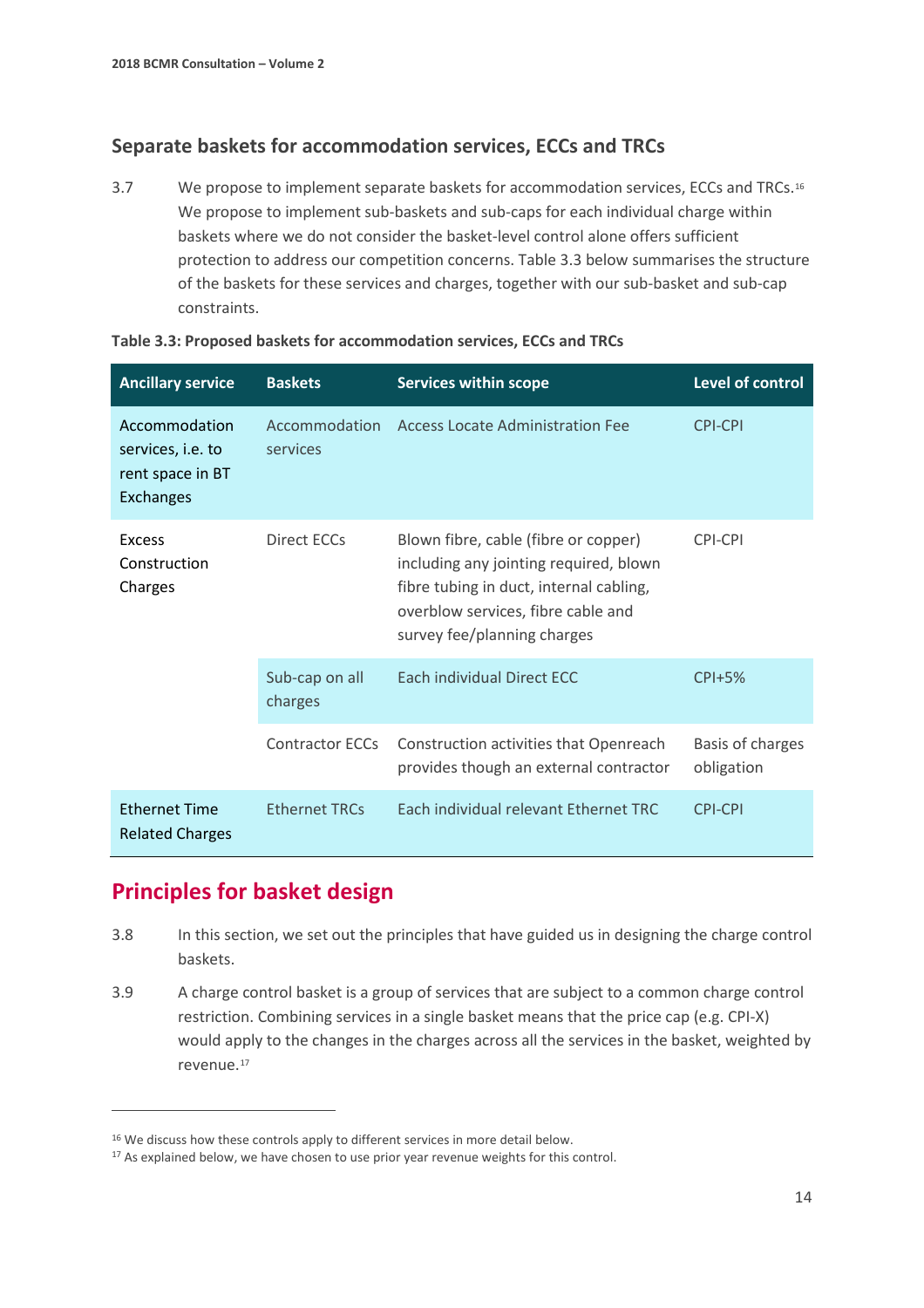- 3.10 In designing the charge control baskets, we have been guided by the following principles: [18](#page-16-0)
	- Where the services being considered share substantial common costs, a single basket is more conducive to efficient pricing and cost recovery.
	- Where the services being considered face different competitive conditions or where BT does not use the same wholesale inputs as its rivals, placing them in the same charge control basket may give BT an incentive to set charges in a way that adversely affects competition. In this case, we might consider introducing sub-caps or placing the services in separate baskets.
	- Where it is appropriate for BT to encourage migration from a legacy service to a more efficient service, placing the services in the same basket would allow BT desirable pricing flexibility.
	- Our design of baskets should account for other rules and ensure that it does not require BT to breach these other rules.

## **Advantages of broad baskets**

- 3.11 A broad basket gives BT the most pricing flexibility to determine the structure of prices to meet the charge control. Where relative prices can be set to reflect how demand responds to price changes, this pricing flexibility is more likely to result in charges that recover costs, particularly common costs, in an efficient way.[19](#page-16-1)
- 3.12 A broad basket also allows BT to respond to changes in demand and costs by changing relative prices and re-optimising charges for new patterns of demand. Subject to sufficient constraint on its pricing at the basket level, BT is better placed to assess demand and set the prices for services at a more granular level.
- 3.13 Moreover, a broad basket allows BT to set charges in a way which sends efficient migration signals since it provides BT with the flexibility to set the relative prices of different types or bandwidths of service. Subject to sufficient constraint on its pricing at the basket level, we consider BT should be afforded the freedom to encourage efficient migration between different services.
- 3.14 Broad baskets also reduce the risk of regulatory failure such as the regulator becoming more involved in micro-managing detailed pricing decisions, where there may not be a clear basis for doing so, or when the information available to the regulator may not be reliable or may be particularly susceptible to change over time.

<span id="page-16-1"></span><span id="page-16-0"></span><sup>&</sup>lt;sup>18</sup> We have used these principles in previous decisions, for example, in Volume 2 of the 2016 BCMR Statement. <sup>19</sup> In this case, efficient means a set of prices with mark-ups over marginal (or incremental) costs which least distort consumption relative to the consumption which would prevail with prices at marginal (or incremental) cost. This is known as Ramsey pricing.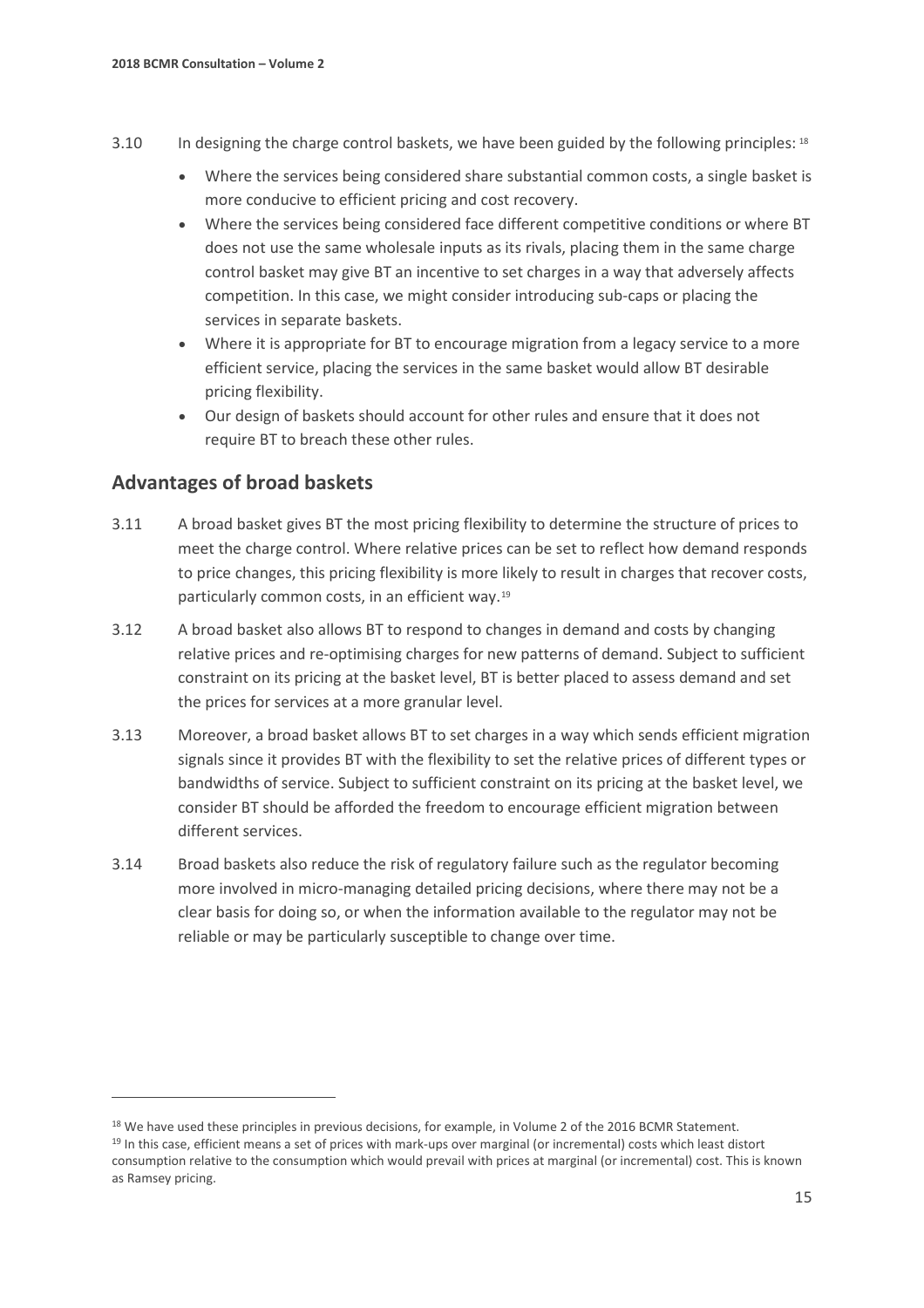## **Disadvantages of broad baskets**

- 3.15 The main disadvantage of broad baskets is that, in some circumstances, the flexibility to set relative charges can be exploited to harm competition. Two sets of circumstances are particularly relevant:
	- BT may have an incentive to price in a manner that favours its downstream operations. Where BT uses different wholesale services to its competitors to provide the same downstream service, BT may have an incentive to reduce the price of the service it uses most and increase the price of the service used by its competitors. Placing both wholesale services in a single charge control basket without further restrictions could give BT the ability to behave in a way that harms competition.
	- There may be differences in the intensity of competition that BT faces in the provision of different services. If competitive conditions differ between services within a single basket, BT may have an incentive to concentrate price cuts on the most competitive services and offset these with increases where competition is weaker.

## **Addressing the disadvantages**

- 3.16 In some cases, it is possible for the competition concerns identified above to be addressed by using more narrowly defined baskets. Each basket could be defined to include only services where there is broadly the same degree of competition and there could be separate baskets for services that are used predominantly by BT and for those which are mainly used by its competitors.
- 3.17 Alternatively, or in addition, sub-caps on individual services within a basket can be used to address these competition concerns. In this way, the potential harm to competition can be mitigated while retaining the pricing flexibility benefits of basket controls.
- 3.18 Whether a broad basket with sub-caps is preferable to a larger number of smaller baskets will depend on the characteristics of the service being charge controlled. In principle, the benefits of broad baskets are likely to be larger the greater the extent of common costs and the greater the similarity of competitive conditions between services in the basket. However, if we need to impose multiple sub-baskets and set the sub-caps tightly, there is a risk that the benefits of broad baskets relative to narrow baskets are undermined. We consider that in this control, we can impose sub-caps in a way that effectively addresses our competition concerns while preserving the benefits of broad baskets.

# **Weighting prices changes**

3.19 A basket control limits the maximum weighted average increase in prices in any given year. The weighting we use is the amount of revenue earned by each service during a period (e.g. a financial year). When BT sets prices during the charge control year, we need to consider how the revenue weights for the services should be determined, e.g. whether they should be based on the previous year's revenues or a forecast of the current year revenue weighting.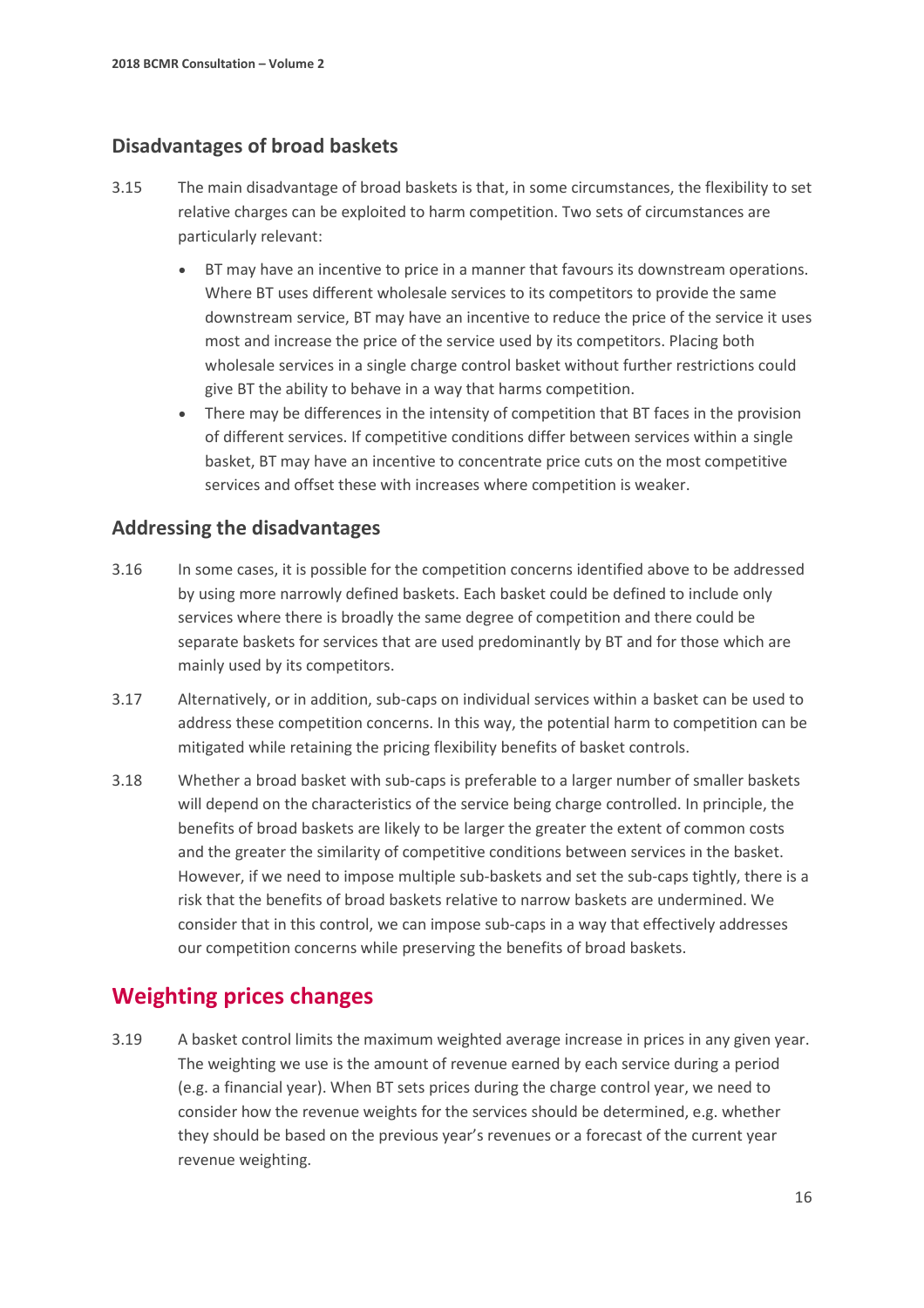## **Current year revenue weights**

- 3.20 Current year weighting means that weights are set equal to the proportion of current year basket revenues accounted for by each service.
- 3.21 If BT sets charges based on forecasts of the current year volumes, it should be able to recover any over- or under-charging which results from divergence between forecast and actual volumes in subsequent periods. However, as a result, it could have an incentive to overcharge in the short term and repay the 'overcharge' in subsequent periods (and there may be a cash flow incentive to do so unless interest is due on any 'overcharge').
- 3.22 It is also possible that some telecoms providers could seek to game the control and try to influence BT's pricing decisions by giving misleading forecasts. If telecoms providers were able to influence BT in this way, it could increase volatility in prices. In principle, an appropriately set interest rate would reduce or remove any incentive for BT to 'overcharge' or for telecoms providers to try to influence BT's pricing to 'undercharge'. Such a mechanism would also add further complexity to the charge control.
- 3.23 An alternative way to mitigate the above risk would be to review BT's volumes forecasts. However, this would impose a significant administrative burden on us and telecoms providers, as the necessary information would need to be gathered on an ongoing basis to enable review of the forecasts. Moreover, forecasting inherently involves uncertainty and hence some degree of judgement. While including an additional review stage may reduce the risk of BT or other telecoms providers gaming the controls, this process would not fully remove these risks or guarantee the accuracy and validity of these forecasts.
- 3.24 Using forecast current year volume weightings could lead to volatile movements in prices, as charges are set and then later adjusted for over- and under-recovery against the controlling percentage for the cap. This is because demand for ancillary services may be volatile and forecast volumes are likely to vary from actual volumes. Unforeseen changes in demand are likely to have a significant impact on variation between outturn and forecast volumes, and hence, are likely to have a significant impact on whether the price changes meet the basket control.
- 3.25 The volatility in wholesale charges caused by using forecasts of current year volume weightings could ultimately be harmful to customers. It would create uncertainty for telecoms providers using inputs from BT and limit their ability to plan.
- 3.26 In addition, we consider that the clause on BT to automatically make repayments to its wholesale customers of any amounts overcharged by reference to the charge controls may not fit well with current year weights.<sup>[20](#page-18-0)</sup> The clause does not operate if BT charges less than the controls. Thus, BT would be subject to uncertainty when forecasting the current year volumes and subject to a risk of being unable to recover the allowed revenues (and hence potentially costs) of a basket in that period or subsequent ones.

<span id="page-18-0"></span><sup>20</sup> We discuss this clause in Section 5.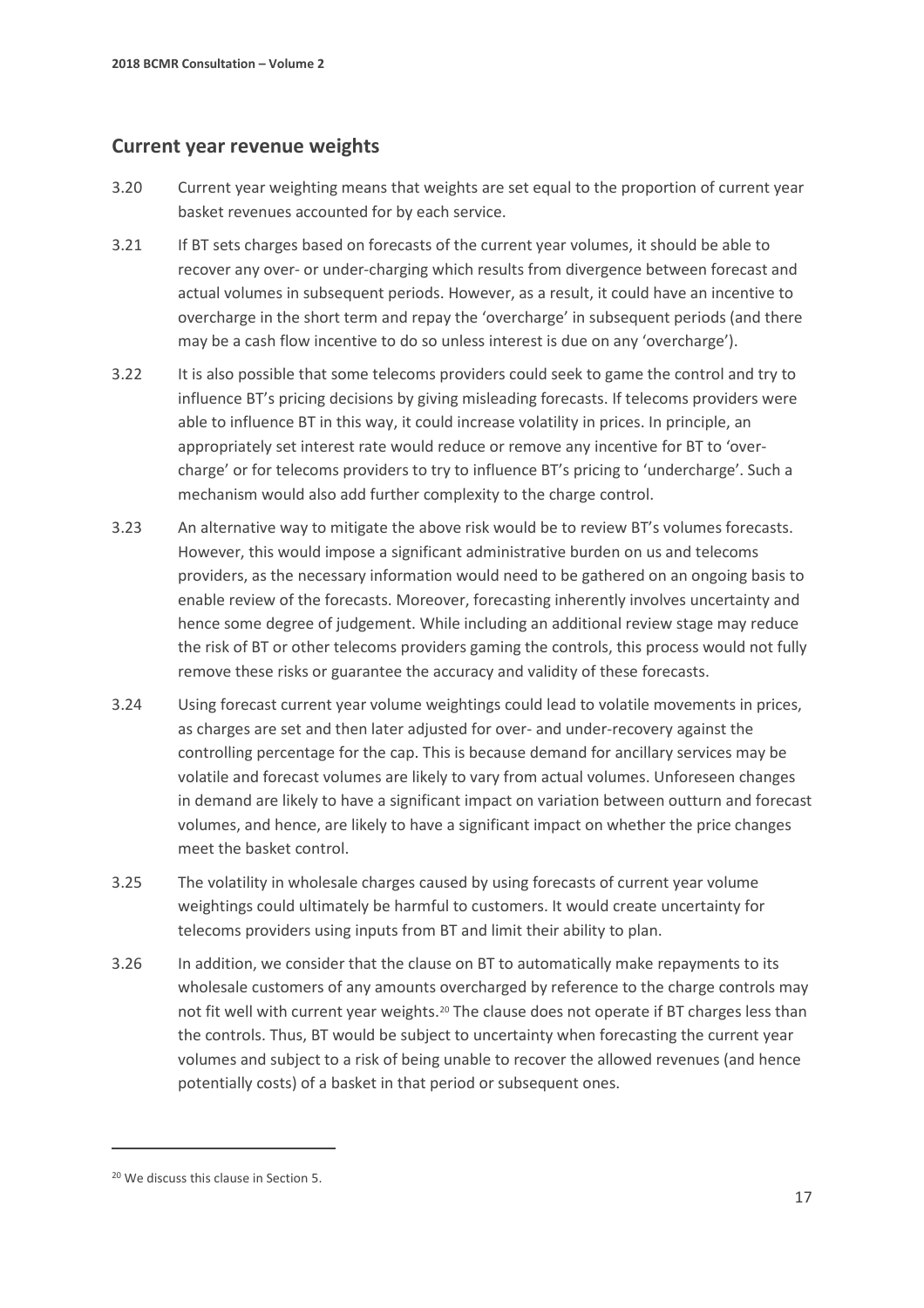### **Prior year revenue weights**

- 3.27 Prior year weighting means the basket weights are set equal to the proportions of basket revenues accruing to the relevant services in the year prior to the one in which the price change occurs.
- 3.28 Prior year weights enable BT to plan its charges in a given year with the confidence that it will meet the overall basket control.<sup>[21](#page-19-0)</sup> The main disadvantage of such an approach is that it is vulnerable to a form of gaming involving targeting price increases on services whose weights in the basket are growing over time, so that the prior year revenue weight understates the effect of the price increase on actual revenues. Partly to mitigate this disadvantage, we propose to use a sub-cap on each individual charge in a basket where appropriate.
- 3.29 We consider the clause on BT to automatically make repayments to its wholesale customers of any amounts overcharged by reference to the charge controls fits well with prior year weights. This is because at the start of each control period BT will know (at least to a significant extent) the prior year volumes/revenues and thus, will not be subject to a risk of being unable to recover the allowed revenues (and hence potentially costs) of a basket in that period or subsequent ones.
- 3.30 We therefore propose to use prior year weights for the basket controls.

# **Our proposals for Ethernet and WDM services**

3.31 In approaching the charge control structure and basket design, we have taken into account the objectives specific to this market review. For active services at 1 Gbit/s and below, we place significant weight on maintaining price stability and propose to cap current prices in nominal terms (rather than setting controls with prices tightly aligned to cost).<sup>[22](#page-19-1)</sup> We have also taken into account our general principles for basket design, outlined above.

## **Active Ethernet and WDM services**

- 3.32 We consider there are two reasonable options for designing baskets for Ethernet and WDM services. We could include them all in a single broad basket, covering services at all bandwidths; or we could place them into two separate baskets, one for active services at 1 Gbit/s and below and one for active VHB services, reflecting the different rationale for charge controlling services in these two different bandwidth categories (as explained in more detail below).
- 3.33 In this subsection we outline our proposal to impose separate baskets for:
	- Ethernet services at 1 Gbit/s and below; and

<span id="page-19-1"></span><span id="page-19-0"></span><sup>&</sup>lt;sup>21</sup> As outlined in Section 5, BT must notify telecoms providers 90 days in advance for price increases and 28 days in advance for price decreases to existing business connectivity services. Therefore, when setting prices at the start of the new control year, BT relies on revenue data from the first nine months of the year and forecasts for the final three months. <sup>22</sup> For more details, see Section 10 of Volume 1 and Section 2 of this volume.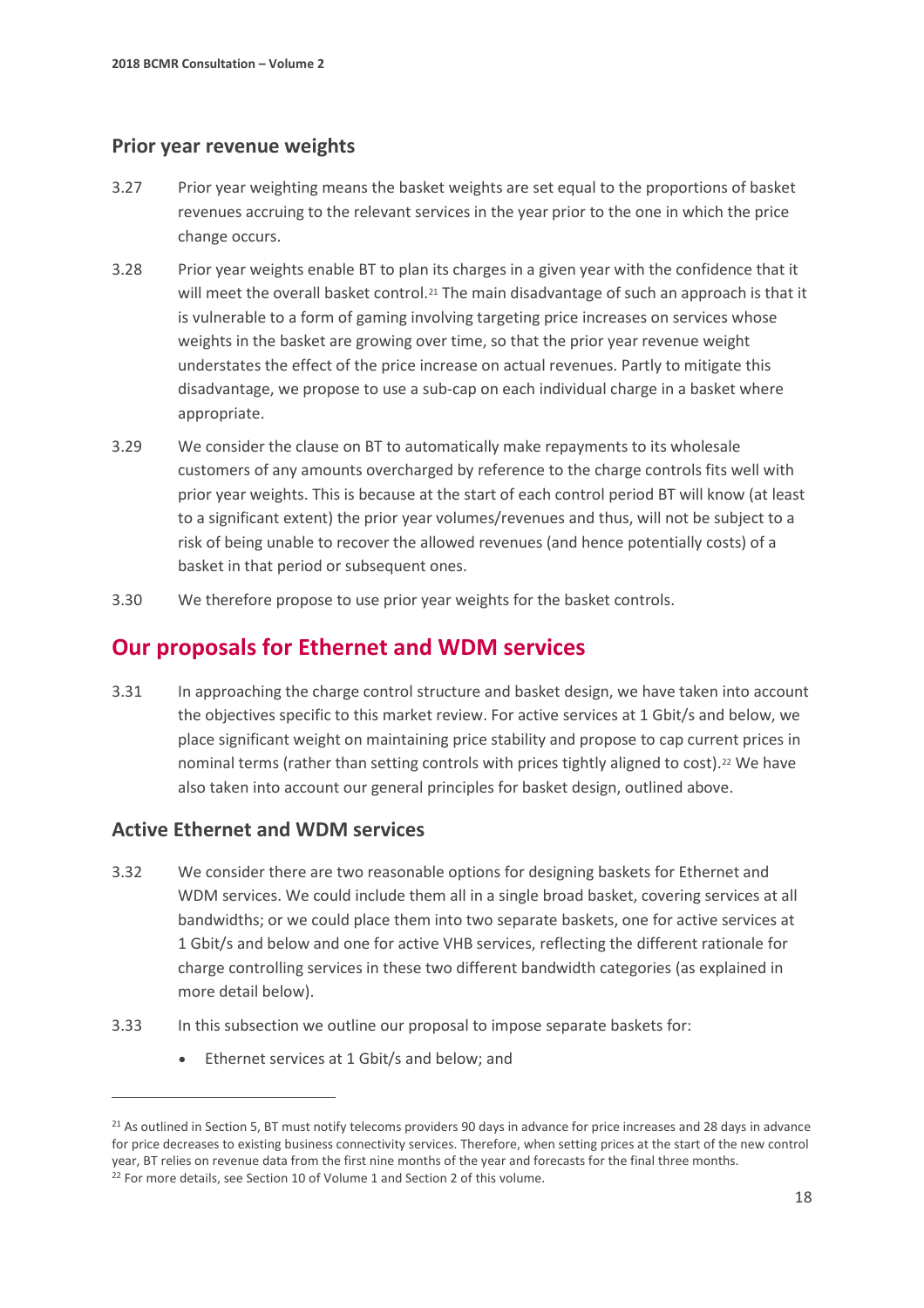• Ethernet and WDM services at VHB.

#### **Arguments in favour of a single broad basket**

- 3.34 Ethernet and WDM services of different types and across different bandwidths are likely to share substantial common costs. Generally, our preference is to provide BT with the incentive to recover common costs in the most efficient way by placing these services in a single charge control basket. In this respect, including Ethernet and WDM services at all bandwidths in a single broad basket would provide BT with the flexibility to recover common costs efficiently. As such, the charging structure that would arise under a single broad basket could be more efficient than under a narrower basket design (i.e. with services of different bandwidths placed into separate baskets). This consideration would support a single broad basket for Ethernet and WDM services across all bandwidths.
- 3.35 We consider it is appropriate for BT to have the flexibility to adjust the relative price of legacy and new Ethernet service charges to promote efficient migration. In theory, placing all services within a single basket would provide more flexibility for BT to set prices that encourage efficient migration.

#### **Arguments in favour of separate baskets**

- 3.36 As explained in Section 10 of Volume 1, our proposed active remedies have been developed with the strategic context of this review in mind. With respect to our approach to the pricing of active services, we propose to charge control services at 1 Gbit/s and below and VHB services for different reasons<sup>23</sup>:
	- we propose that prices for active services at 1 Gbit/s and below are capped at current levels, primarily to provide price stability and regulatory certainty; and
	- we propose a safeguard cap at current prices for active VHB services, to prevent BT from raising prices where it faces little competition to reduce prices where competition may emerge.
- 3.37 Under the current controls, active services at 1 Gbit/s and below have been charge controlled and prices will be reasonably close to costs by the end of the current control period.[24](#page-20-1) However, BT currently earns high margins on active VHB services (higher than it earns for services at lower bandwidths). If we were to impose a broad basket for active Ethernet and WDM services across all bandwidths, BT would have significant flexibility over the prices of these services. In contrast, a separate basket for active VHB services would limit this flexibility and thus limit BT's ability to subsidise price reductions in more competitive areas.
- 3.38 While we recognise a separate basket for active VHB services does not remove BT's ability to set prices in this way, it helps to mitigate this risk by reducing BT's ability to subsidise price cuts. In addition, we note that continuing with a separate basket for active services at

<span id="page-20-0"></span><sup>&</sup>lt;sup>23</sup> See Section 10 of Volume 1 for more detail.

<span id="page-20-1"></span><sup>&</sup>lt;sup>24</sup> At the start of this control period we expect the prices of the basket of active services at 1 Gbit/s and below to be close to the FAC. See Annex 18 for more detail.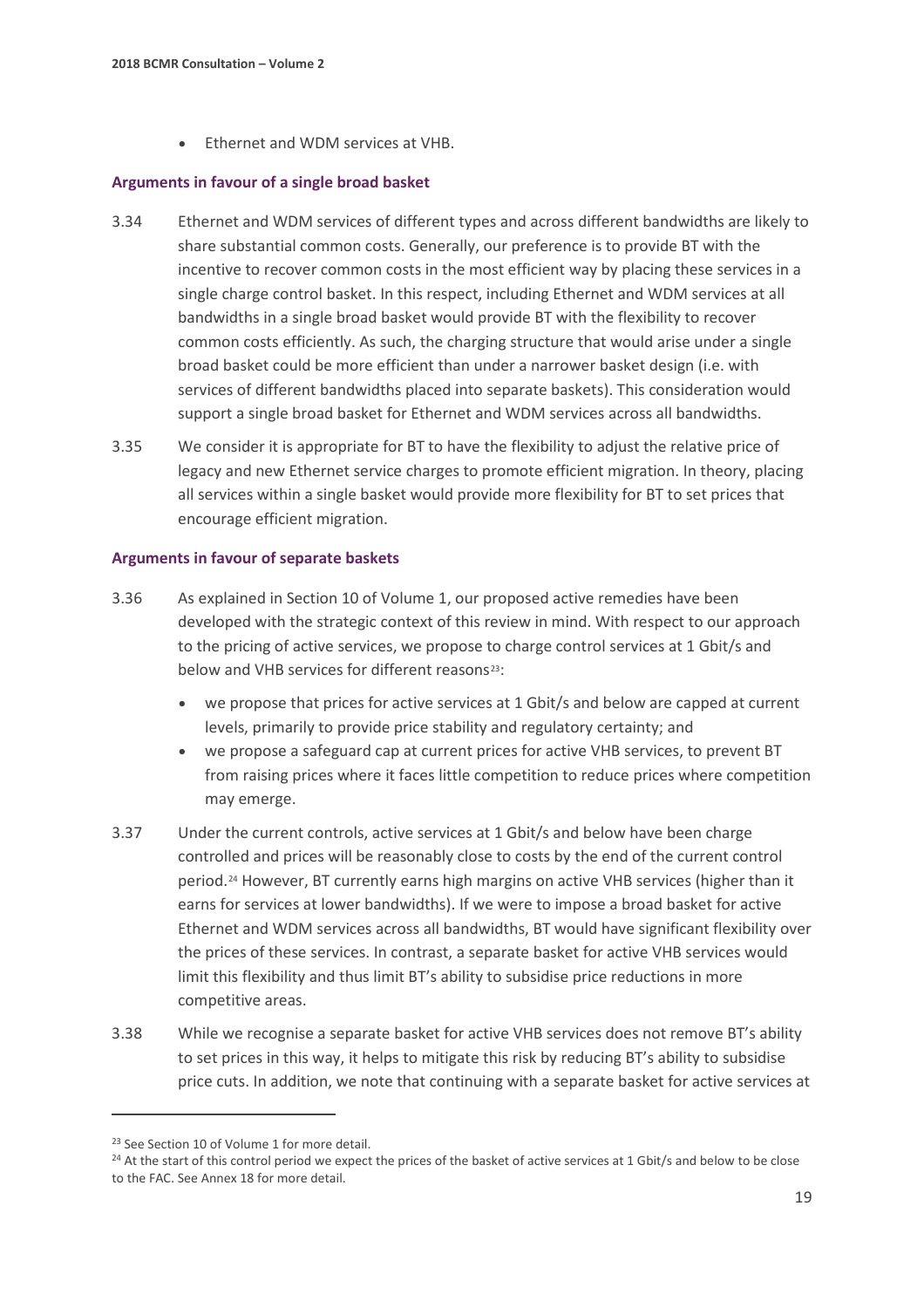1 Gbit/s and below is more likely to be conducive to price stability than including them in the same basket as VHB services.

3.39 Therefore, we consider that affording BT the flexibility to rebalance prices across all bandwidths risks undermining our key regulatory objectives.

#### **Our proposal**

- 3.40 We recognise that providing BT with greater flexibility to rebalance prices across bandwidths is likely result in more efficient charging structures. While this is desirable, we believe it is outweighed by our regulatory objectives which are at risk of being undermined if we provide BT with too much pricing flexibility. Moreover, we place less weight on the flexibility to encourage efficient migration in this control period, since legacy technologies are a small minority of BT's leased line base. Having separate baskets also reflects the fact that our rationale for imposing charge controls for active services at 1 Gbit/s and below is different to the rationale for active VHB services. Furthermore, separate baskets are more consistent with the current charge control; active services at 1 Gbit/s and below are currently subject to a charge control in a single basket, whereas active VHB services are not currently charge controlled.
- 3.41 In light of these considerations, we propose separate baskets for Ethernet services at 1 Gbit/s and below and for Ethernet and WDM services at VHB in the charge control areas. As explained in Section 2, we propose to cap active prices with a CPI-CPI control. Therefore, we propose each basket is controlled at CPI-CPI.

### **Sub-baskets and sub-caps**

- 3.42 We consider it is necessary to impose sub-baskets and sub-caps within both baskets to address our concerns that BT could use its pricing flexibility to adversely distort competition for certain services.
- 3.43 In this section we outline our proposal to impose sub-caps on:
	- Cablelink;
	- all charges within the 1 Gbit/s and below services basket; and
	- all charges within the VHB services basket.
- 3.44 We also explain why we propose not to maintain certain sub-baskets adopted in the 2016 BCMR.

#### **Sub-cap on Cablelink**

3.45 As explained in Section 14 of Volume 1, Openreach provides a 'tie cable' product in support of accommodation services called Cablelink. We explain that it is an essential element of the accommodation services that Openreach provides; it allows a telecoms provider to connect two remote licensed areas of the BT exchange building (i.e. two separate areas in which the telecoms provider has installed its equipment), as well as connect a telecoms provider's external fibre cable located immediately outside a BT exchange to a telecoms provider's equipment inside the exchange.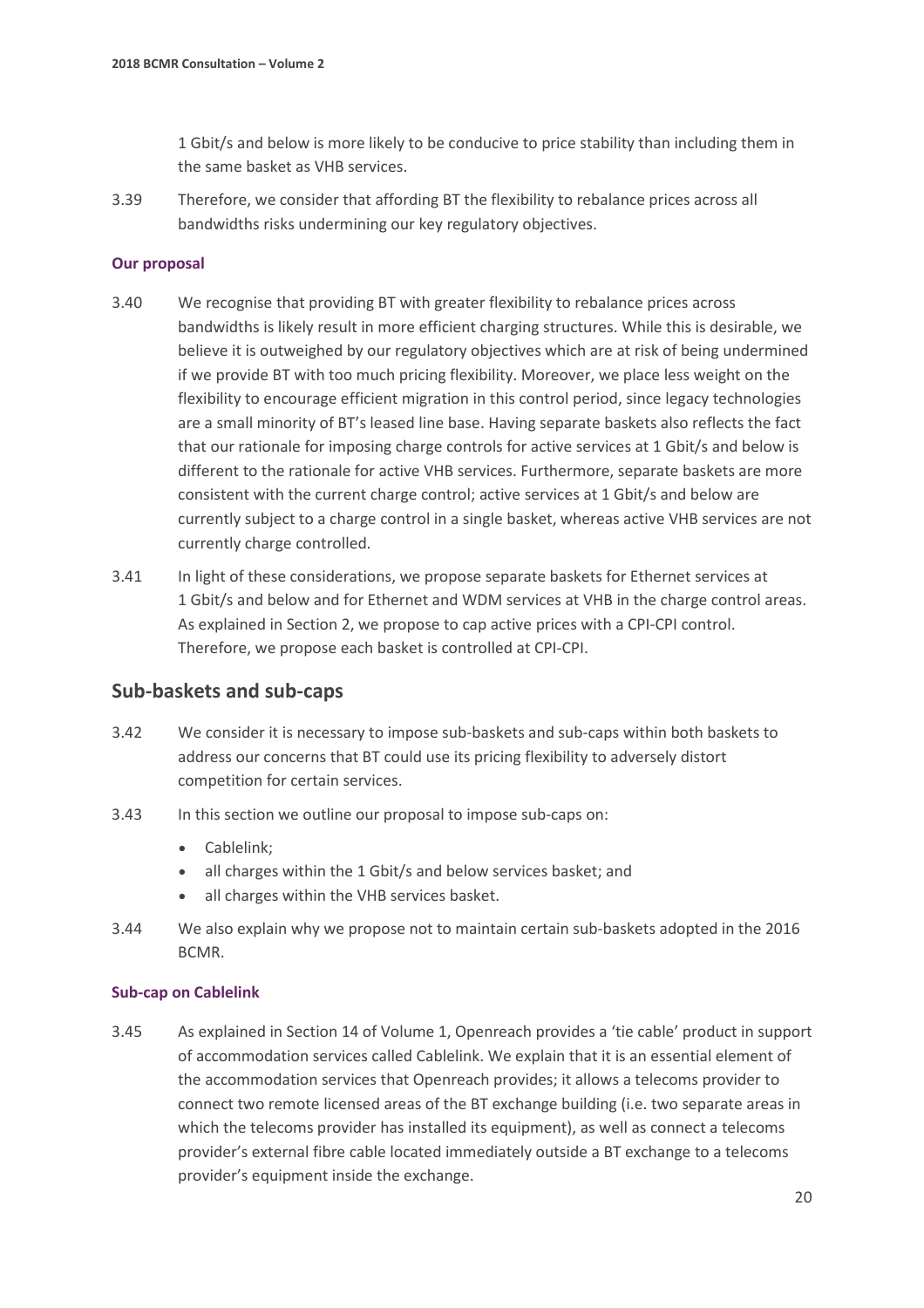- 3.46 As outlined in Section 14 of Volume 1, we propose a price control for Cablelink. Given this is an important input for telecoms providers, we consider that a broad basket-level control would not offer sufficient protection for these services and they should be subject to a tight control to prevent price increases above the current level. We could either place Cablelink in a separate basket or control it through a sub-basket.
- 3.47 Cablelink has shared common costs with Ethernet services, which suggests it may be desirable to include these services within one of the two broad baskets for active services. This would give BT the flexibility to recover common costs in a more efficient way over the period of the control. As such, we do not think Cablelink should be placed in a separate narrow basket.
- 3.48 Cablelink is a single set of services which are not bandwidth-specific. We do not think it is appropriate to control Cablelink through both baskets since this would involve splitting these services by bandwidth in a way that is inconsistent with the nature of the product. Consequently, we consider all Cablelink services should be controlled through a single subbasket.
- 3.49 We have reviewed the cost attributions for these services and we are concerned that the costs allocated to Cablelink appear high.[25](#page-22-0) As a result, we want to provide BT with the flexibility to change its cost allocation and recover these costs from other services where this is more appropriate.
- 3.50 The 1 Gbit/s and below services basket contains the majority of service volumes. Including the Cablelink sub-basket in this broad basket would provide BT with greater flexibility to rebalance prices to recover costs more efficiently than including it in the VHB services basket. We also note this is consistent with the current controls, which may be more conducive to price stability. Therefore, we propose to set a sub-basket for Cablelink within the 1 Gbit/s and below services basket in the charge control areas.
- 3.51 As explained in Sections 12 and 14 of Volume 1, we propose that the controls on accommodation services apply to dark fibre inter-exchange services and active services in the same way. Consequently, the same Cablelink charges will apply to dark fibre interexchange services and active services.
- 3.52 Given Cablelink is a key input for other telecoms providers, we propose this sub-basket should be controlled at the same level as the broad basket (CPI-CPI). We consider that this strikes an appropriate balance between ensuring that telecoms providers can consume Ethernet services, and the importance of these products for competition and cost recovery.

<span id="page-22-0"></span><sup>&</sup>lt;sup>25</sup> There are costs which are common to Cablelink and Ethernet services. On a per circuit basis, Cablelink and longer highcapacity Ethernet services pick up a similar share of these common costs. As explained in Annex 18, overall costs and revenues are closely aligned.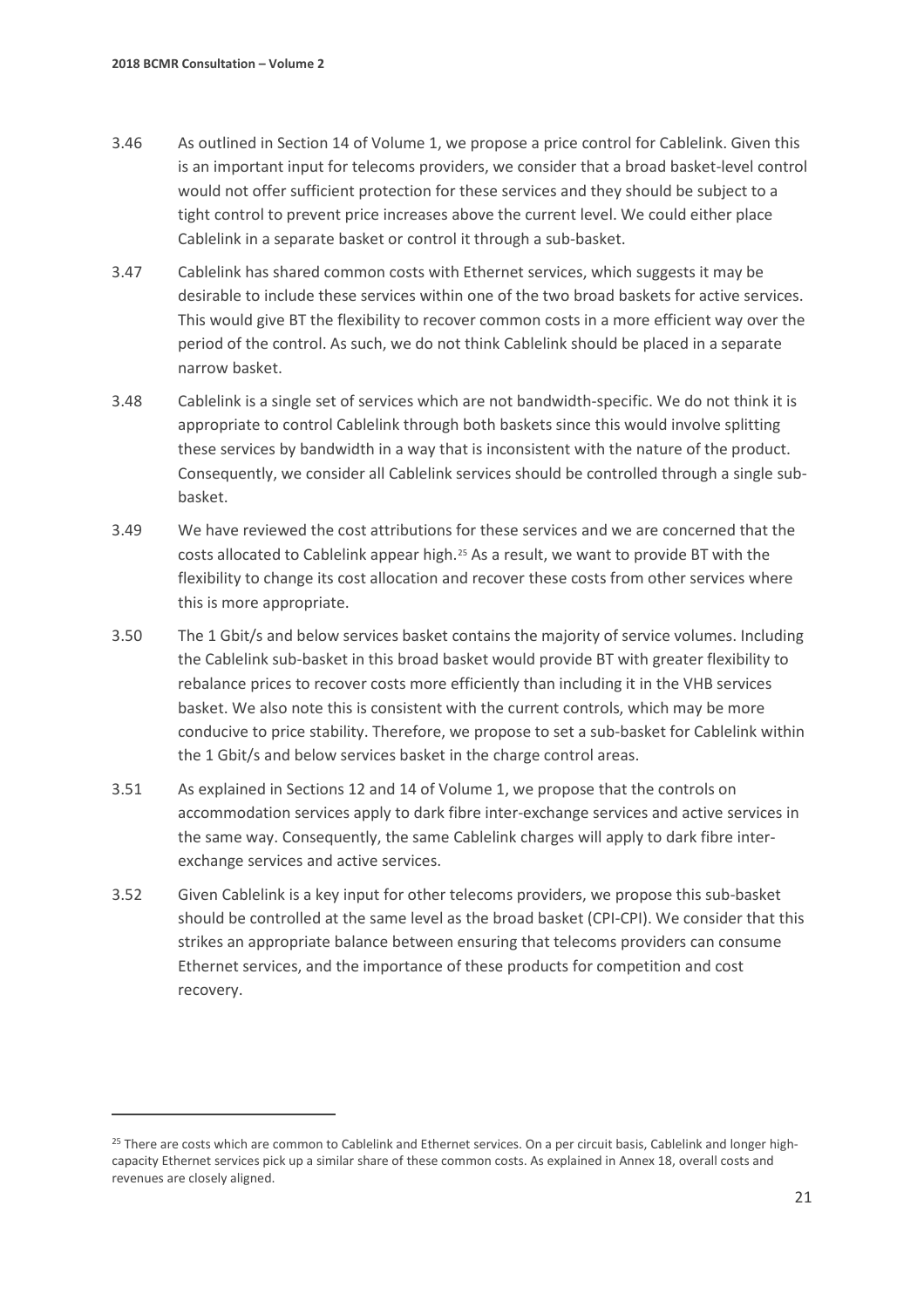#### **Sub-cap on all charges within the 1 Gbit/s and below services basket**

- 3.53 A broad basket gives BT flexibility to set charges in an efficient way to recover common costs, however we impose sub-caps when we consider that this flexibility should be limited. If BT was subject to the basket-level control only, it would have the opportunity to game the charge control design (see above). Moreover, in this period of transition to a new regulatory regime, we are mindful of the risks that significant changes in the prices of individual services raise. Therefore, we propose a sub-cap on all services within the 1 Gbit/s and below services basket to mitigate the risk of the charge control being gamed and to limit BT's ability to increase the price of any individual service in a given year.
- 3.54 In the 2016 BCMR and under the Temporary Conditions, this sub-cap applies to rentals and connections at 1 Gbit/s and below in combination (rather than individually). This was with the intent to afford BT additional flexibility in recognition that it may need to rebalance prices in response to the proposed dark fibre remedy. We consider that BT does not need this additional flexibility in the present circumstances as we are not proposing a comparable dark fibre remedy in this review, and propose that each rental and connection charge should be individually subject to this sub-cap.
- 3.55 The level of this sub-cap is based on a regulatory judgement as to what level appropriately balances our objectives. We propose this sub-cap should be set at CPI+5%. We consider this offers an appropriate level of flexibility to rebalance charges while preventing significant price increases for individual services.<sup>[26](#page-23-0)</sup>

#### **Sub-cap on all charges within the VHB services basket**

3.56 For the reasons outlined above, we propose a sub-basket on all charges within the VHB services basket. We propose the sub-cap should be set at CPI+5%.

#### **No sub-baskets for EAD and EAD LA 1 Gbit/s services or Main Link services**

- 3.57 We do not consider it is necessary to implement sub-baskets for EAD and EAD LA 1 Gbit/s services and for Main Link services. We do not have specific concerns over BT introducing targeted price increases for these services and believe that the sub-cap of CPI+5% on each individual charge offers sufficient protection.
- 3.58 More specifically, we note that the risks associated with the prices of these services in the 2016 BCMR are no longer relevant.[27](#page-23-1) These risks related specifically to the nature of the propose dark fibre remedy, where charges were to be set with reference to the prices of BT's active services. In Section 12 of Volume 1 and Section 4 of this volume, we propose to set charges based on our estimate of the costs of dark fibre inter-exchange services (rather than on an active-minus basis). Therefore, we do not propose sub-baskets for 1 Gbit/s EAD and EAD LA services or for Main Link services.

<span id="page-23-0"></span><sup>&</sup>lt;sup>26</sup> See Section 5 for details on how these controls apply to services which have been withdrawn from supply.<br><sup>27</sup> 2016 BCMR Statement, Volume 2, paragraphs 5.270-279 and 5.283-287.

<span id="page-23-1"></span>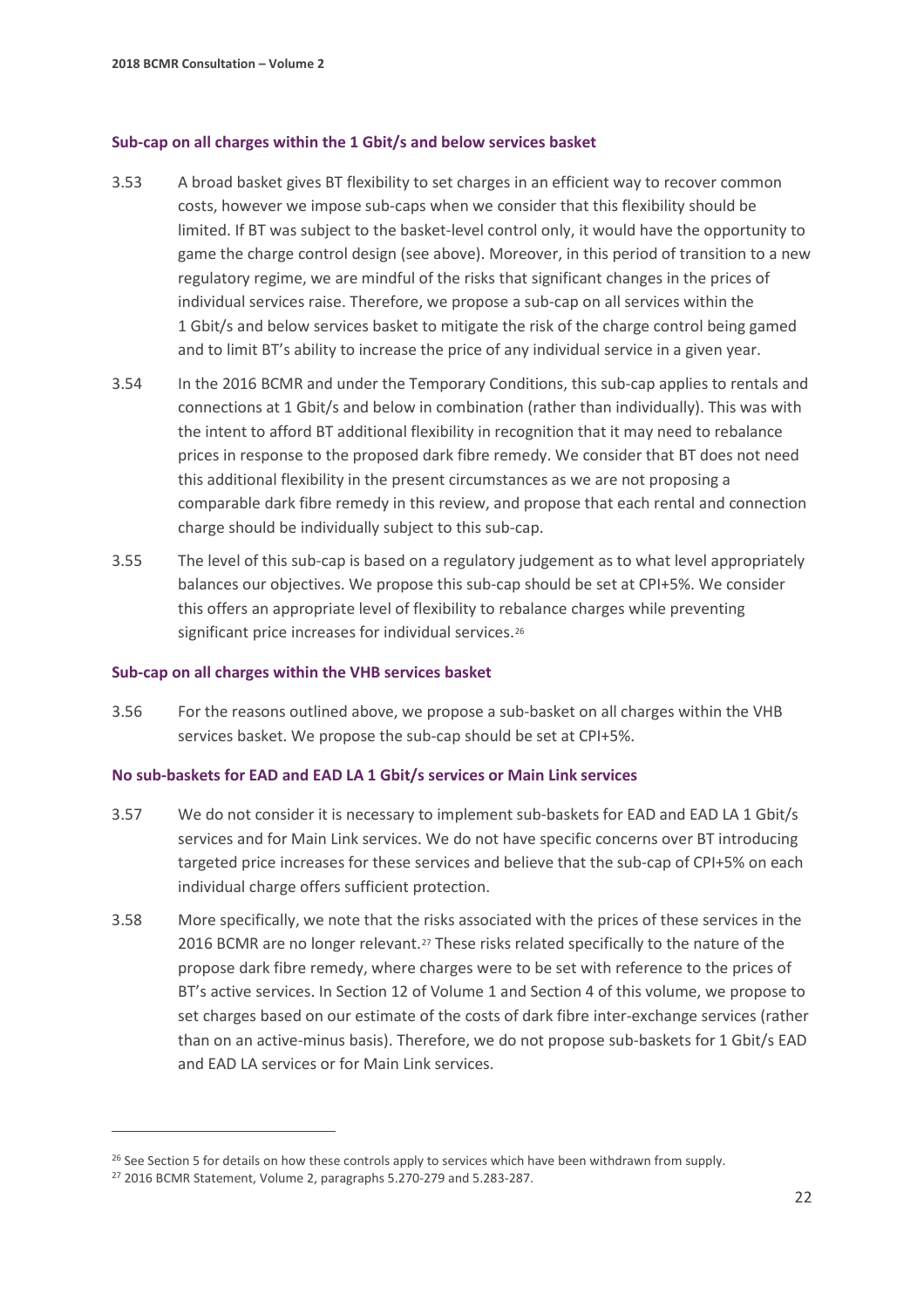#### **No sub-basket for interconnection services**

- 3.59 As outlined in Section 14 of Volume 1, to consume wholesale access services, telecoms providers need to be able to interconnect their network with BT's. Interconnection is thus essential for any wholesale remedy to be effective. However, telecoms providers do not need to purchase a specific interconnection product from BT to connect EAD and WES circuits to their network since it is already incorporated within the EAD and WES circuits. Interconnection prices are therefore already constrained by the charge controls on EAD and WES circuits in the baskets defined above.
- 3.60 We are aware of a single exception to this: if other telecoms providers wish to aggregate multiple EBD circuits at a customer site then they need to purchase the separate Bulk Transport Link (BTL) product which is not incorporated into existing products and therefore is not already charge controlled. We note that the use of BTL has significantly declined such that this product is no longer used in any material volumes.
- 3.61 Consequently, we do not propose to adopt a separate sub-basket for interconnection services and consider that the sub-cap of CPI+5% on each individual charge offers sufficient protection.

## **Our proposals for accommodation, ECCs and TRCs**

- 3.62 To use the regulated wholesale services that Openreach provides in the leased lines markets, telecoms providers require certain ancillary services such as accommodation products, construction work or services outside Openreach's standard charges. Accommodation services, such as space and power in BT's local exchange, are necessary ancillary services. Similarly, ECCs are necessary to allow access network extensions that are specific to an individual customer. TRCs are paid-for services, such as out-of-tariff fault repairs and providing or rearranging services, where the work is not covered within Openreach's standard charges. In Sections 13 and 14 of Volume 1 we propose to apply a charge control for these services.
- 3.63 In this section, we set out our specific basket proposals for accommodation services, ECCs and TRCs.[28](#page-24-0)

### **Accommodation services**

 $\overline{a}$ 

3.64 Openreach currently provides two types of accommodation services: Co-Mingling and Access Locate. Co-Mingling is exclusively provided in support of Local Loop Unbundling (LLU) while Access Locate enables telecoms providers to put site-specific communications equipment in BT's exchanges.

<span id="page-24-0"></span><sup>&</sup>lt;sup>28</sup> For the avoidance of doubt, where we discuss these terms, we refer to ECCs and TRCs specific to leased line services.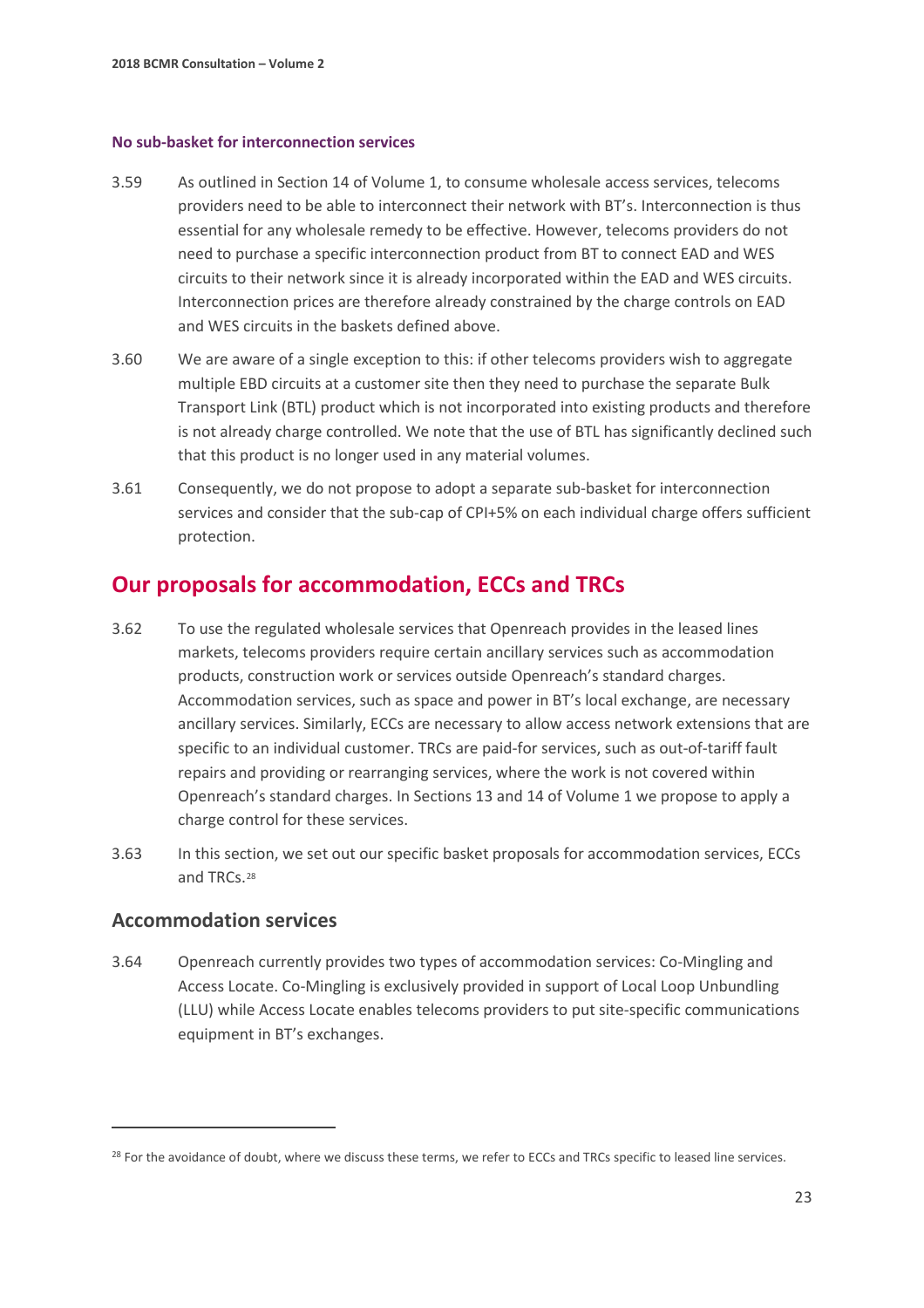3.65 Access Locate and LLU Co-Mingling services are currently charged at the same prices.<sup>[29](#page-25-0)</sup> This is because we regulate several overlapping Ethernet accommodation products in the same way as LLU Co-Mingling products and the charge control set by the 2018 WLA Statement applies to both. The controls applied to these services by the 2018 WLA Statement will continue to apply for this control period irrespective of whether the accommodation products are used by telecoms providers for leased line products or for LLU.

#### **Our proposals**

 $\overline{a}$ 

3.66 In Section 14 of Volume 1 we propose to apply charge controls to accommodation services in the charge control areas. As we explain in Section 12 of Volume 1, any accommodation services required to support the dark fibre inter-exchange services will be subject to the same controls, as outlined below.

#### *Accommodation products that overlap with LLU Co-Mingling products*

3.67 We propose to adopt an approach consistent with the 2016 BCMR, which sought to avoid the undesirable situation where overlapping products would be subject to two different charge controls. As such, we propose not to place any additional price control on these overlapping products. Instead, we propose to require prices for accommodation products used for leased lines to be set in the same way as for LLU Co-Mingling.

#### *Access Locate Administration Fee*

- 3.68 The Access Locate Administration Fee is payable by LLU operators who want to convert their Revised agreement for Access Network Facilities (RANF) to Access Locate and is not regulated by the 2018 WLA Statement's charge controls.
- 3.69 The current Access Locate Administration Fee is priced at £214.70, which is approximately the same charge as at the time of the 2016 BCMR Statement. Given this price has remained relatively flat since 2010, we consider a CPI-CPI cap is appropriate given our objectives.[30](#page-25-1)

### **Approach to controlling Excess Construction Charges**

3.70 Openreach levies ECCs when construction work is required to deliver a new leased line connection. It covers activities such as site survey, installation of new duct, blown fibre, drilling through walls and provision of a footway box.

<span id="page-25-0"></span><sup>&</sup>lt;sup>29</sup> Access Locate Accommodation and Access Locate Power are priced at the same level as LLU Accommodation and power. See Openreach, Price List, Access Locate and Access Locate Plus.

[https://www.openreach.co.uk/orpg/home/products/pricing/loadProductPriceDetails.do?data=q%2B2vpfgQQ99SiimXeC7Q](https://www.openreach.co.uk/orpg/home/products/pricing/loadProductPriceDetails.do?data=q%2B2vpfgQQ99SiimXeC7QjskLe4HVN3IVHU%2BmY7RLKoBZ6rNZujnCs99NbIKJZPD9hXYmiijxH6wrCQm97GZMyQ%3D%3D) [jskLe4HVN3IVHU%2BmY7RLKoBZ6rNZujnCs99NbIKJZPD9hXYmiijxH6wrCQm97GZMyQ%3D%3D](https://www.openreach.co.uk/orpg/home/products/pricing/loadProductPriceDetails.do?data=q%2B2vpfgQQ99SiimXeC7QjskLe4HVN3IVHU%2BmY7RLKoBZ6rNZujnCs99NbIKJZPD9hXYmiijxH6wrCQm97GZMyQ%3D%3D) [accessed 18 October 2018].

<span id="page-25-1"></span><sup>30</sup> There has been very little variation (£0.30) in the Access Locate Administration Fee since 2010. For more detail, see the Openreach Price list, reported above.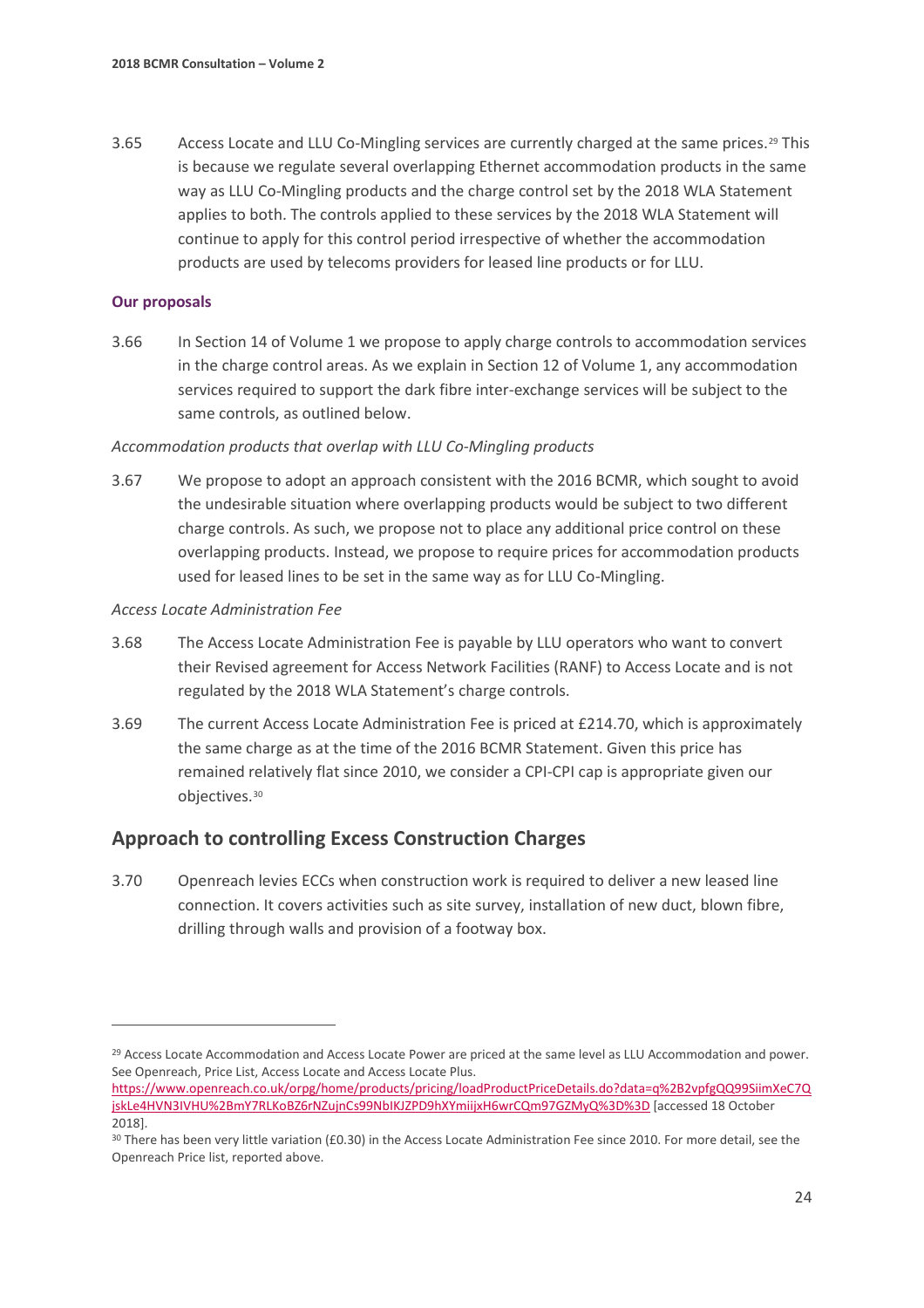3.71 In Section 13 of Volume 1 we propose to apply charge controls to ECCs in the charge control areas. As we explain in Section 12 of Volume 1, ECCs should not be charged for as part of the provision of dark fibre services.

#### **Background**

- 3.72 In 2014 we issued a direction that allowed Openreach to exempt new provisions of EAD services from the first £2,800 of ECCs (the threshold charge) and to make up the resulting loss of its revenue with a balancing charge of £548 (the balancing charge), which would be part of the standard connection charge for all other EAD new provisioning services.<sup>[31](#page-26-0)</sup> The rationale for this was that the change would significantly reduce the lead times for provisioning of most of the EAD orders which incur ECCs. We also carried out an analysis that showed the change was 'revenue-neutral'.
- 3.73 In the 2016 BCMR we considered that Direct ECCs were out of line with the underlying costs of provision.[32](#page-26-1) As a result, we imposed glide path controls on Direct ECCs to align the charges with the underlying costs.
- 3.74 Furthermore, we outlined that information from BT regarding its contractual arrangements for Contractor ECCs showed that contractor costs for the provision of ECCs are subject to review and potential changes over the period of the control.<sup>33</sup> We explained that this made forecasting difficult and that there would be a significant risk of over- or under-recovery by BT if we were to set the prices for Contractor ECCs for the control period. Therefore, we imposed a basis of charges obligation for Contractor ECCs.
- 3.75 Finally, in the 2016 BCMR we kept the ECC threshold charge fixed at £2,800, but allowed BT the flexibility to adjust its balancing charge to ensure cost recovery and revenue neutrality[.34](#page-26-3)

#### **Direct Excess Construction Charges**

 $\overline{a}$ 

- 3.76 Consistent with the 2016 BCMR, we propose a separate basket for Direct ECCs. We consider that it is not appropriate to include ECCs in the main Ethernet baskets:
	- ECCs share very few common costs with Ethernet services as they are mostly construction costs; and
	- ECCs represent a low value compared to the Ethernet baskets, meaning that putting them in a combined basket would not effectively control their prices without an additional sub-cap.

<span id="page-26-1"></span><sup>32</sup> Direct ECCs refer to activities that are carried out by Openreach (i.e. using internal direct labour and materials).

<span id="page-26-0"></span><sup>31</sup> Ofcom, 2014. *Excess Construction Charges for Openreach Ethernet Access Direct.*

https://www.ofcom.org.uk/ data/assets/pdf\_file/0023/82715/excess-construction-charges-statement.pdf.

<span id="page-26-2"></span><sup>33</sup> Contractor ECCs refer to activities that are carried out by a contractor that is external to Openreach.

<span id="page-26-3"></span><sup>34</sup> To ensure BT used this flexibility appropriately, we required it to demonstrate that the balancing charge was set to ensure revenue neutrality.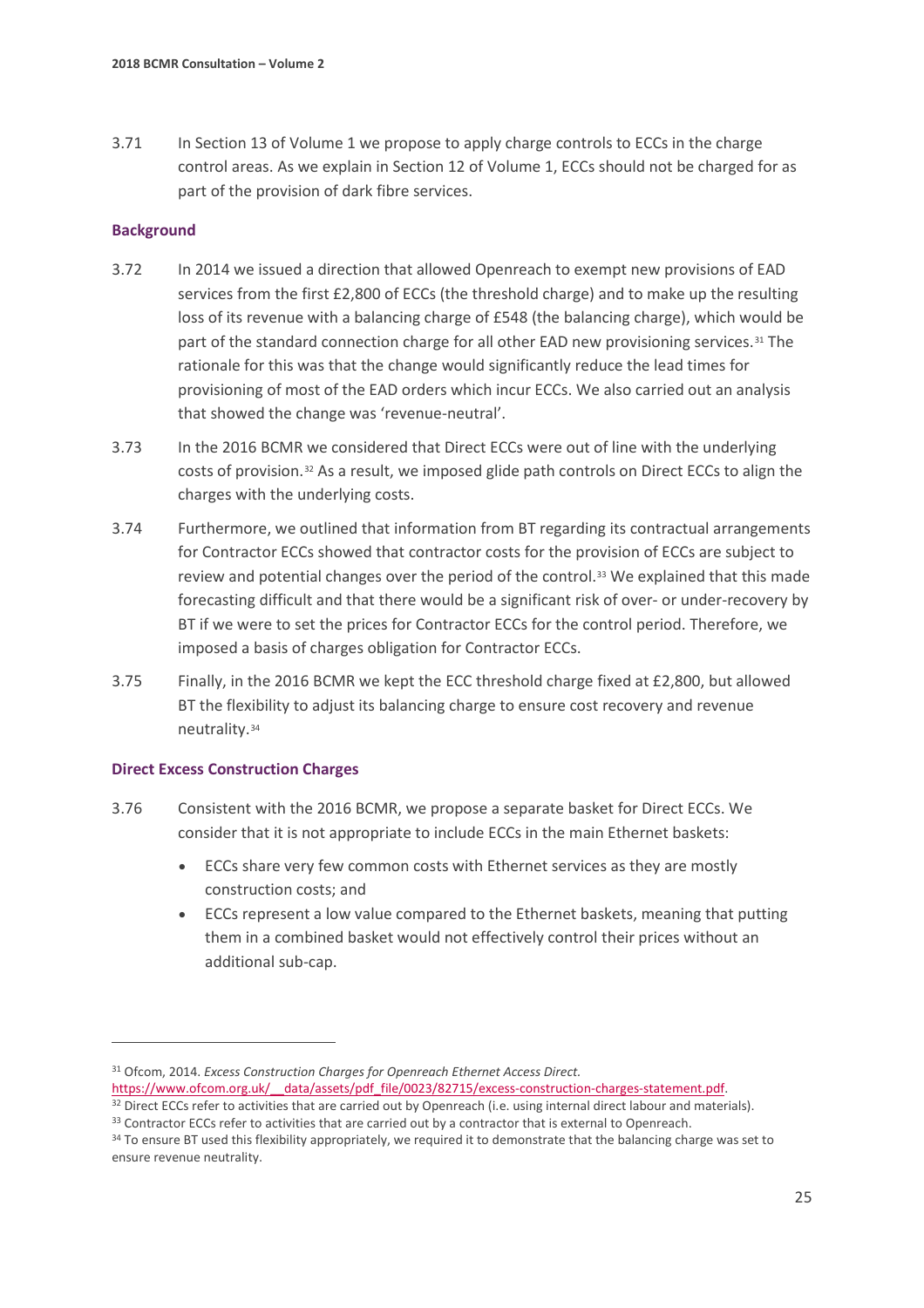- 3.77 We therefore propose to adopt a separate basket for Direct ECCs. This basket covers ECCs for cable (fibre or copper) including any jointing required, blown fibre, blown fibre tubing in duct, internal cabling (including internal blown fibre tubing), overblow services, fibre cable and survey fee/planning charges.
- 3.78 In line with our approach to the other basket caps, we have placed weight on price stability and regulatory certainty. However, BT's latest RFS suggests that in 2017/18 it underrecovered its ECC costs (though this was the first RFS in which it had calculated costs of ECCs).[35](#page-27-0) In previous years, BT had assumed that the price of an ECC job was equal to the costs of the job[.36](#page-27-1) In 2017/18, matched costs (i.e. spend on ECCs) were very similar to ECC revenues. The shortfall in 2017/18 was therefore roughly equal to the attribution of indirect costs.
- 3.79 We could control ECC charges by allowing BT to recover these overhead costs through ECCs. Under the revised 2017/18 RFS data, this would lead to potentially large increases in prices for ECCs. However, this would be based on one year's cost data, under a new cost estimation process, which may not be stable.[37](#page-27-2)
- 3.80 Therefore, we instead propose that this basket be subject to a CPI-CPI control. In proposing this, we are implicitly allowing recovery of overheads attributed to ECC services from Ethernet services. We have reflected this in our cost modelling of active services by reallocating ECC overheads to Ethernet services at 1 Gbit/s and below. We believe this approach strikes the appropriate balance of mitigating the risk of excessive pricing with ensuring cost recovery. Moreover, it provides price stability in this period of transition to a new regulatory regime. For the reasons outlined above, we propose a sub-cap on each individual charge, controlled at CPI+5%.

#### **Contractor ECCs**

 $\overline{a}$ 

3.81 As outlined above, forecasting Contractor ECCs is difficult and there would be a significant risk of over- or under-recovery if we were to set the prices for Contractor ECCs. As such, we maintain our view that a basis of charges obligation is an effective approach to controlling Contractor ECCs and strikes an appropriate balance between mitigating the risk of excessive pricing while ensuring cost recovery. We propose Contractor ECCs should continue to be subject to a basis of charges obligation.

<span id="page-27-0"></span><sup>35</sup> For example, for the Low Bandwidth CISBO Rest of UK 2017/18 figures, the total ECC revenue is £52.9 million, the matched costs are £50.7 million, and the attributed indirect costs are £18.5 million. See BT, Regulatory Financial Statements 2018, page 40.

[https://www.btplc.com/Thegroup/Policyandregulation/Governance/Financialstatements/2018/RegulatoryFinancialStatem](https://www.btplc.com/Thegroup/Policyandregulation/Governance/Financialstatements/2018/RegulatoryFinancialStatements2018.pdf) [ents2018.pdf.](https://www.btplc.com/Thegroup/Policyandregulation/Governance/Financialstatements/2018/RegulatoryFinancialStatements2018.pdf)

<span id="page-27-1"></span><sup>36</sup> BT, Change Control Notification 2017-18, page 21.

[https://www.btplc.com/Thegroup/Policyandregulation/Governance/Financialstatements/2018/ChangeControlNotification](https://www.btplc.com/Thegroup/Policyandregulation/Governance/Financialstatements/2018/ChangeControlNotification2017-18.pdf) [2017-18.pdf.](https://www.btplc.com/Thegroup/Policyandregulation/Governance/Financialstatements/2018/ChangeControlNotification2017-18.pdf)

<span id="page-27-2"></span><sup>&</sup>lt;sup>37</sup> ECC matched costs stayed flat in 2017/18 while revenues decreased by 15% (see BT, 2018 RFS, pages 40 and 45).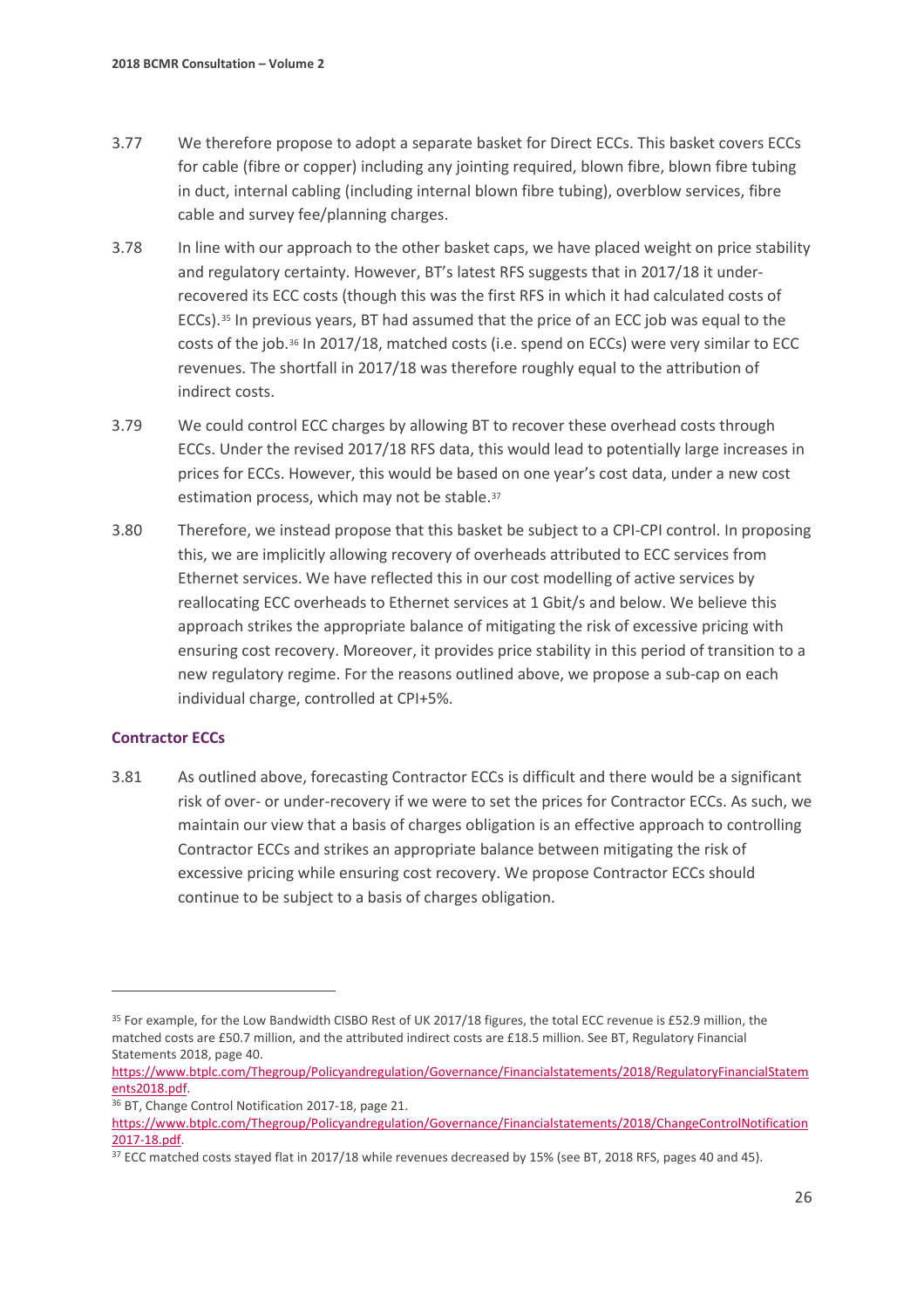#### **Balancing charge and threshold charge**

- 3.82 Our analysis in the 2014 ECC Direction showed that the balancing charge of £548 and the exemption threshold of £2,800 were consistent with revenue neutrality as the revenues BT earned from ECCs under the new charging structure were set to be the same as under the old structure. Revenue neutrality is important to ensure BT can recover its efficiently incurred costs.
- 3.83 As outlined above, we have been requiring BT to use this flexibility to maintain revenue neutrality. The balancing charge is currently set at £722 and is published on Openreach's price list.<sup>[38](#page-28-0)</sup> We continue to believe that there is a risk of BT not maintaining revenue neutrality and not recovering its efficiently incurred costs if both the threshold and balancing charge are fixed.<sup>[39](#page-28-1)</sup> Therefore, we consider that it is necessary to afford BT with flexibility over either the exemption threshold or the balancing charge.
- 3.84 We do not see a compelling reason to deviate from the approach adopted in the 2016 BCMR. We do not consider that the incidence or distribution of ECCs is likely to change to such a degree that the current approach becomes inappropriate.
- 3.85 Therefore, we propose that BT should be given the flexibility to adjust the balancing charge, but not the threshold charge. This will ensure cost recovery and revenue neutrality in the event of changes in the distribution and incidence of ECCs. However, we propose that the threshold charge should remain fixed at £2,800. We note that BT has the freedom to remove the balancing charge and exemption threshold and return to its previous policy of charging for ECCs as they are incurred.

## **TRCs**

 $\overline{a}$ 

3.86 TRCs are levied for services such as out-of-tariff fault repairs and providing or rearranging services where the work is not covered by Openreach's standard charges<sup>[40](#page-28-2)</sup> TRCs are provided across different markets, including business connectivity and fixed access markets. They are generally charged on a per visit basis, i.e. the Standard Chargeable Visit rate, which includes travel and the first hour of the job, plus any additional hours, i.e. the Additional Hour charge, with the charges varying depending on when the work takes place (e.g. within or outside normal business hours).

<span id="page-28-0"></span><sup>38</sup> Openreach, Price List, Ethernet Access Direct (EAD) including EAD Enable.

[https://www.openreach.co.uk/orpg/home/products/pricing/loadProductPriceDetails.do?data=0d0zetWgShsjqKWjcN2Y5W](https://www.openreach.co.uk/orpg/home/products/pricing/loadProductPriceDetails.do?data=0d0zetWgShsjqKWjcN2Y5WJA8BGGqsBLxL7IgSM4fRpZ6rNZujnCs99NbIKJZPD9hXYmiijxH6wrCQm97GZMyQ%3D%3D) [JA8BGGqsBLxL7IgSM4fRpZ6rNZujnCs99NbIKJZPD9hXYmiijxH6wrCQm97GZMyQ%3D%3D](https://www.openreach.co.uk/orpg/home/products/pricing/loadProductPriceDetails.do?data=0d0zetWgShsjqKWjcN2Y5WJA8BGGqsBLxL7IgSM4fRpZ6rNZujnCs99NbIKJZPD9hXYmiijxH6wrCQm97GZMyQ%3D%3D) [accessed 18 October 2018].

<span id="page-28-1"></span><sup>&</sup>lt;sup>39</sup> For example, if the proportion of customers requiring an ECC increases (decreases) or if the average dig distance increases (decreases), then BT's costs will increase (decrease). If the balancing charge and the exemption threshold remain fixed, then BT's revenues will not increase (decrease) in line with costs, meaning that it is not revenue neutral and BT will under-recover (over-recover) its costs.

<span id="page-28-2"></span><sup>40</sup> Openreach, Price list, Time Related Charges (Including Shifts).

[https://www.openreach.co.uk/orpg/home/products/pricing/loadProductPriceDetails.do?data=pBzHTRfO4GXC12qz7DCzqU](https://www.openreach.co.uk/orpg/home/products/pricing/loadProductPriceDetails.do?data=pBzHTRfO4GXC12qz7DCzqUP54d5RrQ9TQD%2BRDuYwQUElMnGHsqdC0vzO163bJmh34D91D7M0q8u%2FIlSgtIFAKw%3D%3D) [P54d5RrQ9TQD%2BRDuYwQUElMnGHsqdC0vzO163bJmh34D91D7M0q8u%2FIlSgtIFAKw%3D%3D](https://www.openreach.co.uk/orpg/home/products/pricing/loadProductPriceDetails.do?data=pBzHTRfO4GXC12qz7DCzqUP54d5RrQ9TQD%2BRDuYwQUElMnGHsqdC0vzO163bJmh34D91D7M0q8u%2FIlSgtIFAKw%3D%3D) [accessed 18 October 2018].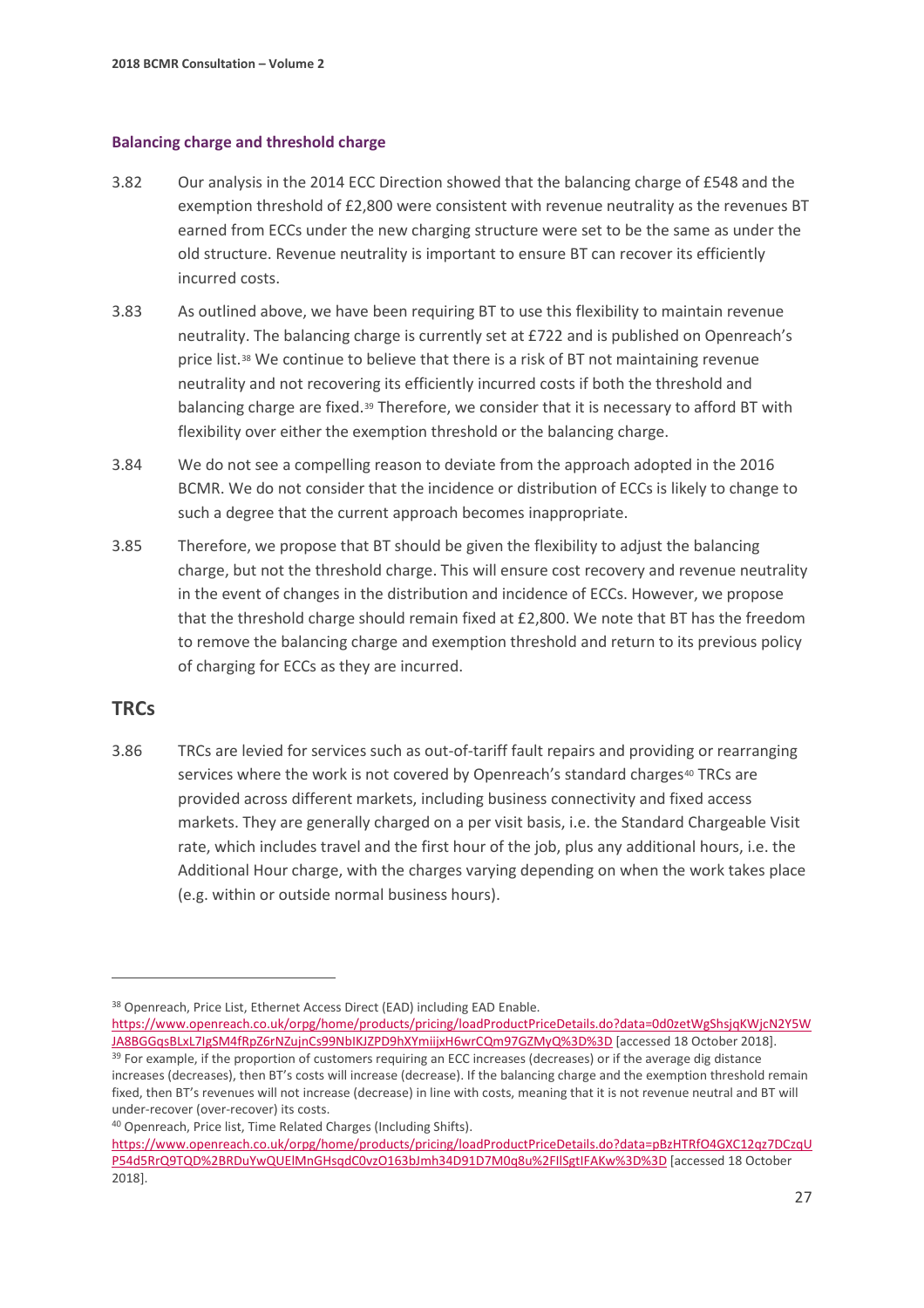3.87 In the 2016 BCMR we carried out an in-depth analysis of TRCs to calculate the appropriate level of control. We adopted a controlling percentage which was calculated using a weighted average of the relative proportion of labour and non-labour costs, to which we applied our inflation estimate and efficiency factor respectively. This approach resulted in a controlling percentage of -0.15% per year for the period of the charge control, which we maintained in the Temporary Conditions.

#### **Our proposal**

- 3.88 In Section 13 of Volume 1 we propose to apply charge controls to non-contestable TRCs in the charge control areas. As we explain in Section 12 of Volume 1, TRCs incurred to support dark fibre inter-exchange services will be charged at the same rate as TRCs incurred to support active services, with the exception of the Right When Tested (RWT) charge.
- 3.89 TRCs revenue accounts for a very small proportion of Ethernet revenue.[41](#page-29-0) If included in the main baskets for active services, absent additional controls, BT would have the flexibility to significantly increase the prices of these services and offset this with minor price-cuts to services that would carry a much larger weight. Therefore, given TRCs are a necessary ancillary service in some cases, we consider they should be subject to a specific control. We propose to adopt a similar approach to the 2016 BCMR and adopt a separate basket for non-contestable TRCs.
- 3.90 In this period of transition to a new regulatory regime, we consider a simplified approach to controlling TRCs to be proportionate. Bearing in mind the objective of regulatory certainty and price stability, we consider a CPI-CPI control is appropriate. We note that this level is broadly the same as under the current controls.

# **Consultation questions**

 $\overline{a}$ 

Question 3.1: Do you agree with each of our proposals in relation to the design of charge controls for active services at 1 Gbit/s and below? Please provide evidence to support your views.

Question 3.2: Do you agree with each of our proposals in relation to the design of charge controls for active VHB services? Please provide evidence to support your views.

Question 3.3: Do you agree with each of our proposals in relation to the design of charge controls for accommodation services, Excess Construction Charges and Time Related Charges? Please provide evidence to support your views.

<span id="page-29-0"></span><sup>41</sup> For example, in the 2016/17 RFS, Ethernet TRCs account for £4.3 million out of £775.4 million Total Revenue in CISBO Rest of UK. BT, Regulatory Financial Statements 2017, page 47. [https://www.btplc.com/Thegroup/Policyandregulation/Governance/Financialstatements/2017/RRD2017Final.pdf.](https://www.btplc.com/Thegroup/Policyandregulation/Governance/Financialstatements/2017/RRD2017Final.pdf)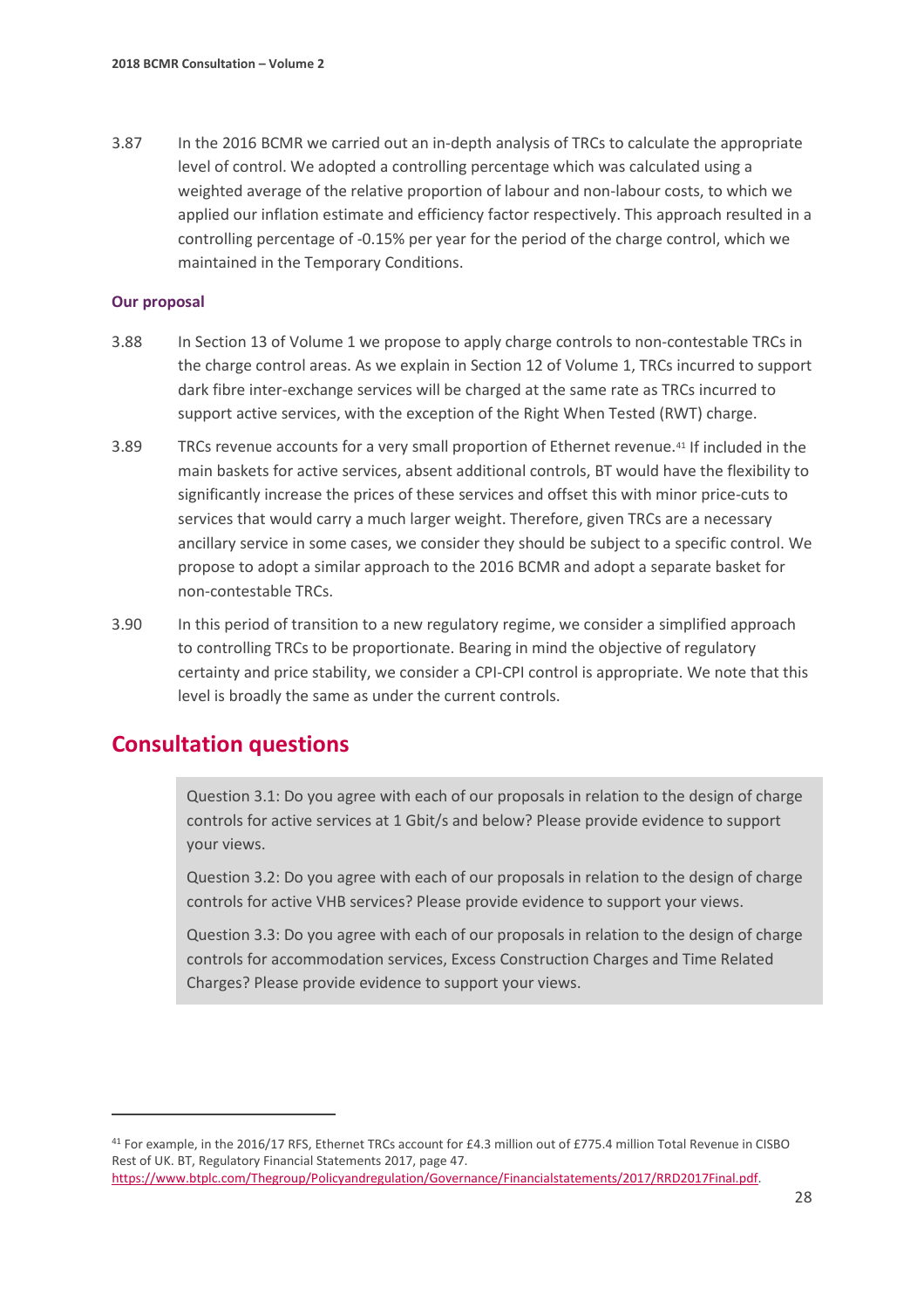# <span id="page-30-0"></span>4. Inter-exchange dark fibre charge control

- 4.1 In this section we set out our proposed approach to estimating costs required to set the level for the inter-exchange dark fibre charge control. Annex 20 provides additional detail behind our proposals.
- 4.2 In Section 12 of Volume 1 we set out our proposal to require BT to provide access to dark fibre for inter-exchange connectivity routes from BT Only exchanges and to impose a charge control on the prices BT would charge for dark fibre access.
- 4.3 As the dark fibre remedy will only be available in areas where there is no existing competition, and we believe the likelihood of additional competition over the review period is low in these areas, we consider that a cost-based control would be appropriate.
- 4.4 In Section 2 we set out the proposed form of charge controls. We explain that, since BT does not currently offer an inter-exchange dark fibre product, we need to assess starting charges for any such products based on our view of efficient costs of providing it. We also propose to apply a CPI-CPI control, based on our starting charges, over the charge control period.
- 4.5 This section sets out our proposals for:
	- **Cost standard** we base our starting level of dark fibre charges on fully allocated costs (FAC). When we use BT's data from its Regulatory Financial Statement (RFS), we use data prepared on a current cost accounting, as opposed to a historic cost accounting, basis. We note that BT will incur additional costs in providing dark fibre not currently captured in its RFS (we propose to estimate these separately).
	- **Dark fibre services**  we propose to set prices for a set of dark fibre services using the same charging structure as for an EAD circuit: a connection charge, a fixed annual rental charge and a distance-related annual main link charge.
	- **Methodology for estimating efficient costs** we identify three elements which make up the cost stack for each inter-exchange dark fibre service: passive infrastructure costs, other costs not specific to dark fibre, and dark fibre-specific costs.
	- **Adjustments to cost data** we use BT's 2016/17 RFS costs, with some adjustments to make them more suitable for estimating the efficient level of costs of providing interexchange dark fibre services. We plan to update our starting charges to use BT's 2017/18 RFS for our statement.
	- **Pricing of ancillary services** in Section 12 of Volume 1 we identify two ancillary services specific to dark fibre: a cessation charge and a right when tested (RWT) charge. We propose to set prices on a FAC basis using data provided by BT. We propose that where existing ancillary services are relevant to dark fibre (e.g. TRCs), they should be offered and charged on the same basis as for active services.
- 4.6 We summarise our proposals on each issue below. The indicative starting charges we have derived using 2016/17 cost data are provided in Table 4.1 below. For a circuit of average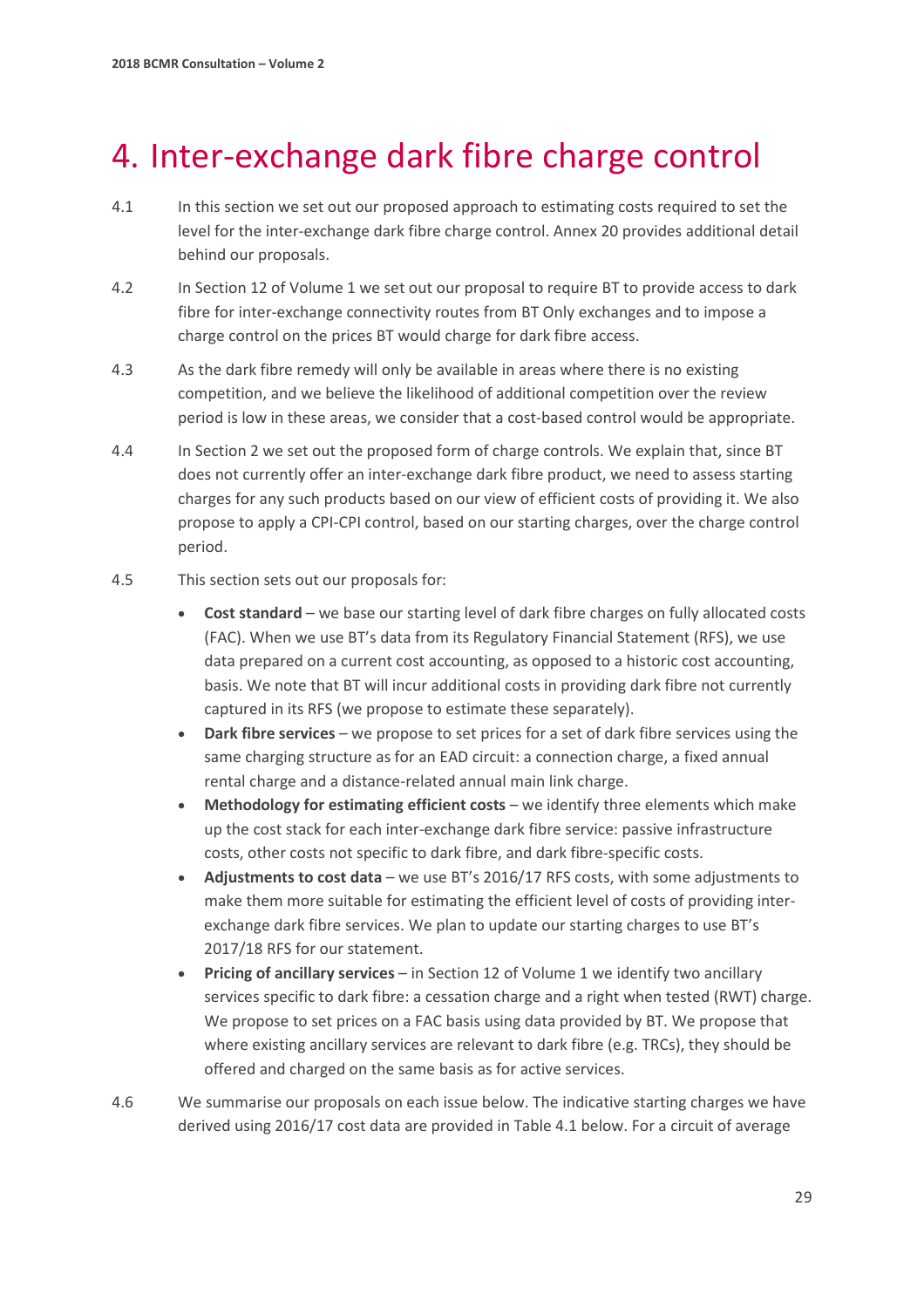length<sup>42</sup>, we estimate that the cost of an inter-exchange dark fibre circuit over three years would be around £4,000 as opposed to around £11,500 for a comparable EAD 1 Gbit/s active circuit.[43](#page-31-1) We will update our analysis using 2017/18 cost data for our statement.

4.7 Finally, we explain why we do not consider it is appropriate to include dark fibre services in a basket. Instead, we propose to set a maximum charge for each dark fibre service. Since we propose to keep dark fibre prices flat in nominal terms, this has the effect of setting the maximum charge for each service equal to our estimates of the starting charges shown in the table below.

| <b>Service</b>                                         | Indicative maximum charge <sup>44</sup>                             |
|--------------------------------------------------------|---------------------------------------------------------------------|
| Dark fibre connection (per circuit)                    | £733                                                                |
| Dark fibre rental (per circuit per year)               | £51                                                                 |
| Dark fibre main link (per metre per year)              | £0.15                                                               |
| Dark fibre cessation charge (per cessation<br>request) | £192                                                                |
| Dark fibre RWT charge (per fault)                      | £350                                                                |
| TRCs in support of dark fibre <sup>45</sup>            | Same charges as TRCs for active services (controlled<br>at CPI-CPI) |

#### **Table 4.1: Proposed maximum charges for inter-exchange dark fibre services**

# **Cost standard**

- 4.8 In Section 12 of Volume 1 we propose to set a cost-based charge control with reference to the relevant components of BT's underlying passive infrastructure, as opposed to adopting an active-minus approach.
- 4.9 To inform our choice of cost standard, we note that setting charges at incremental cost would be consistent with achieving allocative efficiency.<sup>[46](#page-31-4)</sup> However, for a multiproduct firm with economies of scope, pricing all services at incremental cost would not be sustainable

<span id="page-31-0"></span><sup>42</sup> See page 241 of BT's 2018 Accounting Methodology Document which states an average circuit length for main links of 7.1km. [https://www.btplc.com/Thegroup/Policyandregulation/Governance/Financialstatements/2018/AMD2017-18.pdf.](https://www.btplc.com/Thegroup/Policyandregulation/Governance/Financialstatements/2018/AMD2017-18.pdf)<br><sup>43</sup> The estimated cost of the inter-exchange dark fibre circuit over three years excludes non-domestic rates (N

<span id="page-31-1"></span>the purchasing telecoms provider would be liable for. We discuss these later in this section.

<span id="page-31-2"></span><sup>44</sup> The charges in this table are for a one fibre dark fibre circuit. Charges for two fibre dark fibre circuits are in general twice those of a one fibre circuit except for the connection and cessation charges. These exceptions are explained in more detail

<span id="page-31-3"></span>below and in Annex 20.<br><sup>45</sup> Note, the dark fibre inter-exchange services have a distinct RWT charge, which is separate from the active RWT charge.

<span id="page-31-4"></span><sup>46</sup> If charges are set at the forward-looking incremental cost, then purchasers who value the service at least as much as its incremental cost have the opportunity to purchase it.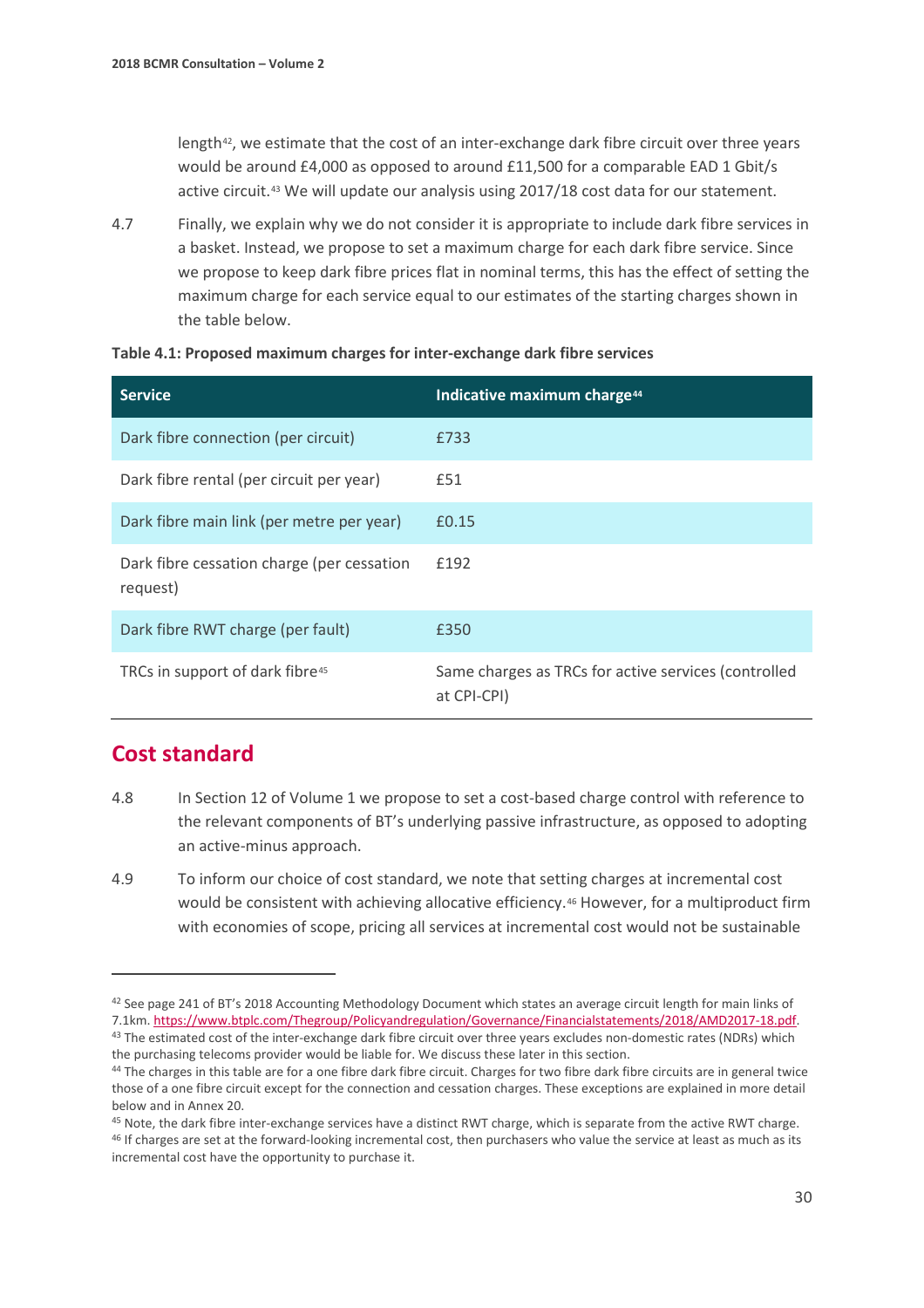as the firm would not be able to recover its common costs. When common costs need to be recovered through charges, some (though not necessarily all) service prices need to be marked up above incremental cost. Including a mark-up will lead to some inefficiency, and a pricing rule, such as Ramsey pricing<sup>[47](#page-32-0)</sup>, can be used to minimise this inefficiency. However, using a Ramsey pricing approach has practical difficulties due to the amount of information on the elasticity of demand that is required. Regulators therefore tend to use other methods to set prices in practice, for example, by allocating common costs based on FAC or long-run incremental costs plus some mark-up for common costs (LRIC+).

- 4.10 FAC usually reflects using accounting rules and assumptions for the recovery of common costs for different services. When accounting data is prepared on a current cost accounting (CCA) basis, the data reflects forward-looking costs rather than the actual prices at the time the relevant assets were purchased, giving better signals for efficient investment and entry rather than historic costs. Costs on a LRIC+ basis also usually reflect forward-looking costs.
- 4.11 In practice there is often little difference between CCA FAC and LRIC+.[48](#page-32-1) When setting charge controls on BT using BT's accounting cost data, we have typically done so based on a CCA FAC standard. Charges set on this basis should encourage entry where the entrant is as or more efficient than BT. In addition, it has the advantages of being transparent and practicable to implement as BT's costs are known and are based on its RFS which are publicly available to stakeholders each year.
- 4.12 We therefore consider that the most practical and transparent option is to start from BT's CCA FAC data and use data from BT's RFS where possible when estimating the unit FAC for inter-exchange dark fibre services. As explained below, BT is likely to incur additional costs not currently captured in the RFS in providing dark fibre. We propose to estimate these separately but, as far as practicable, to estimate the unit FAC of these additional costs.

# **Proposed dark fibre services**

- 4.13 In Section 12 of Volume 1 we note that the majority of current inter-exchange connectivity from BT Only exchanges use BT's EAD products.
- 4.14 The typical charging structure for BT's EAD product is:
	- a one-off connection charge;
	- a fixed annual rental charge; and
	- a distance-related annual main link charge which applies if the two ends of an EAD circuit are served by different BT exchanges.[49](#page-32-2)

<span id="page-32-0"></span><sup>47</sup> Ramsey pricing allocates common costs on the basis of relative inverse demand elasticity (a measure of how responsive demand is to price).

<span id="page-32-1"></span><sup>48</sup> For example, as discussed at paragraph 3.19 of Ofcom, 2012, *Charge control review for LLU and WLR services – Statement*. https://www.ofcom.org.uk/ data/assets/pdf file/0024/53808/statementmarch12.pdf. 49 The main link charge depends on the radial distance between the two BT exchanges.

<span id="page-32-2"></span>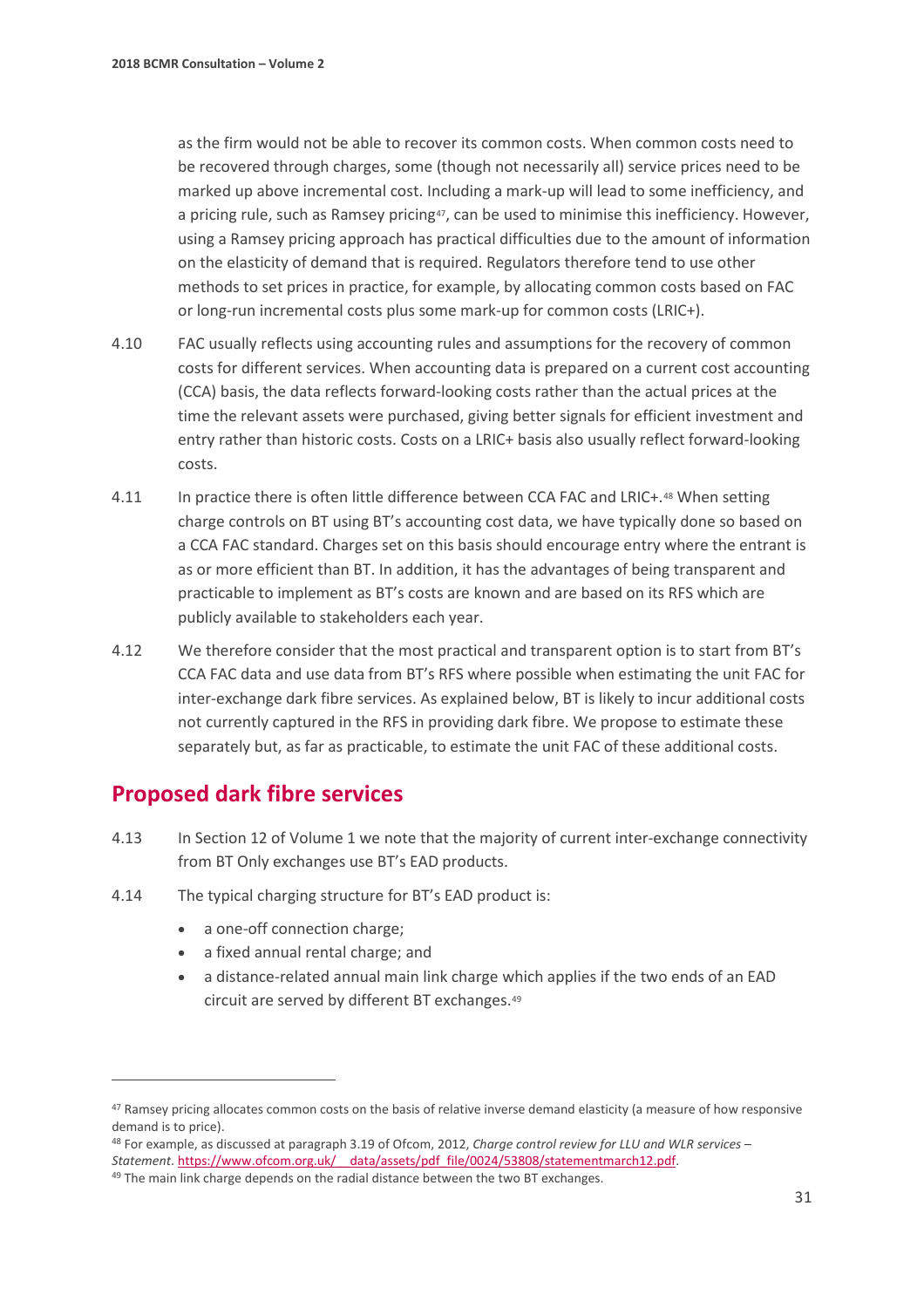- 4.15 We propose to set starting charges for a corresponding set of inter-exchange dark fibre services: a connection, a rental and a main link. We discuss ancillary services associated with dark fibre later in this section.
- 4.16 Finally, in Section 12 of Volume 1 we propose to require BT to offer both one and two fibre dark fibre circuits. In general, we propose that the charges for the two fibre variants should be twice those for the one fibre variant as we have not identified any material cost savings that would result from providing or maintaining two fibres on a circuit compared to one. There are two exceptions to this general principle for the one-off connection charge and for one of the ancillary services, cessations. We provide more details on these exceptions below and in Annex 20.

# **Methodology for estimating efficient costs**

- 4.17 We construct the cost stack for each inter-exchange dark fibre service (i.e. connection, rental and main link) from the following three elements:
	- Costs relating to passive infrastructure required for an inter-exchange dark fibre circuit (element A). For example, this would include the costs of the fibre that runs between the exchanges.
	- Other costs that are required for, but not specific to, an inter-exchange dark fibre circuit (element B). For example, this would include the costs of service centre staff who manage provision and maintenance queries or product management people. The costs of such people are generally allocated across a range of different services.
	- Costs that are specific to an inter-exchange dark fibre circuit (element C). For example, Openreach needs to install a patch panel to provide a termination point for the fibre within the exchange. Openreach does not have to install a patch panel when providing active services.
- 4.18 We consider that the relevant costs that BT incurs when providing an EAD circuit provide the best reference point for estimating the likely costs of an inter-exchange dark fibre circuit. We therefore use CCA FAC information on EAD services derived from BT's RFS to inform our estimates of elements A and B. However, since BT does not currently provide dark fibre circuits, it is not possible to use information from within BT's RFS to inform our estimates of element C. We have therefore constructed these cost estimates using an engineering led approach, building on the approach Openreach used when preparing its draft Reference Offer for dark fibre services in 2016.[50](#page-33-0)

<span id="page-33-0"></span><sup>50</sup> We discuss the approach to these costs further below and in Annex 20.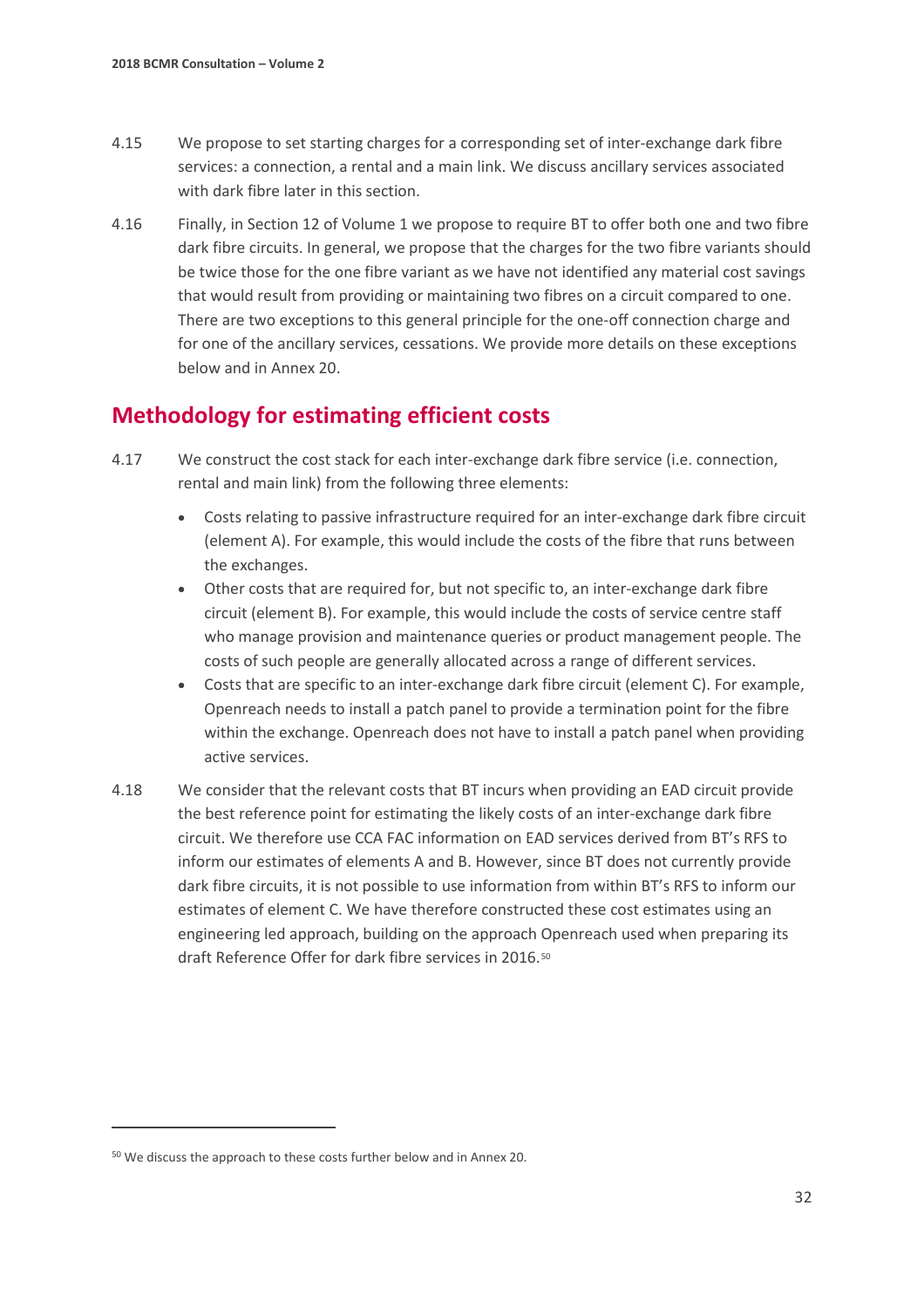$\overline{a}$ 

## **Methodology for estimating elements A and B**

- 4.19 To estimate elements A and B, we have started from the CCA FAC unit costs within BT's RFS for Openreach's standard EAD connection<sup>51</sup>, rental and main link services, broken down by component.[52](#page-34-1) We have classified the components used to provide EAD services as relating either only to the active or passive elements of EAD services or as being 'shared' between the active and passive elements. Active components (e.g. Ethernet Electronics) are not required to provide an inter-exchange dark fibre circuit and so are not relevant to our cost estimates. However, some or all of the costs of passive components (e.g. Ethernet Main Links) and shared components (e.g. Sales Product Management) may be required to provide an inter-exchange dark fibre circuit. We explain in Annex 20 how we have classified each component as being passive, active or shared, and then how much of the costs of passive components we have included when calculating element A, and how much of the costs of shared components we have included when calculating element B.
- 4.20 In its 2016/17 RFS, BT reported the costs of EAD services separately for each regulated combination of bandwidth (10 Mbit/s, 100 Mbit/s, 1 Gbit/s) and geographic market ('Rest of UK' and 'London Periphery').[53](#page-34-2) In this consultation, we base our estimates of elements A and B on the cost data for BT's EAD 1 Gbit/s service in the Rest of UK market from its 2016/17 RFS. In the final statement we propose to use equivalent data from its 2017/18 RFS. This approach will allow all stakeholders to understand the broad level of costs we propose to use from data published in BT's RFS.[54](#page-34-3)
- 4.21 We use the costs for the 1 Gbit/s services because our analysis shows that the resulting estimates of elements A and B do not vary materially depending on the selected bandwidth or if using a blended unit cost across all bandwidths. This is because differences in costs for EAD services by bandwidth are primarily driven by differences in the cost of active components, rather than differences in the cost of passive and shared components.
- 4.22 We use the costs for the 'Rest of UK' market in this consultation and propose to use those in the CISBO Low Bandwidth 'Rest of UK' market<sup>[55](#page-34-4)</sup> in our statement because almost all BT Only exchanges are in these market areas.

<span id="page-34-1"></span><span id="page-34-0"></span><sup>51</sup> The 'standard' variant of BT's EAD service can be used to connect any two served locations. It consists of a 'main link' if the locations are served by different BT exchanges. It can also consist of up to two 'local access' segments depending on whether (and how many of) the two served locations require connecting to their corresponding local BT exchanges. <sup>52</sup> BT allocates costs to components which represent 'discrete parts of [its] network' such as Ethernet Electronics, Ethernet Access Direct Fibre and Sales Product Management. Component costs are then attributed to services using usage factors. See page 201 of BT's 2018 Accounting Methodology Document.

<span id="page-34-2"></span><sup>53</sup> The 2016/17 RFS reflect the geographic market definitions adopted in the 2016 BCMR, while the 2017/18 RFS reflect the revised geographic market definitions adopted in the Temporary Conditions. Both sets of accounts report costs separately for 'Rest of UK'; the precise area covered by 'Rest of UK' is slightly different, but we consider that this is the relevant geographic market to base our analysis on, regardless of whether 2016/17 or 2017/18 data is used.<br><sup>54</sup> Stakeholders are unlikely to be able to recreate our calculations exactly as we also reflect the base year adjustments

<span id="page-34-3"></span>outlined in Annex 19.

<span id="page-34-4"></span><sup>55</sup> By the Rest of UK and CISBO Low Bandwidth Rest of UK markets we mean as defined within BT's 2017 RFS and 2018 RFS respectively.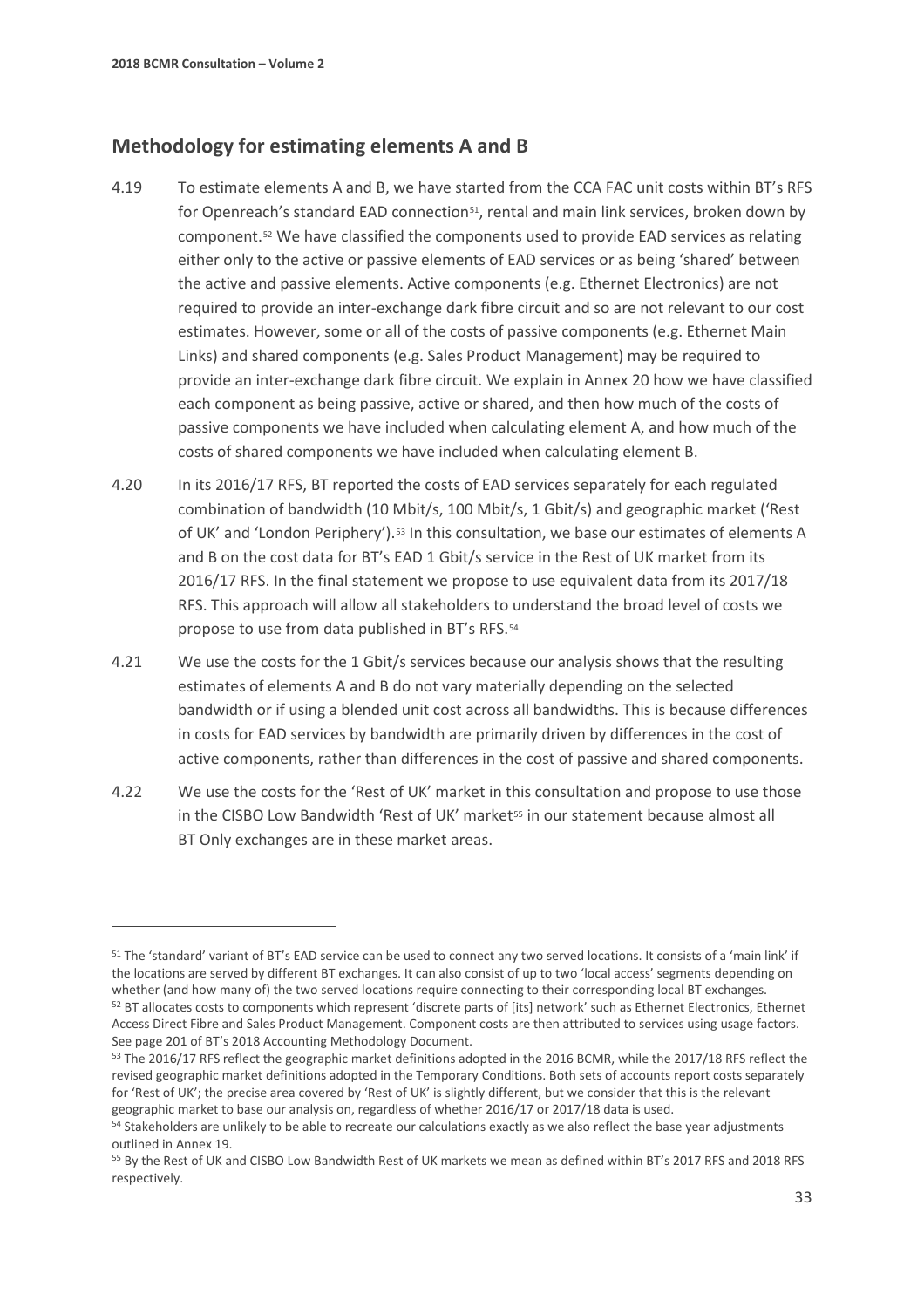$\overline{a}$ 

#### **2016/17 cost data used for elements A and B**

- 4.23 In Annex 19 we explain the adjustments that we make to BT's 2016/17 RFS costs for active services to better reflect our view of BT's efficiently incurred costs. We use the resulting adjusted 2016/17 costs as the base year when undertaking our cost modelling for active services, which we discuss in more detail in Annex 18.
- 4.24 We use the same adjusted base data when estimating elements A and B. The key adjustments that affect the starting charges for inter-exchange dark fibre services are that we have:
	- Adjusted the valuation of BT's fibre assets using an approach which we consider to be the most suitable proxy for CCA valuation.
	- Reflected the cost impact of the other methodology changes outlined in BT's 2018 Change Control Notification (CCN). These have been implemented in BT's 2017/18 RFS and so will contribute to the base data that will form the basis for our estimates for our statement.<sup>[56](#page-35-0)</sup>
	- Adjusted BT's service level guarantee (SLG) payments in the base year to reflect our view of an efficient level of SLG payments.
	- Excluded costs of Openreach's repayments programme. These relate to alterations requested or damages caused by third parties to Openreach's network. All repayments programme revenue is recognised in Openreach's residual markets and so we consider that the costs should also be recognised in residual markets, not regulated markets.
	- Excluded costs relating to the integration of EE following its acquisition by BT in 2016.
	- Increased BT's pension costs to reflect the increase that is expected following BT's agreements with the trade unions in early 2018.
	- Adjusted one-off restructuring charges and property rationalisation provision costs to reflect a three-year moving average over the period 2014/15 to 2016/17. This reduces the year-on-year volatility of these costs and the amount of discretion that BT has in relation to the level of these costs.
- 4.25 We describe two other material adjustments in Annex 19 relating to BT's cumulo costs and Excess Construction Charges (ECCs). However, neither of these adjustments has an impact on the costs of elements A and B because, for reasons outlined in more detail in Annex 20, we do not include BT's cumulo costs or the costs of ECCs in the cost stack for interexchange dark fibre services:
	- BT's cumulo costs are the non-domestic rates (NDRs) that it pays on its rateable assets that include duct and fibre assets. NDRs are a form of property tax and legal precedent has established that it is the telecoms provider that lights the fibre who is responsible for the NDRs on the circuit. Therefore, we have not included any of the NDRs that BT pays in the cost stack for inter-exchange dark fibre services.

<span id="page-35-0"></span><sup>56</sup> Not all of these affect the starting costs for dark fibre services. For example, we do not include the costs of Ethernet Electronics in our cost stack for inter-exchange dark fibre services so the CCN methodology change has no impact on our starting prices.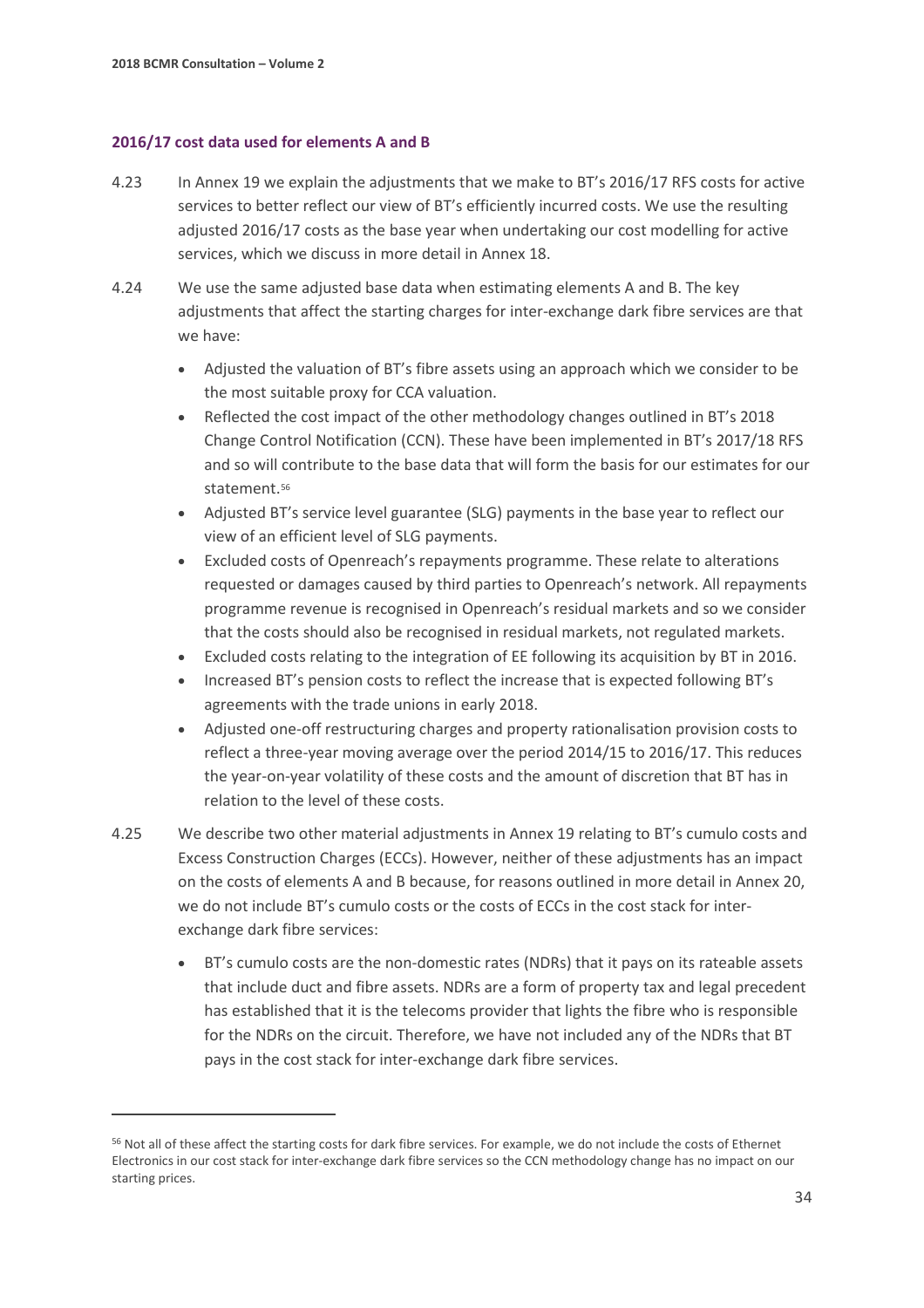- The price of the EAD connection service includes a balancing charge for ECCs to cover construction costs up to a threshold, currently £2,800. However, we consider that most inter-exchange dark fibre orders will not require any new construction work and so we do not consider it appropriate to include a balancing charge for ECCs in the interexchange dark fibre connection service cost stack.
- 4.26 We plan to update our estimates of dark fibre starting charges using cost data from BT's 2017/18 RFS for our statement. We propose to apply most of the adjustments above to 2017/18 data. However, we would no longer need to adjust for changes outlined in BT's 2018 CCN as these will already be reflected in the 2017/18 RFS (with the exception of the fibre revaluation change included in 2018 CCN<sup>57</sup>).
- 4.27 The base year FAC data that we use to derive estimates of the elements A and B includes pay and non-pay operating costs, depreciation (on a CCA basis) and a return on capital employed. We have revised the return on capital employed to reflect our latest view of the forward-looking cost of capital. As we are interested in BT's efficiently incurred costs, we think it is appropriate to reflect our updated WACC estimates (rather than simply carry over the value included in BT's RFS FAC data<sup>[58](#page-36-1)</sup>). As set out in Annex 21, we propose that the relevant WACC for dark fibre services (within our disaggregation framework for BT Group WACC) is the Other UK Telecoms WACC.<sup>[59](#page-36-2)</sup> Our latest estimate of the pre-tax nominal WACC for Other UK Telecoms is 8%.

## **Methodology for estimating element C**

- 4.28 In the 2016 BCMR Statement we required BT to offer dark fibre services and provided guidance for how prices should be set. We defined three components of the price within what we called the active differential, the third of which was "any objectively justifiable differences between the dark fibre product and the corresponding active service".<sup>[60](#page-36-3)</sup> In Annex 23 we noted that some justifiable differences were likely and, for example, that different handover arrangements for dark fibre may require an additional piece of equipment (e.g. a patch panel).<sup>[61](#page-36-4)</sup>
- 4.29 On 1 December 2016 Openreach published its Dark Fibre Access (DFA) Final Reference Offer (FRO).<sup>[62](#page-36-5)</sup> This did not contain any breakdown of prices into the three components of the price as outlined in our guidance.
- 4.30 Openreach explained to us that it had included the costs of two main activities as part of the third component when setting its DFA FRO prices: the costs of installing patch panels

<span id="page-36-0"></span><sup>&</sup>lt;sup>57</sup> As explained in more detail in Annex 19, we propose a different valuation methodology for fibre assets to that used by BT in its 2017/18 RFS.

<span id="page-36-1"></span><sup>&</sup>lt;sup>58</sup> BT's RFS FAC would reflect the WACC estimated in the 2016 BCMR Statement, meaning it is several years out-of-date.<br><sup>59</sup> This is the same WACC that we use to inform our cost modelling of active services.

<span id="page-36-2"></span>

<span id="page-36-3"></span><sup>60</sup> See, for example, paragraph A23.117 of the 2016 BCMR Statement.

<span id="page-36-4"></span><sup>61</sup> See paragraph A23.24 of the 2016 BCMR Statement.

<span id="page-36-5"></span><sup>62</sup> Openreach, 2016, *Dark Fibre Access (DFA) Final Reference Offer Pricing document.*

[https://www.openreach.co.uk/orpg/home/products/darkfibreaccess/darkfibreaccess/downloads/DFAfinalreferenceofferp](https://www.openreach.co.uk/orpg/home/products/darkfibreaccess/darkfibreaccess/downloads/DFAfinalreferenceofferpricing011216.pdf) [ricing011216.pdf.](https://www.openreach.co.uk/orpg/home/products/darkfibreaccess/darkfibreaccess/downloads/DFAfinalreferenceofferpricing011216.pdf)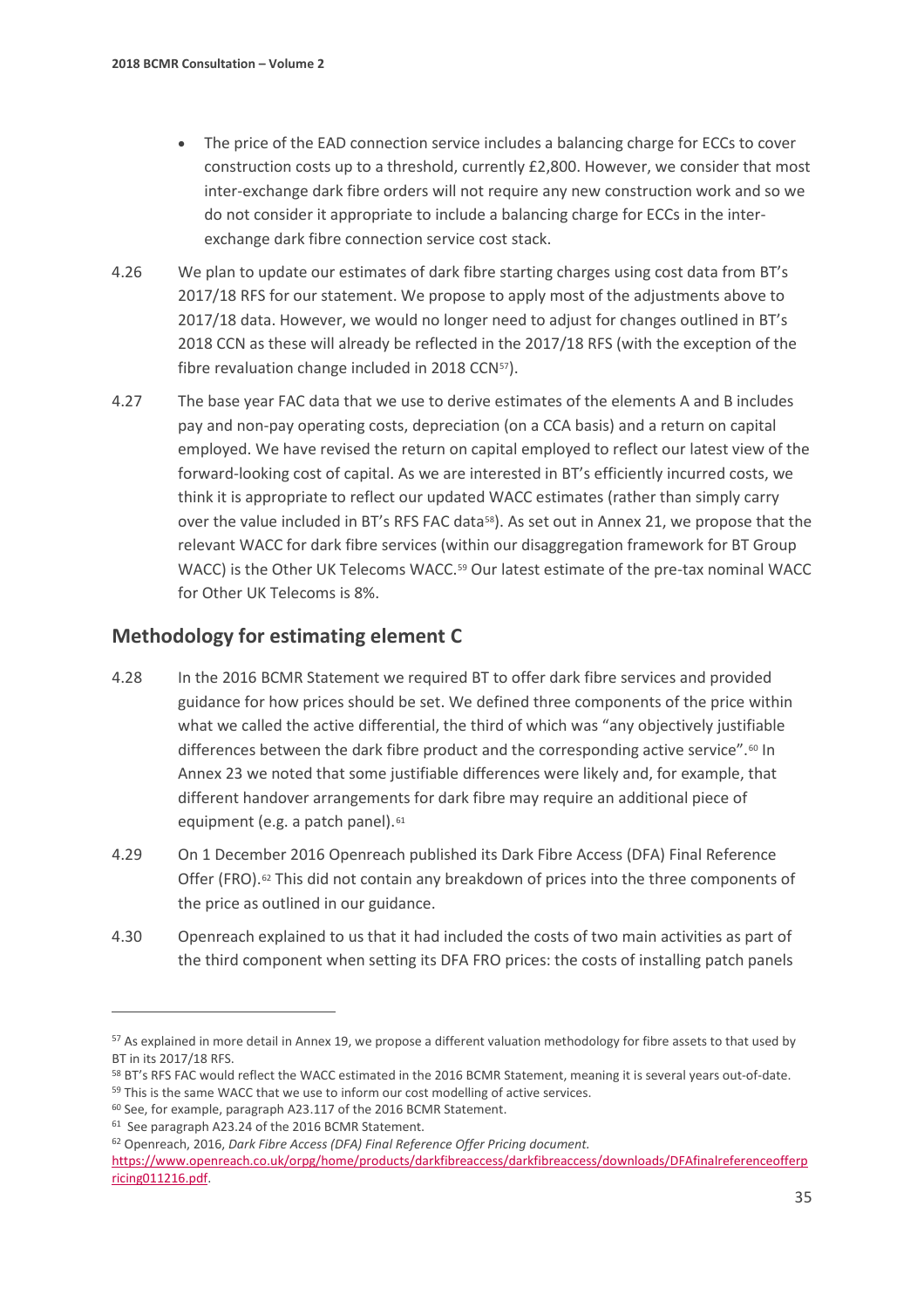$\overline{a}$ 

and initial testing costs. This was in line with our expectations in the 2016 BCMR Statement as noted above.

4.31 We estimate the costs of patch panels and initial testing activities using a similar methodology to that used by Openreach when preparing its prices for the December 2016 DFA FRO. We estimate the direct equipment and labour costs (using standard labour rates) and then apply a mark-up for overhead costs to the labour rate to estimate fully allocated costs. We explain in more detail how we have estimated these costs together with the underlying assumptions in Annex 20. We note that the costs of initial testing activities, which we include in the connections price, should be the same regardless of whether a one or two fibre circuit is installed. This leads to a connection price for a two fibre circuit that is less than double that for a one fibre circuit.

## **Summary of indicative starting charges by element**

4.32 The table below shows indicative starting charges for the main inter-exchange dark fibre services broken down by elements A, B and C using data relating to 2016/17.

| <b>Element of cost stack</b>              | <b>Connection (per,</b><br>circuit) | Rental (per<br>circuit per year) | <b>Main Link (per</b><br>metre per year) |
|-------------------------------------------|-------------------------------------|----------------------------------|------------------------------------------|
| A: passive infrastructure costs           | £3                                  | £0                               | £0.14                                    |
| B: other costs not specific to dark fibre | £599                                | £42                              | £0.01                                    |
| C: costs specific to dark fibre           | £131                                | £9                               | £0.00                                    |
| Total                                     | £733                                | £51                              | £0.15                                    |

**Table 4.2: Indicative starting charges for inter-exchange dark fibre services[63](#page-37-0)**

4.33 We estimate that for a circuit of average length $64$ , the cost over three years of an interexchange dark fibre circuit would be around £4,000 based on the above prices, compared to around £11,500 for an equivalent EAD 1 Gbit/s circuit<sup>[65](#page-37-2)</sup> based on current Openreach prices.

4.34 These EAD charges include BT's costs of non-domestic rates (NDRs) whereas those for the inter-exchange dark fibre circuit do not, because, as noted above, NDRs are the

<span id="page-37-0"></span><sup>&</sup>lt;sup>63</sup> The indicative starting connection charge for a two fibre dark fibre circuit is £1,334. All other charges for a two fibre circuit would be twice those for a single fibre circuit.

<span id="page-37-1"></span><sup>64</sup> See page 241 of BT's 2018 Accounting Methodology Document which states an average circuit length for main links of 7.1km.

<span id="page-37-2"></span> $65$  Three-year costs for dark fibre and EAD 1 Gbit/s circuits calculated as: connection charge + 3  $*$  (rental charge + main link charge per km \* 7.1km). Dark fibre charges used are as shown in Table 4.2 above. EAD 1 Gbit/s charges used are as shown in Openreach's EAD price list for a circuit with a 12-month minimum period as of 18 October 2018 (£1,850, £1,944 and £0.18 for connection, rental and main link respectively). See Openreach, Price List, Ethernet Access Direct (EAD) including EAD Enable:

[https://www.openreach.co.uk/orpg/home/products/pricing/loadProductPriceDetails.do?data=0d0zetWgShsjqKWjcN2Y5W](https://www.openreach.co.uk/orpg/home/products/pricing/loadProductPriceDetails.do?data=0d0zetWgShsjqKWjcN2Y5WJA8BGGqsBLxL7IgSM4fRpZ6rNZujnCs99NbIKJZPD9hXYmiijxH6wr%0ACQm97GZMyQ%3D%3D) [JA8BGGqsBLxL7IgSM4fRpZ6rNZujnCs99NbIKJZPD9hXYmiijxH6wr%0ACQm97GZMyQ%3D%3D](https://www.openreach.co.uk/orpg/home/products/pricing/loadProductPriceDetails.do?data=0d0zetWgShsjqKWjcN2Y5WJA8BGGqsBLxL7IgSM4fRpZ6rNZujnCs99NbIKJZPD9hXYmiijxH6wr%0ACQm97GZMyQ%3D%3D) [accessed 18 October 2018].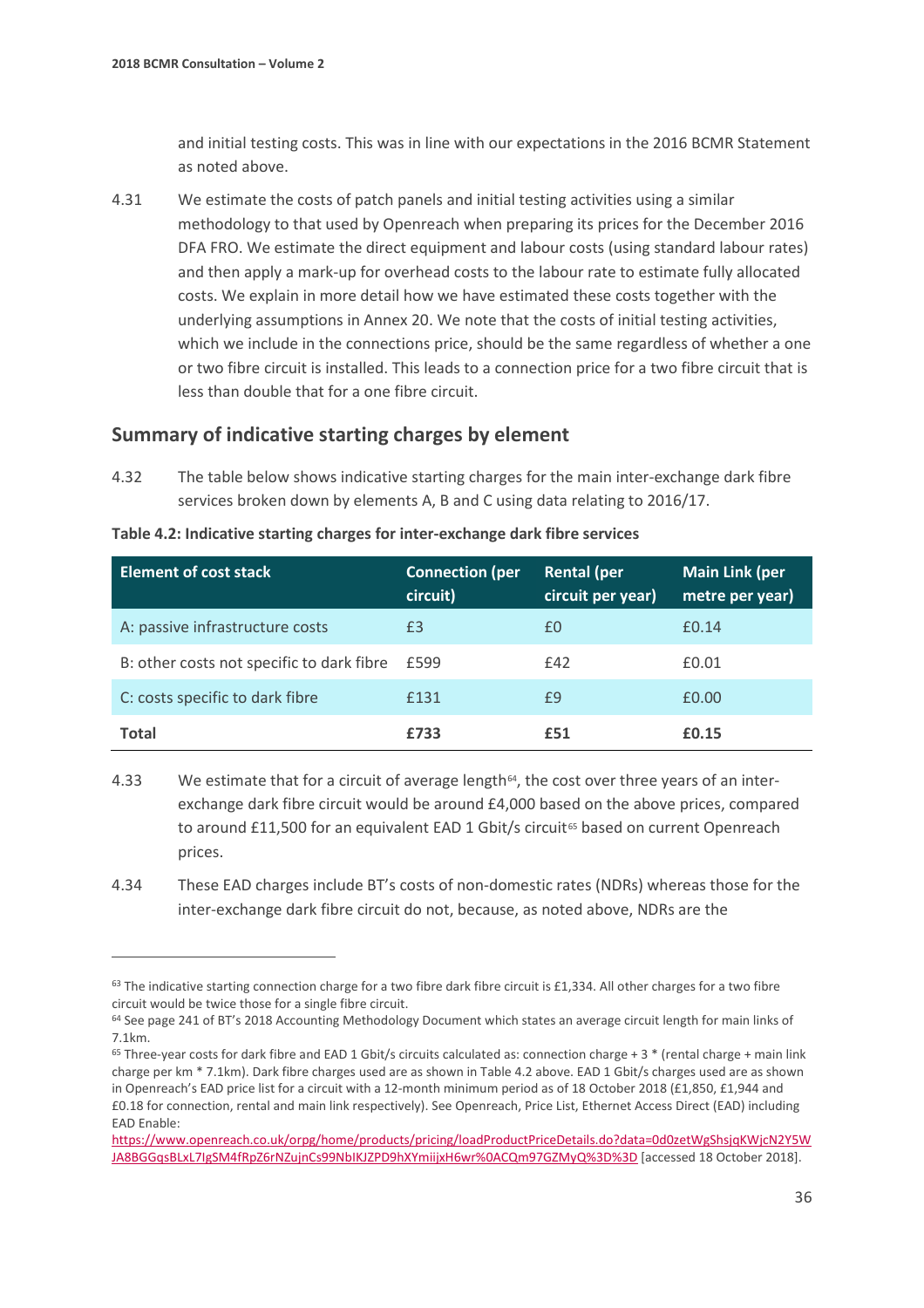responsibility of the provider who lights the fibre. We estimate that a telecoms provider purchasing an inter-exchange dark fibre circuit of average length would be liable for around £2,100 in NDRs over three years, under current rating arrangements.<sup>[66](#page-38-0)</sup>

# **Ancillary services**

- 4.35 For BT to provide inter-exchange dark fibre services it would also need to provide ancillary services. These ancillary services can be divided into two groups:
	- those that are equivalent to services that BT already offers for active services (e.g. TRCs); and
	- those that BT does not currently offer which would be specific to inter-exchange dark fibre services.
- 4.36 In Section 12 of Volume 1 we propose that ancillary services in the first group should be offered and charged for on the same basis as for active services.
- 4.37 We identify two new ancillary services specific to inter-exchange dark fibre services and propose to set cost-based prices for these services, namely:
	- a cessation charge; and
	- a right when tested (RWT) charge.
- 4.38 Below we summarise our pricing proposals for these two new ancillary services. We provide more details in Annex 20.

## **Cessation charge**

- 4.39 A dark fibre circuit needs to be physically broken by an engineer to stop it from being used when it is no longer being charged for. This contrasts with the cessation process for an active service, such as EAD, that can be ceased remotely using the active equipment.
- 4.40 We have estimated a FAC of £192 for this service based on 2016/17 labour rates and assumptions on the activities involved and how long each would take. The charge does not vary with the number of fibres that are being broken in the circuit, i.e. for a two fibre circuit, the charge is the same if one or both fibres are being broken. For our statement, we plan to use 2017/18 labour rates and review the activities and timings to reflect stakeholder comments.

```
https://www.gov.uk/guidance/rating-manual-section-6-part-3-valuation-of-all-property-classes/section-871-
telecommunications-fibre-optic-networks [accessed 24 October 2018]); and a route distance of 7.1km.
```
<span id="page-38-0"></span><sup>&</sup>lt;sup>66</sup> This estimate is based on the same assumptions as set out in the revised guidance that we gave in the 2017 NDR Statement for how BT should exclude NDRs from the price of the dark fibre services for purchasers of dark fibre circuits whose rates are assessed under the Direct Rental Comparison method. The annual NDR cost is calculated by: multiplying the 2018/19 English rate in the pound (£0.498); by the VOA's rateable value per km per annum for a single fibre for a telecoms provider with a network of 1,000km or more (£200 per km per year) from its Fibre Rent Tone (Valuation Office Agency, 2017, *Rating Manual,* Section 871: telecommunications fibre optic networks.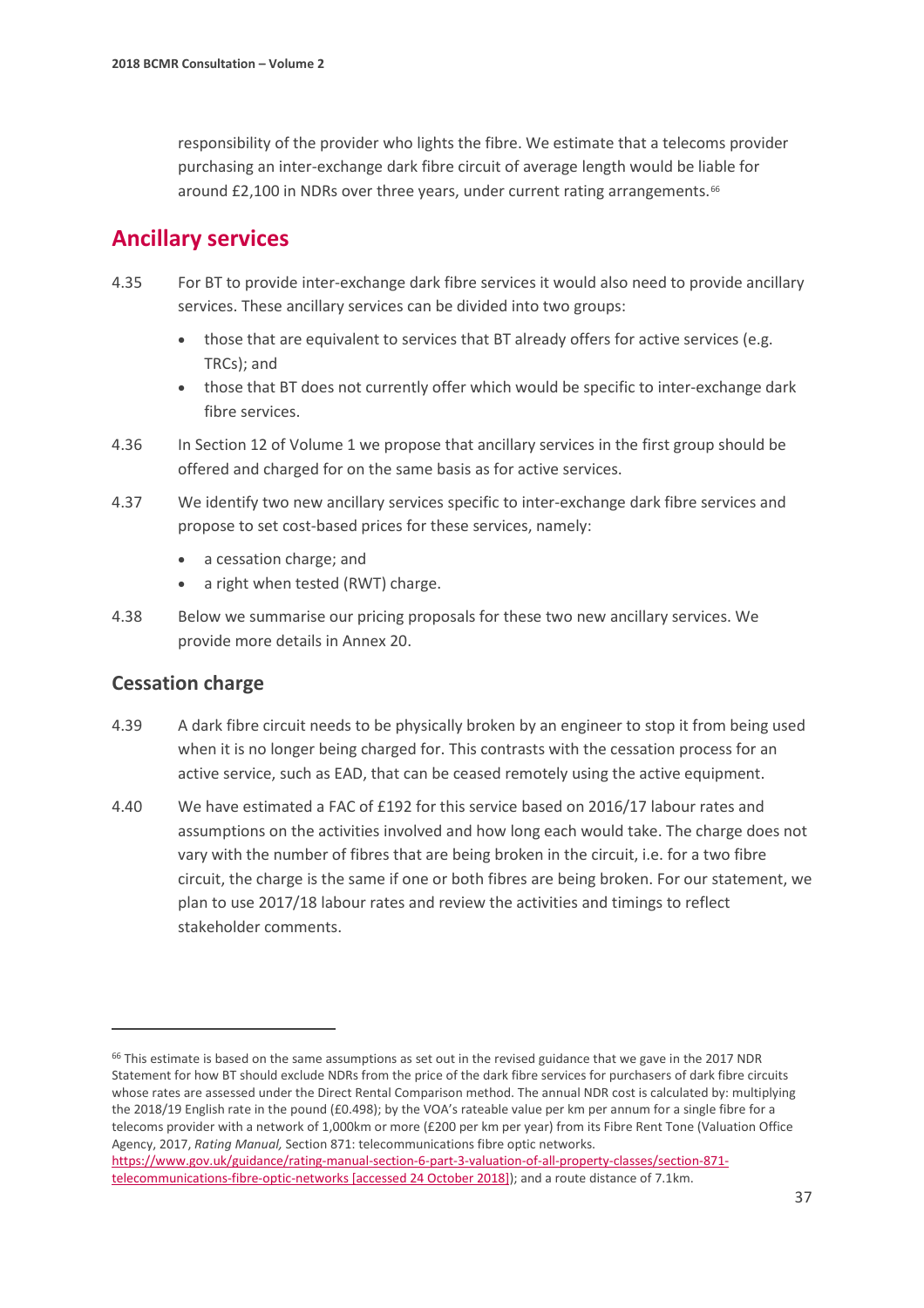## **RWT charge**

- 4.41 Openreach's DFA FRO proposed that faults reported to Openreach that were ultimately cleared as RWT by an Openreach engineer may be subject to a charge. The RWT charge is intended to encourage telecoms providers to carry out diagnostic testing before reporting a fault. This increases the likelihood that reported faults on dark fibre circuits relate to Openreach's passive infrastructure, rather than to the purchasing telecoms provider's electronic equipment or network.
- 4.42 Openreach's DFA FRO specified that a RWT charge would apply only to RWT faults exceeding 6% of the overall fault volumes reported by a telecoms provider (assessed on a quarterly basis). Openreach stated that any RWT faults within this threshold would be charged using TRCs in line with the contract.<sup>[67](#page-39-0)</sup> In Section 12 of Volume 1 we propose that Openreach should be able to levy a RWT charge subject to this threshold and to set a costbased price for a RWT charge.
- 4.43 We have estimated a FAC of £350 associated with a RWT fault on a dark fibre circuit based on 2016/17 labour rates and assumptions on the activities involved and how long each would take. For our statement, we plan to use 2017/18 labour rates and review the activities and timings to reflect stakeholder comments.

# **Charge control design**

- 4.44 Our approach to charge control design (as explained in Section 3) is generally to include services in broad baskets of related services, where appropriate, as the flexibility it provides is more likely to result in charges that recover common costs in an efficient way.
- 4.45 In Section 3 we propose to use prior year weights (where feasible) when assessing charge control compliance. However, Openreach does not currently offer a dark fibre service. Any new dark fibre services will, by definition, have no associated volumes when they are first offered commercially. Therefore, we would not be able to use prior year weights to assess compliance in the first year of the control.
- 4.46 Moreover, to give BT sufficient time to set its year two price in compliance with the control, we would be unable to consider volumes across the entirety of year one of the control. We think it unlikely that, given this limitation, there will be sufficiently representative volume data on which to base prior-year weights and hence, allow BT to calculate charges that comply with the control.
- 4.47 One alternative would be to use current year weights to assess compliance with our controls on dark fibre inter-exchange services. However, given the disadvantages with this approach outlined in Section 3, we do not consider that it is appropriate. In particular, as explained in Section 12 of Volume 1, we recognise that dark fibre orders may take time to ramp up following launch and that the speed of take up is uncertain. Given the uncertainty associated with the introduction of new services, it would be even more difficult for us to

<span id="page-39-0"></span><sup>67</sup> Page 8 of Openreach DFA FRO pricing document, 2016.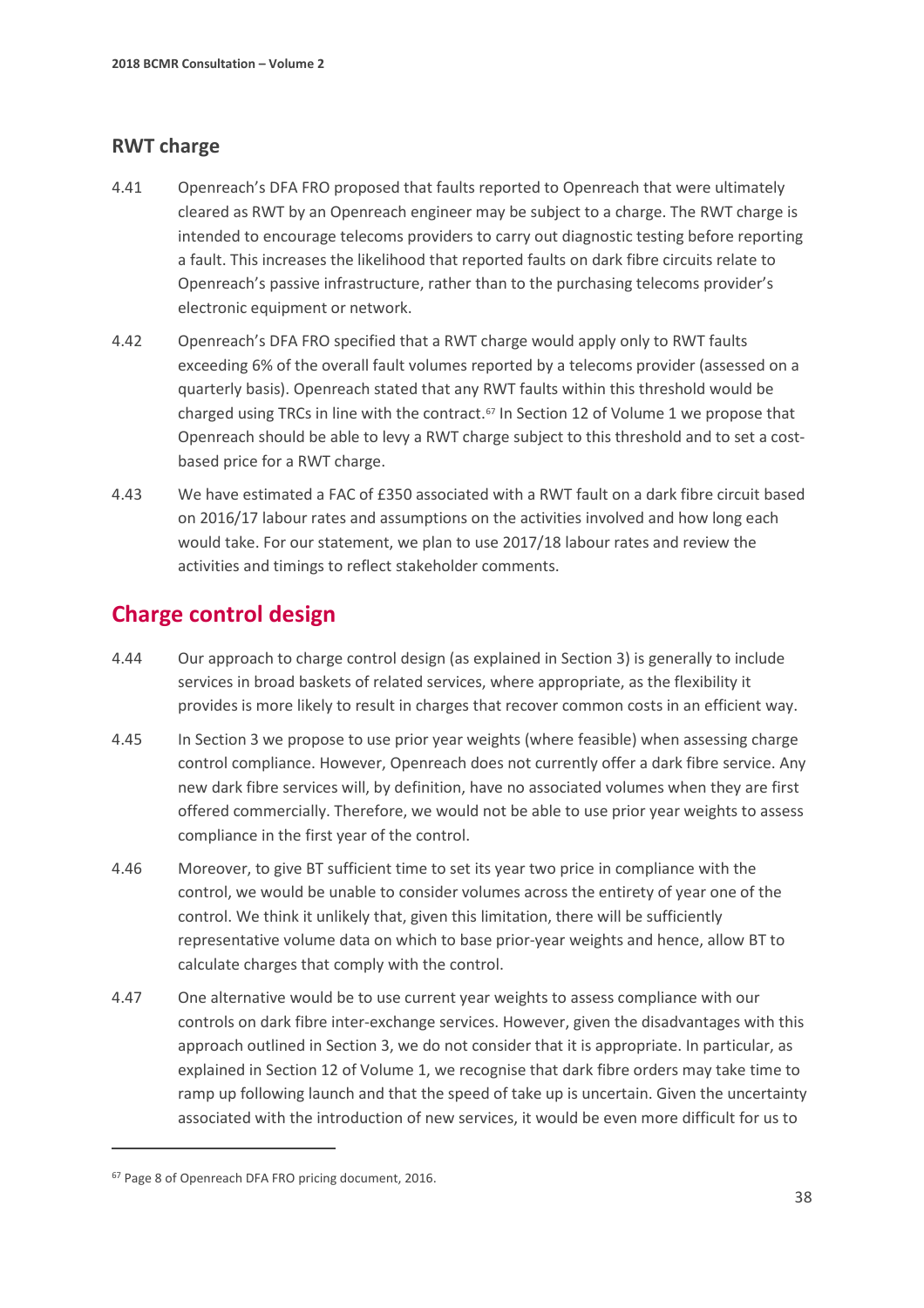assess BT's forecasts and therefore, there would be greater residual risk of the controls being able to be gamed.

- 4.48 Consequently, we do not consider it is practicable or appropriate to include dark fibre services in a basket. Instead, we propose to set individual controls on each dark fibre service. These individual controls could either be in the form of a target average for each charge over the year or of a maximum cap on each charge across the year.<sup>68</sup>
- 4.49 Target average charges would give Openreach some degree of pricing flexibility, allowing it to set charges above the target for some of the year if it balances this with compensating charges below the cap for the remainder of the year. Under this approach prices are weighted by the proportion of the year that the price is in effect. When the volume of a service is changing significantly over the year, weighting by time period can lead to the control recovering more or less than was intended. Given the uncertainty around the growth of dark fibre during the charge control period, we believe there is a material risk that the charge control could be gamed if we use a target average charge approach. Therefore, to avoid the need for weighting over the year, we propose to set a maximum charge on each individual dark fibre service.
- 4.50 Given our proposal to keep dark fibre prices flat in nominal terms over this review period, we propose to effectively set a maximum charge based on our estimates of starting prices (derived using the methodology described in this section). Table 4.1 above summarises the individual maximum charges proposed for dark fibre services.<sup>[69](#page-40-1)</sup>

# **Consultation question**

 $\overline{a}$ 

Question 4.1: Do you agree with our proposals in relation to the design of a charge control for inter-exchange dark fibre? Please provide evidence to support your views.

<span id="page-40-0"></span><sup>&</sup>lt;sup>68</sup> We note that neither of these approaches limits Openreach from setting the price of dark fibre below the maximum charges we have set.

<span id="page-40-1"></span> $69$  As explained in Annex 20, these are indicative prices based on costs from BT's 2016/17 RFS, after adjustments. We plan to update our analysis for our statement using cost data from BT's 2017/18 RFS.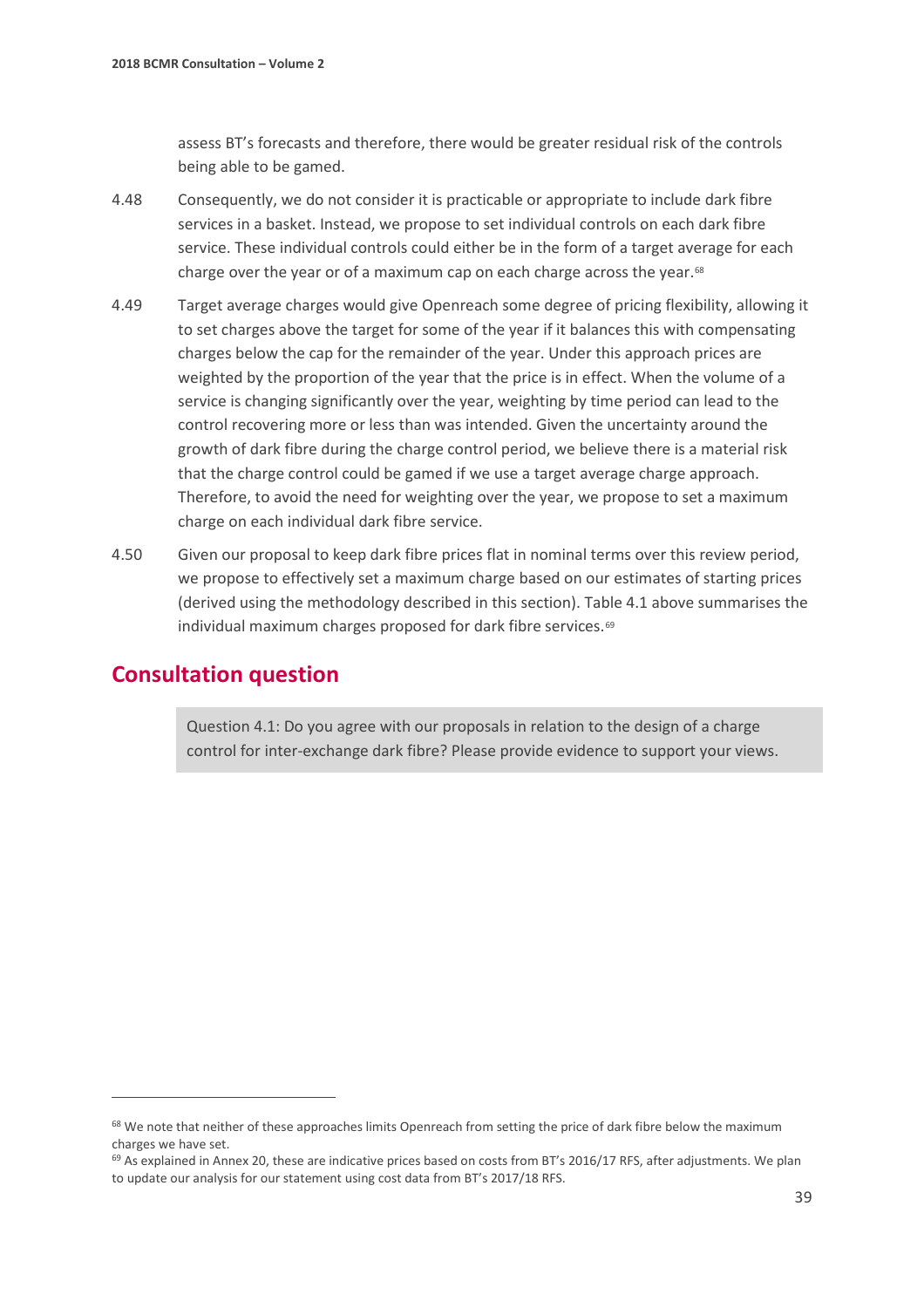# <span id="page-41-0"></span>5. Implementation, compliance and legal tests

- 5.1 In this section we explain how the proposed charge controls will work in practice. We explain how the draft legal instrument at Annex 23 gives effect to the charge control proposals, and how we will check that BT complies with them.
- 5.2 In addition, we explain why we consider that our proposal to impose charge controls in the form set out in the draft legal instrument satisfies the legal tests set out in the Act and why we consider that, in making our proposals, we have complied with our duties. We also explain how we have taken due account of all applicable recommendations of the European Commission under Article 19(1) of the Framework Directive, and the BEREC Common Positions.

# **Implementation of proposals**

- 5.3 Draft SMP Condition 10 in Annex 23 would have three key effects. It would:
	- set charge controls to 31 March 2021 for the services specified;
	- ensure that average charges subject to CPI-CPI charge controls do not change by more than the value of the charge control formula, as specified, and/or charges do not exceed the sub-caps; and
	- require BT to provide information annually to Ofcom to enable compliance monitoring.
- 5.4 In this subsection, we discuss the practicalities of:
	- how the charge controls will work alongside other regulation;
	- the baskets and services covered by the conditions; and
	- how we will ensure compliance with the charge ceilings created by the CPI-CPI controls.

## **Interaction with other remedies**

- 5.5 In Section 11 of Volume 1 we propose to impose remedies, in the form of draft SMP conditions, to address the competition concerns that arise where BT has SMP. The draft SMP conditions would require BT to:
	- provide network access on reasonable request, which includes that access must be provided on fair and reasonable terms and conditions (which includes charges in the absence of applicable charge controls or basis of charges obligations) (Condition 1);
	- provide specific forms of network access (Condition 2);
	- not unduly discriminate in relation to matters connected with network access (Condition 3);
	- provide network access on an Equivalence of Inputs basis, except in relation to existing network access not being provided on an Equivalence of Inputs basis as at the date of entry into force of the SMP condition (Condition 4);
	- publish a Reference Offer (Condition 5);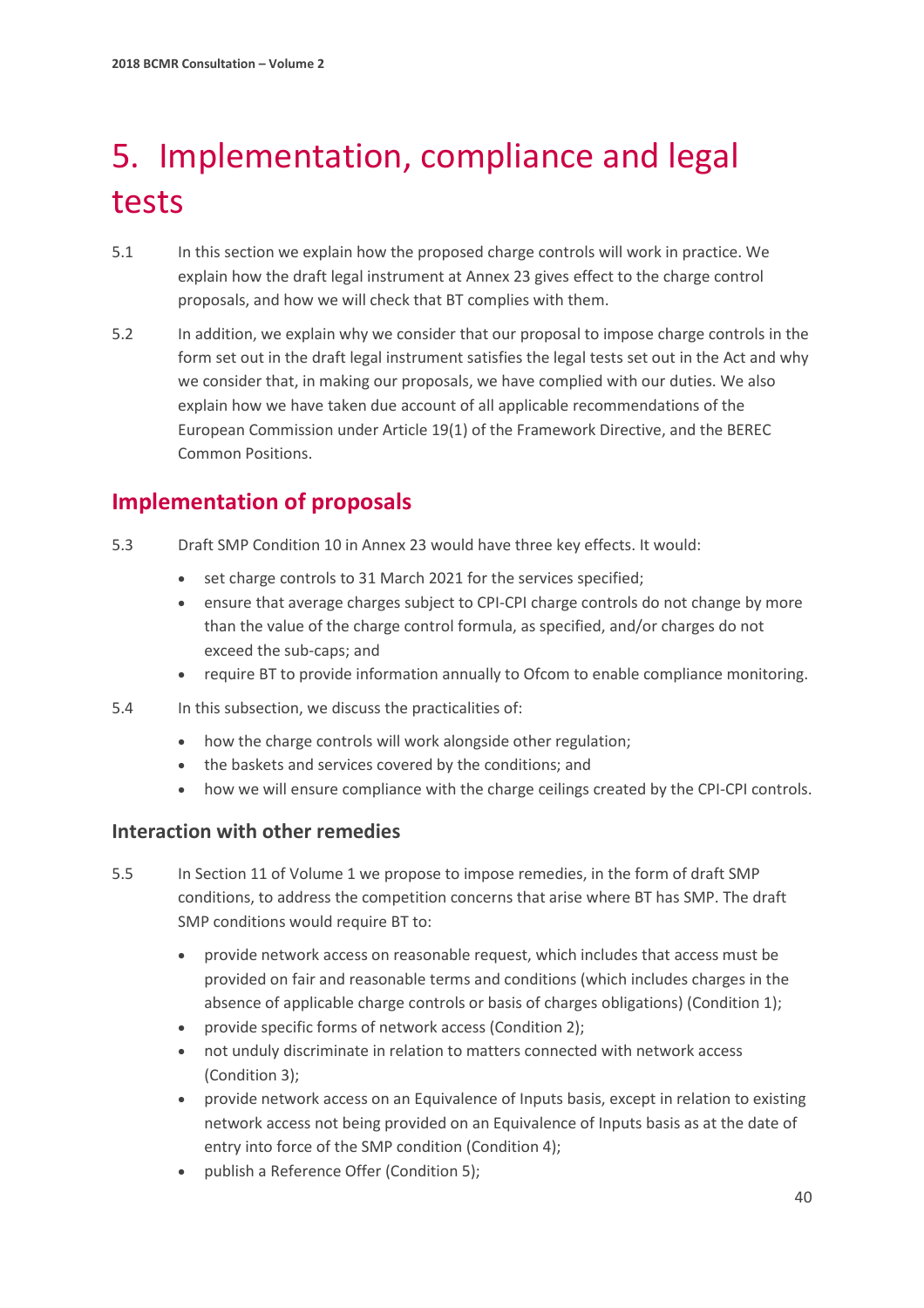- notify charges and technical information (Conditions 6 and 8);
- comply with all such quality of service requirements and publish quality of service KPIs as Ofcom may, from time to time, direct in relation to network access provided by BT pursuant to Conditions 1 and 2 (as applicable) (Condition 7);
- set out and follow a process in relation to requests for new forms of network access (Condition 9); and
- comply with rules on regulatory financial reporting (Condition 11).
- 5.6 The leased lines charge controls that we propose as draft SMP Condition 10 are designed to work alongside the conditions listed above to address proportionately competition concerns identified in Section 10 of Volume 1. They do not duplicate other remedies, whether in part or in full, or combine with them to produce unintended consequences.

## **Baskets and services covered by the conditions**

- 5.7 The structure of draft SMP Condition 10, giving effect to the basket design discussed in Section 3, is as follows:
	- Draft SMP Condition 10A covers Ethernet services grouped into one of two baskets: the Ethernet (1 Gbit/s and below) Services Basket or the Ethernet and WDM (over 1 Gbit/s) Services Basket. The annex to Condition 10A lists the groups of services that fall within each basket.
	- Draft SMP Condition 10B covers dark fibre services, with each service subject to an individual maximum charge (there are no dark fibre baskets). Condition 10B.1 lists the services that we expect to fall under this control.
	- Draft SMP Condition 10C covers accommodation services and overlapping accommodation services contained within the accommodation services basket. The Annex to Condition 10C lists the services that fall within this basket.
	- Draft SMP Condition 10D covers ECCs. There is a basket for Direct ECCs and a basis of charges obligation on Contractor ECCs. The annex to Condition 10D lists the services that fall within the Direct ECC Services basket and under the basis of charges obligation on Contractor ECC Services.
	- Draft SMP Condition 10E covers TRCs contained in one basket. The annex to Condition 10E lists the services that fall within this basket.

#### **Formulae to determine how the Percentage Change is calculated for each service**

- 5.8 The SMP conditions, as proposed, will have the following effects that relate to the charge controls:
	- The conditions will set charge controls until 31 March 2021 for the services specified. This is done by means of the **Controlling Percentage formulae**.
	- The conditions will ensure that average charges subject to charge controls are no higher than required by the Controlling Percentages, as specified. This is done by means of the **Percentage Change formulae**.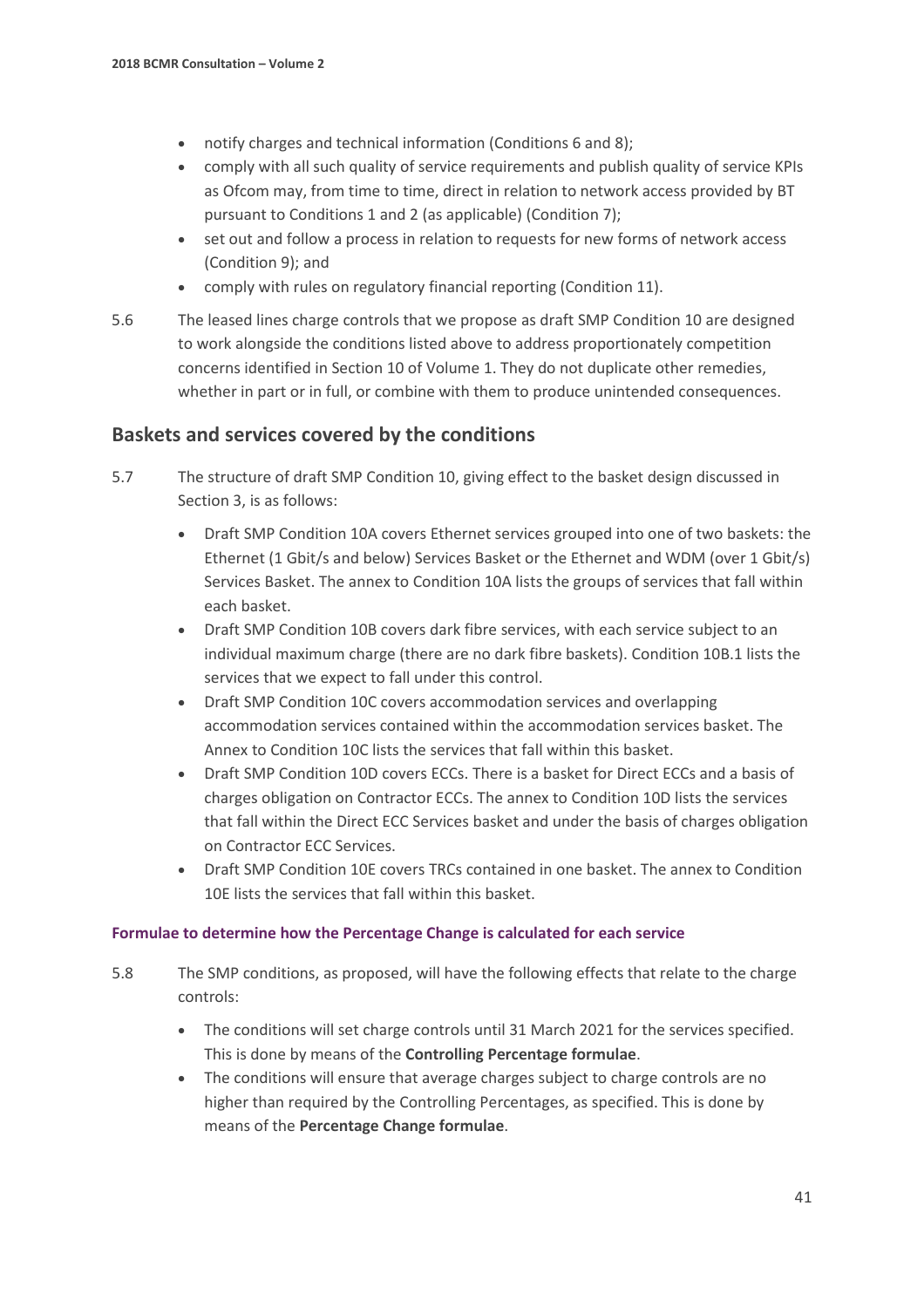- 5.9 In the previous LLCC we used starting charge adjustments in our formulae. However, as discussed in Section 2, we do not consider that they are necessary in the present case. Where we are not currently charge-controlling a service, we will do the following:
	- for active VHB services, the base price will be the price charged on 1 October 2018, excluding certain discounts as set out below; and
	- for dark fibre, we will establish a base price for each controlled service using data requested from BT (these will be set out in our statement).<sup>[70](#page-43-0)</sup>
- 5.10 For the Controlling Percentage formulae used in the first year of the charge control, we propose to use the CPI for the 12 months prior to 30 November 2018. As this would be at least four months prior to the start of the charge control, we consider that this provides BT with sufficient time to implement price changes within the appropriate notification periods. For all subsequent years, we also propose that the value of CPI for the 12 months prior to 30 November immediately before the beginning of the relevant year should be used to assess compliance with the charge control.
- 5.11 Table 5.1 below outlines the specific parts of the conditions where the charge control formulae relevant to each of the baskets and services are set out.

|                                                            | <b>Controlling Percentage</b> | <b>Percentage Change</b> |
|------------------------------------------------------------|-------------------------------|--------------------------|
| Ethernet (1 Gbit/s and below) Services Basket              | Condition 10A.4               | Condition 10A.3          |
| Cablelink Sub-basket                                       | Condition 10A.4               | Condition 10A.3          |
| Each individual Ethernet (1 Gbit/s and below)<br>Service   | Condition 10A.8               | Condition 10A.9          |
| Ethernet and WDM (Over 1 Gbit/s) Services<br><b>Basket</b> | Condition 10A.4               | Condition 10A.3          |
| Each individual Ethernet (Over 1 Gbit/s) Service           | Condition 10A.8               | Condition 10A.9          |
| <b>Accommodation Services Control</b>                      | Condition 10C.3               | Condition 10C.2          |
| Direct ECC Services Basket                                 | Condition 10D.3               | Condition 10D.2          |
| Direct ECC Services Sub-cap                                | Condition 10D.8               | Condition 10D.7          |
| <b>Ethernet TRC Services Control</b>                       | Condition 10E.3               | Condition 10E.2          |

#### **Table 5.1: Charge control formulae applied to baskets and services**

<span id="page-43-0"></span><sup>70</sup> Our approach to dark fibre pricing is discussed in Annex 20.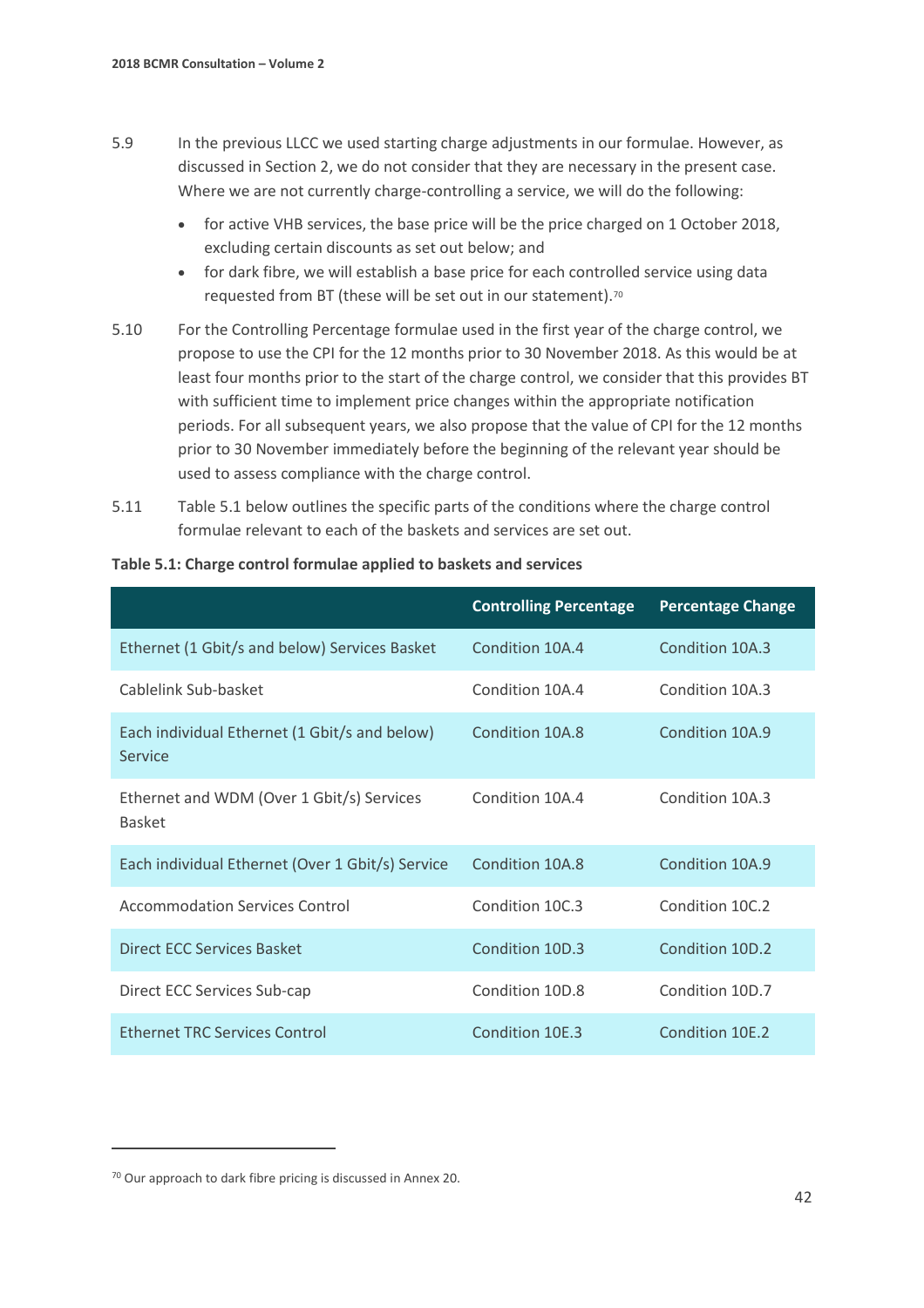|                                        | <b>Controlling Percentage</b><br><b>Percentage Change</b>                                                      |  |
|----------------------------------------|----------------------------------------------------------------------------------------------------------------|--|
| <b>Contractor ECC Services Control</b> | Contractor ECC Services are controlled with a<br>basis of charges obligation, as set out in<br>Condition 10D.9 |  |
| Dark Fibre Access Services             | Dark Fibre Access Services are controlled with<br>specific prices, as set out in Condition 10B.1               |  |

#### **Rules used to determine compliance**

#### **Deficiency and excess provisions**

- 5.12 Deficiency and excess provisions set out how any under- or over-recovery in a charge control period should be dealt with.
- 5.13 These provisions have been included in previous charge controls and we propose to use them for the individual services and baskets of services that will be subject to charge controls as part of this review. These provisions are set out in detail in draft SMP Condition 10A.6 and have two functions:
	- Where BT charges below the cap, subject to the exclusion of certain discounts as set out below, they give the ability to use the deficiency created by setting charges below the charge control requirements within a given year towards the charge control compliance in the following year. Therefore, the deficiency avoids penalising BT for bringing forward a charge reduction or increasing charges less than permitted within the cap.
	- Where BT charges above the cap, it is required to make up the excess the following year by charging less than the cap would otherwise have allowed. We expect any difference to be small and not adversely affect the pricing stability created by the CPI-CPI control.
- 5.14 We consider that symmetrical provisions remain appropriate i.e. symmetrical with respect to whether BT charges below the cap or whether the control is exceeded. We therefore propose to continue using deficiency and excess provisions for our charge controls.
- 5.15 We also propose to continue to require BT to make repayments to other affected telecoms providers (as soon as is reasonably practicable) if it charges in excess of the cap in any given year for any services or basket of services, excluding dark fibre.

#### **Use of discounts for compliance calculations**

- 5.16 We propose to no longer allow time-limited discounts (marketed as special offers) to count towards BT's compliance with the charge control. This approach is consistent with our decisions in the 2018 WLA Statement.
- 5.17 These discounts are no longer being used to encourage migration from legacy to new technologies and in previous years these discounts have not led to permanent price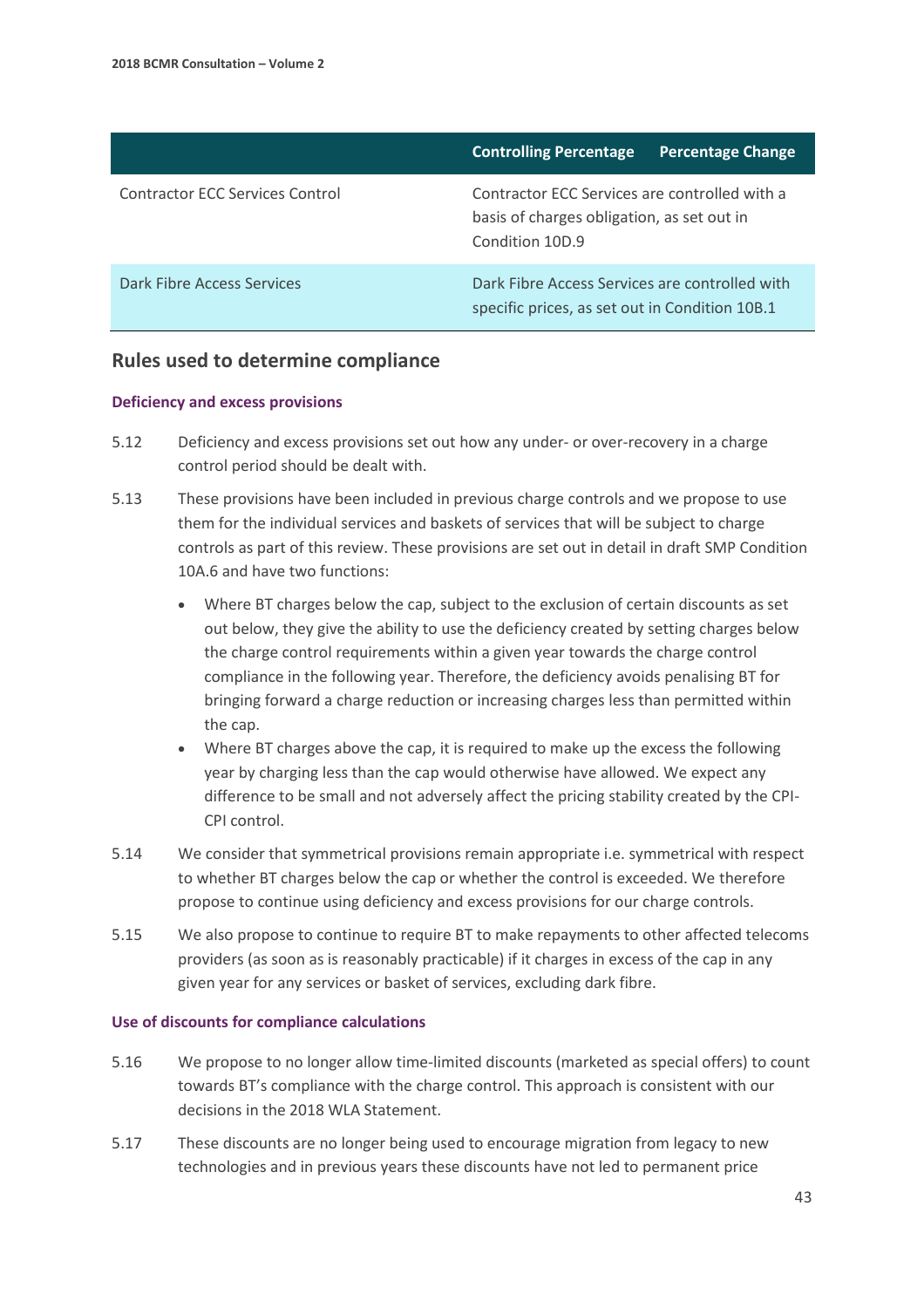reductions. The list price of services that have been the subject of time-limited discounts have remained relatively static despite frequent time-limited discounts. We illustrate this through the example of EAD 100Mb connections in Table 5.2 below.

| <b>Dates</b>                     | $01/06/2013 -$<br>31/10/2013 | $01/04/2014 -$<br>$\overline{31/05/2014}$ | $05/04/2016 -$<br>30/09/2016 | $01/04/2017 -$<br>31/03/2018      | $01/04/2018 -$<br>30/09/2018 |
|----------------------------------|------------------------------|-------------------------------------------|------------------------------|-----------------------------------|------------------------------|
| Duration<br>(months)             | 5                            | $\overline{2}$                            | 6                            | 12                                | 6                            |
| Discount from<br>list price      | 50%                          | 28%                                       | 51%                          | 66%                               | 24%                          |
| <b>Discounted</b><br>price $(f)$ | £975                         | £1,402                                    | £950                         | <b>ECC fixed fee</b><br>of £65671 | £1,425                       |
| List price $(E)$ <sup>72</sup>   | £1,950                       | £1,950                                    | £1,950                       | £1,925                            | £1,875                       |

**Table 5.2: BT EAD 100Mb connection time-limited discounts (excl. VAT), 2013-18**

*Source: Openreach website*[73](#page-45-2)

- 5.18 In addition, we are concerned that time-limited discounts have caused frequent, and sometimes significant, fluctuations in the effective price of services. This does not align with the pricing stability that is important in encouraging investment.
- 5.19 We propose to continue to allow three- and five-year term products to count towards compliance, and not allow volume and geographic discounts to count towards compliance. This is in line with our approach in the 2016 BCMR Statement.[74](#page-45-3) Volume discounts would favour BT due to its high market share and these discounts could distort competition downstream. As such, we propose not to allow them to count towards the charge control. Geographic discounts could be used in an anti-competitive manner by discounting prices in competitive areas and raising standard prices in less-competitive areas (due to being allowed to differentiate prices geographically). Therefore, we propose that they will also be excluded.

[https://www.openreach.co.uk/orpg/home/products/pricing/loadProductPriceDetails.do?data=0d0zetWgShsjqKWjcN2Y5W](https://www.openreach.co.uk/orpg/home/products/pricing/loadProductPriceDetails.do?data=0d0zetWgShsjqKWjcN2Y5WJA8BGGqsBLxL7IgSM4fRpZ6rNZujnCs99NbIKJZPD9hXYmiijxH6wrCQm97GZMyQ%3D%3D)

<span id="page-45-1"></span><span id="page-45-0"></span><sup>&</sup>lt;sup>71</sup> The excess construction charge for three months (01/04/2017 – 30/06/2017) of this 12-month period was £663.50.<br><sup>72</sup> Where there are changes to pricing within the date ranges, the price at the end of the date range is From 1 June 2014, EAD connection charges include an ECC Fixed Fee.

<span id="page-45-2"></span>[JA8BGGqsBLxL7IgSM4fRpZ6rNZujnCs99NbIKJZPD9hXYmiijxH6wrCQm97GZMyQ%3D%3D.](https://www.openreach.co.uk/orpg/home/products/pricing/loadProductPriceDetails.do?data=0d0zetWgShsjqKWjcN2Y5WJA8BGGqsBLxL7IgSM4fRpZ6rNZujnCs99NbIKJZPD9hXYmiijxH6wrCQm97GZMyQ%3D%3D) 7[3https://www.openreach.co.uk/orpg/home/products/pricing/loadProductPrices.do?data=CHwaDmuSf84idOYbWK2Y39py](https://www.openreach.co.uk/orpg/home/products/pricing/loadProductPrices.do?data=CHwaDmuSf84idOYbWK2Y39pyYOJW58IELJ3a1hFsXScqDWVqEbA2PDlT5Y2OhxKv) [YOJW58IELJ3a1hFsXScqDWVqEbA2PDlT5Y2OhxKv.](https://www.openreach.co.uk/orpg/home/products/pricing/loadProductPrices.do?data=CHwaDmuSf84idOYbWK2Y39pyYOJW58IELJ3a1hFsXScqDWVqEbA2PDlT5Y2OhxKv) 74 2016 BCMR Statement, Annex 34.

<span id="page-45-3"></span>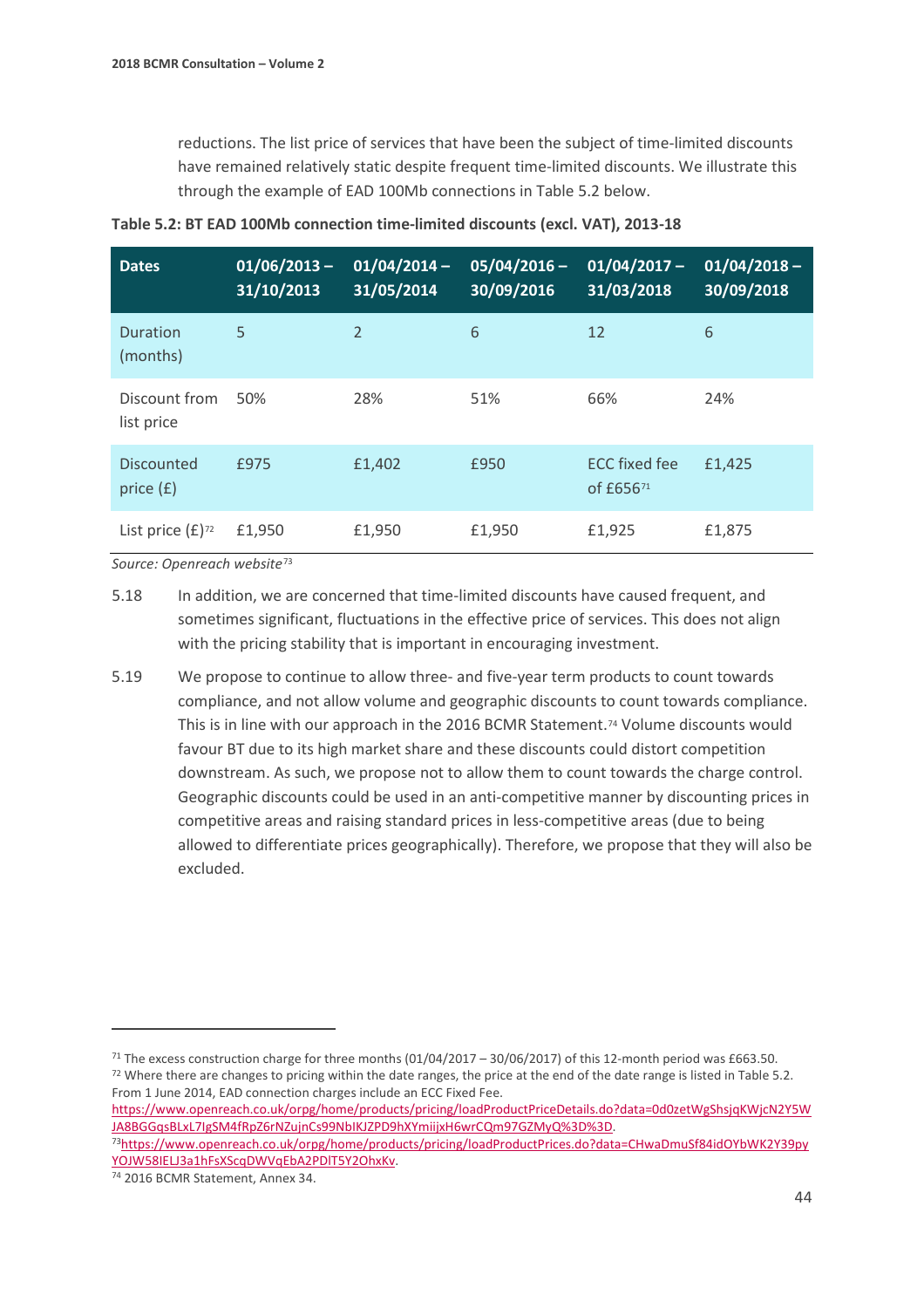#### **BT may change list prices at any time and the formula accounts for the timing of those changes**

- 5.20 BT can change standard charges for services at any time during a particular year. However, the charge control formula explicitly takes into account *when* changes to charges occur (subject to the exclusion of certain discounts discussed above).
- 5.21 If BT were to introduce a charge reduction on the last day of a particular year, it would be better off, in revenue terms, compared to making a charge reduction on the first day of the year. Our compliance formula adjusts for this. If BT reduces charges later in the formula year, the reduction would need to be greater to achieve compliance with the basket control, because their revenue prior to making the reduction would be greater than if the charge was reduced earlier in the formula year.

#### **We propose to use prior period revenues to weight price changes by BT**

- 5.22 Where we propose to implement baskets, we propose to weight each service within a basket to allow us to assess BT's compliance with the controls. To calculate weights in this context, regulators generally use one of two approaches: prior period revenues or current period revenues. These approaches produce different results where volumes and volume mix are not stable, as in the case of leased lines.
- 5.23 We propose to use the prior period approach, as discussed in Section 3, consistent with the 2016 BCMR Statement. However, we propose to use RFS revenues as the basis for compliance in this charge control, reducing the time lag for prior period weights by moving to prior year revenue in the financial year immediately preceding the charge control period. This is consistent with the approach we adopted in the 2018 WLA charge control. This will also lead to better transparency, as BT will use revenues and volumes reported in its RFS.

#### **Balancing charge and threshold charge for ECCs**

- 5.24 As discussed in Section 3, we propose that BT should be given the flexibility to adjust the balancing charge, but not the threshold charge throughout the control period. To ensure that BT uses the flexibility appropriately, it is required to demonstrate as part of its charge control compliance that its balancing charge is set to ensure revenue neutrality. Many of the difficulties associated with complying with a basket control also apply to setting an appropriate balancing charge. For example, ensuring revenue neutrality in the current year requires BT to forecast the incidence and distribution of ECCs.
- 5.25 At the end of each financial year, BT should determine what its ECC revenues would have been in the prior period in the absence of a balancing charge for EAD connections, i.e. if all ECCs were charged using the Openreach price list. BT should then divide the 'exempted' ECCs by the number of EAD connections in the prior period to arrive at the new balancing charge, which will be used for the following year. Further details of this calculation are provided in Annex 23.
- 5.26 Consistent with the proposed weighting approach for assessing compliance for other baskets and with the 2016 BCMR, we continue to consider that the balancing charge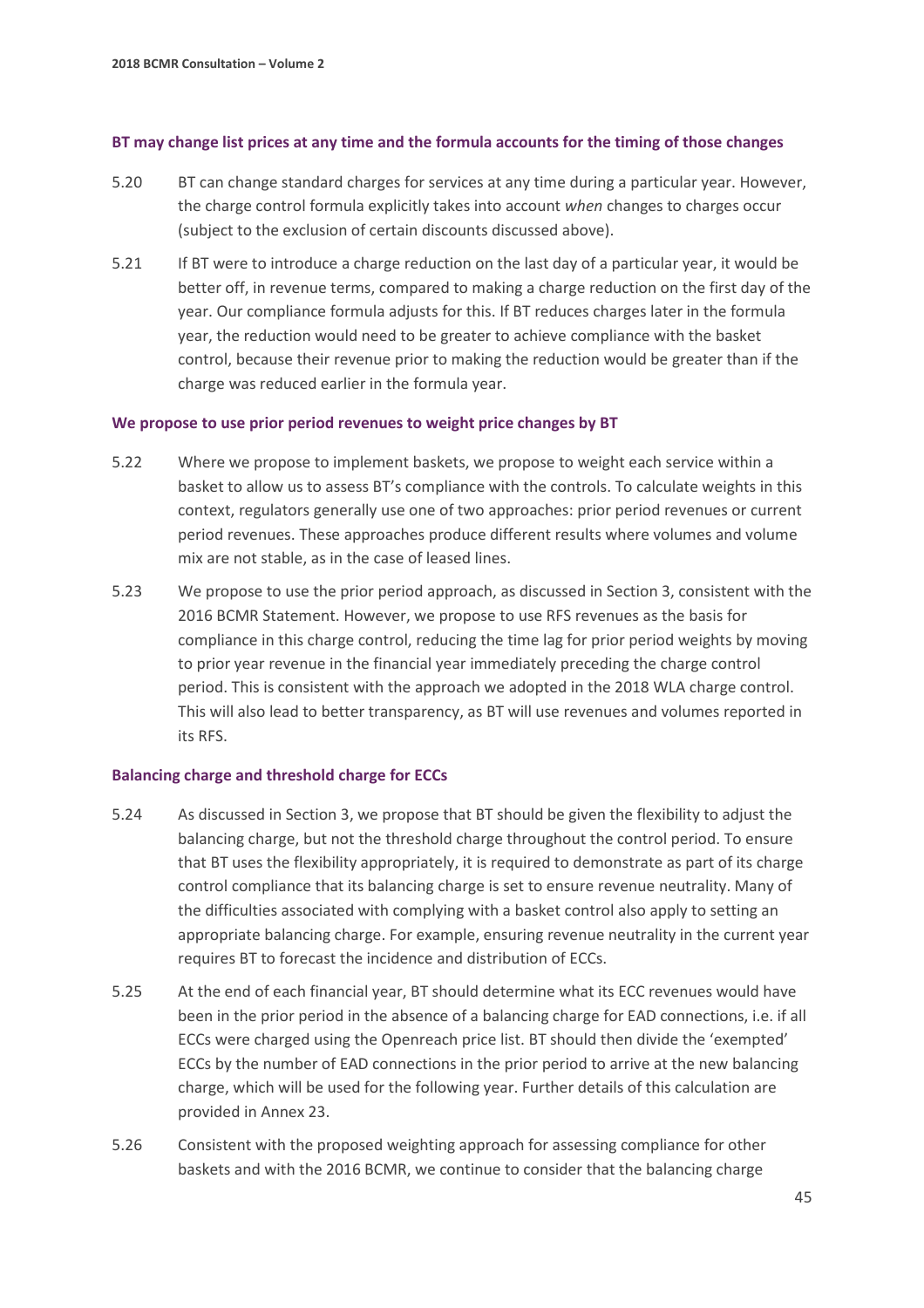should be calculated using prior year weights. This is due to the practical advantage of using prior year weights rather than in-year weights.

#### **Notification periods for price reductions**

5.27 We propose to impose requirements on BT relating to the notification period for changes to charges, specifically 28 days' notice for new services or price reductions and 90 days' notice for all other changes, including price increases. We discuss our proposals relating to notification periods in Section 11 of Volume 1.

#### **'Material changes' to charge-controlled services**

- 5.28 We propose to include general provisions which relate to material changes that could impact the charge controls' effectiveness. This is because we propose to set controls with reference to a set of products that Openreach currently offers (except dark fibre services), recognising that they may be amended or removed (or new services relevant to the remedy introduced) within the charge control period.
- 5.29 These proposed provisions give us the power to update the controls if such changes warrant it by giving a direction under these conditions, following a consultation under the relevant procedures under the Act.
- 5.30 The proposed provisions are included in each of the draft SMP conditions and cover any material changes, other than to a charge, including to:
	- the date on which BT's financial year ends;
	- the basis of the Consumer Price Index; and
	- a material change to any product or service, which can include the introduction of a new product or service wholly or substantially replacing the existing product or service.
- 5.31 For example, a single new service that falls within the scope of the relevant Ethernet basket cap should remain subject to that same overall basket cap for the duration of the charge control period, regardless of whether BT has altered the underlying technology used to provide that service. We consider that this provision ensures there is an incentive to introduce new, more efficient services, and protects the effectiveness of the remedies.
- 5.32 Where Openreach introduces multiple services that replace a previous existing service, the new services will remain subject to the same overall basket (and, where relevant, subbasket) control for the duration of the charge control period. In such a circumstance, the same form of charge control will apply to each individual service.
- 5.33 We do not propose to include completely new products (i.e. not a replacement product) in the charge control where these are introduced during the charge control period. If a product is withdrawn with no replacement, the prior year weight should be set to zero.

#### **Information from BT**

5.34 We propose to require BT to supply information to allow us to monitor its compliance with the controls. Consistent with the obligations in place in the previous charge controls, BT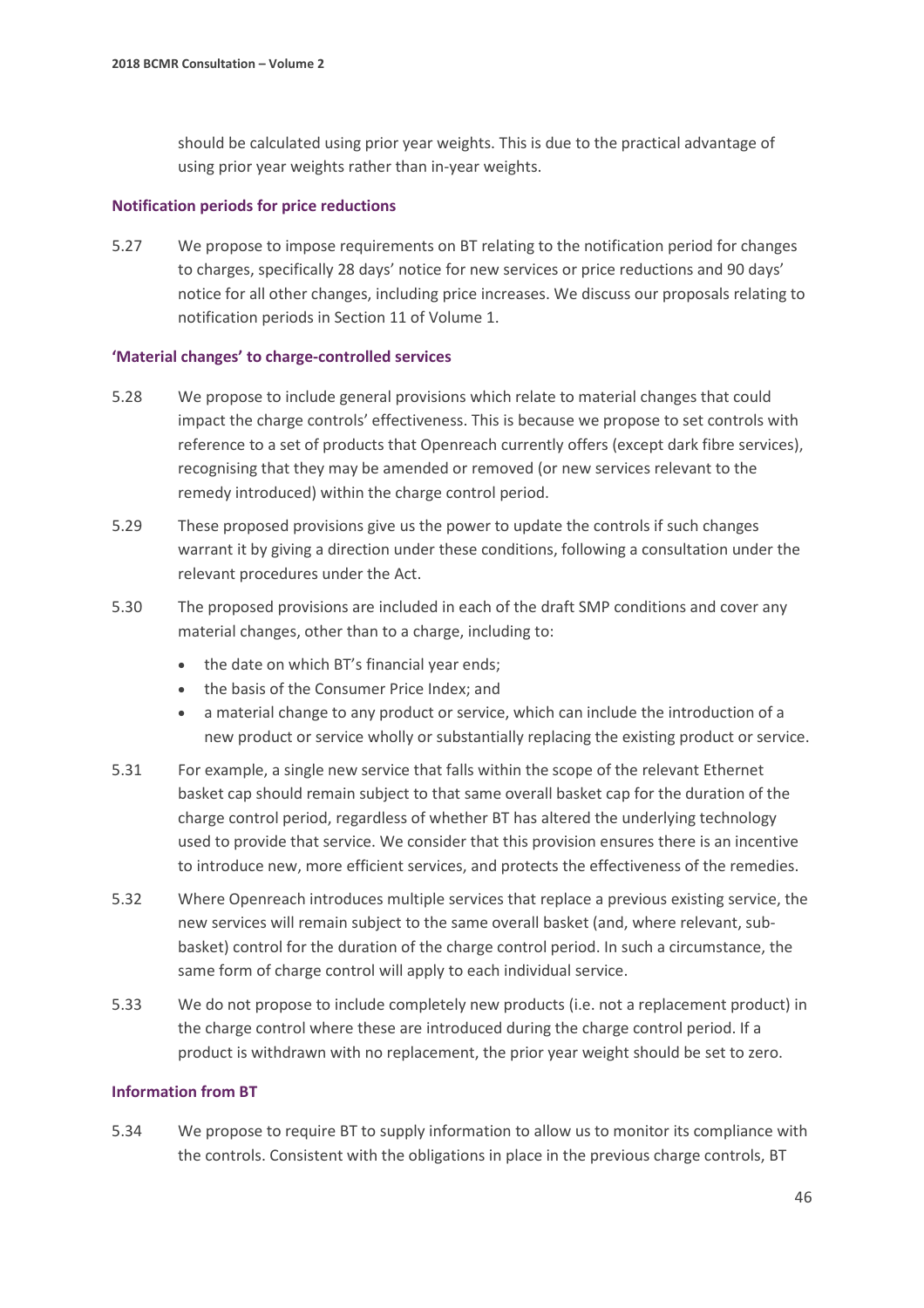would be required to provide this information annually to Ofcom, no later than three months after the end of the charge control year. This requirement is set out in draft SMP Conditions 10A.15, 10B.3, 10D.15 and 10E.7. BT will also be required to publish nonconfidential compliance schedules, which we will set out in our forthcoming consultation on regulatory reporting.

#### **Non-compliance by BT**

5.35 In the event of non-compliance with any conditions and directions imposed following consultation, we may open an investigation into BT's compliance with the charge control. Any investigation would be conducted in line with our enforcement guidelines.<sup>[75](#page-48-0)</sup>

# **Legal tests**

 $\overline{a}$ 

- 5.36 We provisionally consider that each of the proposed charge controls on wholesale leased lines services would satisfy the legal tests set out in the Act and would be in accordance with our legal duties.
- 5.37 We set out below why we provisionally consider that each proposed control:
	- is authorised under section 87(9) and satisfy the related conditions in section 88;
	- fulfils the tests in section 47(2) of the Act;
	- has been formulated in compliance with our relevant statutory duties, particularly those under sections 3 and 4 of the Act; and
	- has been formulated taking utmost account of the EC Leased Lines Pricing Recommendation and BEREC Common Position.

## **Authorisation under section 87(9); satisfaction of section 88 conditions**

- 5.38 Section 87(9) of the Act authorises Ofcom to set SMP conditions which impose on the dominant provider:
	- charge controls in relation to matters connected with the provision of network access to the relevant network, or with the availability of the relevant facilities;
	- rules in relation to those matters about the recovery of costs and cost orientation;
	- rules for those purposes about the use of cost accounting systems; and
	- obligations to adjust charges in accordance with directions given by Ofcom.
- 5.39 Section 88 of the Act states that we may only set an SMP condition falling within section 87(9) where it appears from the market analysis that there is a relevant risk of adverse effects arising from price distortion. The condition should also be appropriate for the purposes of promoting efficiency, promoting sustainable competition, and conferring the greatest possible benefits on the end-users of the public electronic communications services. Section 88 also requires that we must take account of the extent of the

<span id="page-48-0"></span><sup>75</sup> Ofcom, 2017. *Enforcement guidelines for regulatory investigations.*  https://www.ofcom.org.uk/ data/assets/pdf file/0015/102516/Enforcement-guidelines-for-regulatory[investigations.pdf.](https://www.ofcom.org.uk/__data/assets/pdf_file/0015/102516/Enforcement-guidelines-for-regulatory-investigations.pdf)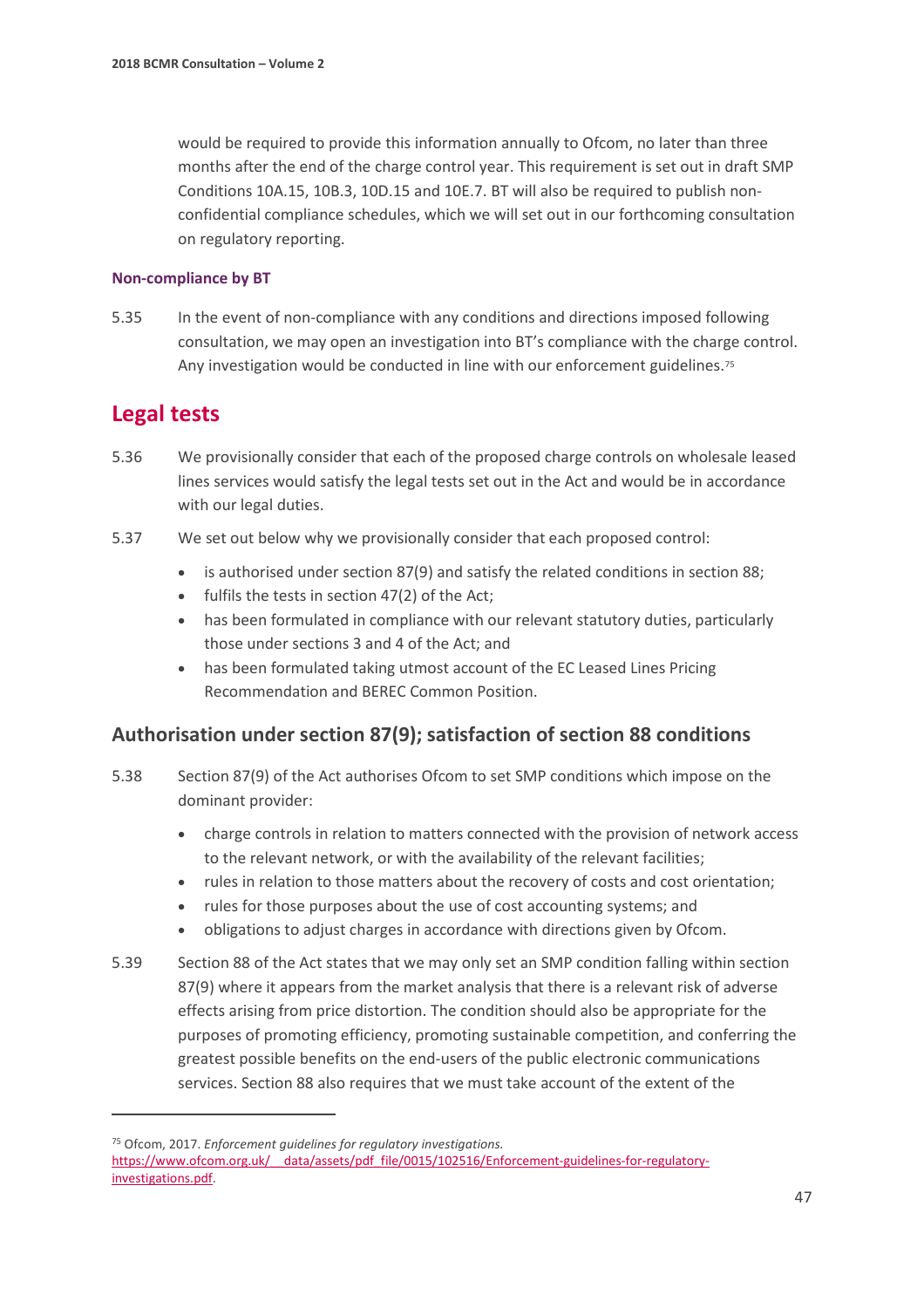investment in the matters to which the condition relates of the person to whom the condition is to apply.

- 5.40 We consider that the proposed SMP conditions would satisfy the tests set out in section 88 of the Act. Our reasoning is set out in detail in the relevant parts of this consultation relating to the different proposed charge controls. The points set out below should be read in conjunction with the more detailed analysis in those sections.
- 5.41 We consider that, in the absence of appropriate *ex ante* regulation, there is a relevant risk of adverse effects arising from BT fixing and maintaining some or all of its charges for the services we propose to include in the controls at an excessively high level.

#### **Promoting efficiency**

- 5.42 We consider that each of the proposed charge controls is appropriate to promote efficiency. In setting the proposed controls, we encourage BT to achieve greater efficiency by allowing it to keep any profits that it earns from reducing costs over and above the efficiency gains we have assumed in setting the proposed control.
- 5.43 We consider that each of our proposed charge controls would also promote efficiency by, *inter alia*:
	- ensuring BT cannot price excessively;
	- allowing BT to earn a reasonable rate of return (the cost of capital) if it is efficient;
	- providing BT with flexibility to change prices to meet demand conditions by recovering common costs in the most efficient manner across the proposed groups of services (subject to any relevant sub-caps); and
	- supporting incentives to invest for BT and others by providing pricing stability in a period of transition to a new regulatory approach.

#### **Promoting sustainable competition and conferring the greatest benefit on end-users**

- 5.44 We also consider that each of the proposed charge controls would be appropriate to promote sustainable competition and to confer the greatest possible benefits on end-users of public electronic communications services.
- 5.45 In particular, each proposed charge control would prevent excessive pricing and would promote sustainable retail competition and network investment, which we consider is likely to confer the greatest benefits on end-users of public electronic communications services. We have identified the appropriate services to be subject to controls in Volume 1. The proposed controls would aim to provide pricing stability within a relatively short review period bridging the transition to the introduction of new, long-term downstream regulation for business and residential markets. This in turn would aim to preserve incentives for BT and other providers to invest.
- 5.46 The efficiency gains that we refer to above should, in the longer term, be passed onto consumers through reductions in prices and improvements in quality of service, either due to competition or subsequent charge controls.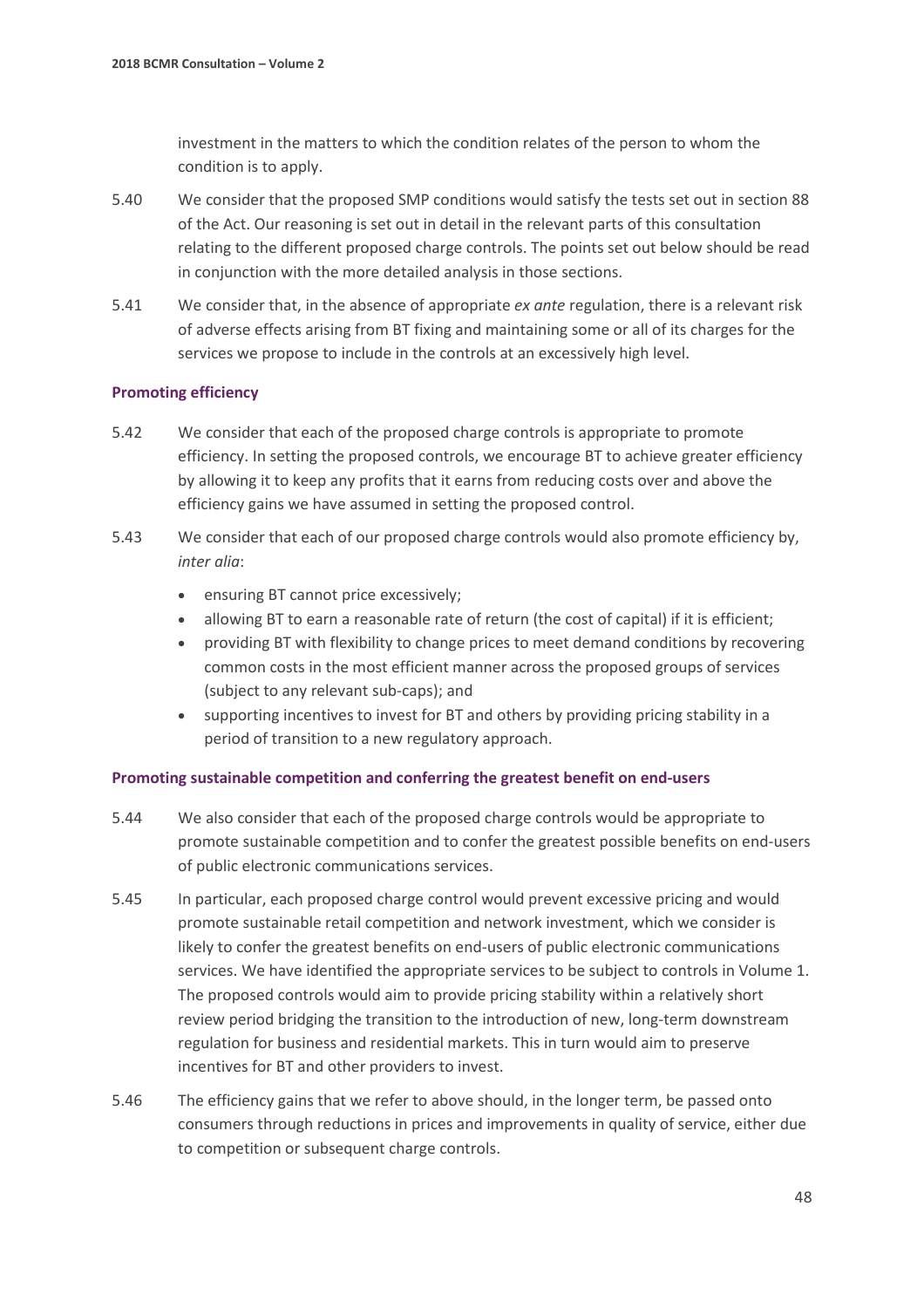5.47 Some of our proposed charge controls apply to baskets, so we have proposed appropriate safeguards to ensure that BT does not use the pricing flexibility offered to it in a way that would harm competition.

#### **Consideration of investment**

- 5.48 In proposing the charge controls we have also taken into account the need to ensure other providers, as well as BT, have the incentives to invest and innovate where it is efficient to do so. Our consideration of investment has included the following:
	- in deciding on our overall approach to charge controls, we have placed weight on the benefits of pricing stability and regulatory certainty in a period of transition to a new regulatory regime and have sought to account for the scope of new investment;
	- to inform the level at which to cap prices, we have modelled BT's costs. In doing so we have included BT's efficiently incurred costs and built in a reasonable return on investment; and
	- in designing the charge controls we have sought to encourage and reward productive efficiency.
- 5.49 Therefore, we consider that each of the proposed charge controls appropriately balances ensuring BT's charges are not excessive with allowing appropriate incentives for BT and others to invest and innovate.

### **Fulfilment of section 47 tests**

- 5.50 Any SMP condition must also satisfy the tests set out in section 47 of the Act, namely it must be:
	- objectively justifiable in relation to the networks, services or facilities to which it relates;
	- not such as to discriminate unduly against particular persons or a particular description of persons;
	- proportionate as to what it is intended to achieve; and
	- transparent in relation to what it is intended to achieve.
- 5.51 We consider that the proposed SMP conditions would satisfy the tests set out in section 47 of the Act. As in relation to sections 87 and 88, the points set out below should be read in conjunction with the more detailed analysis in other sections of this consultation.

#### **Objective justification**

- 5.52 Given the proposed SMP findings, in the absence of a charge control BT could set excessive charges, having an adverse impact on both the ability of companies to compete in the downstream provision of services and on consumer choice and value for money. Our proposed charge controls have been designed to address this risk while allowing BT the ability to recover its costs, including a reasonable return on investment.
- 5.53 As a result of our analysis set out in this consultation, we consider the proposed SMP condition would be objectively justifiable.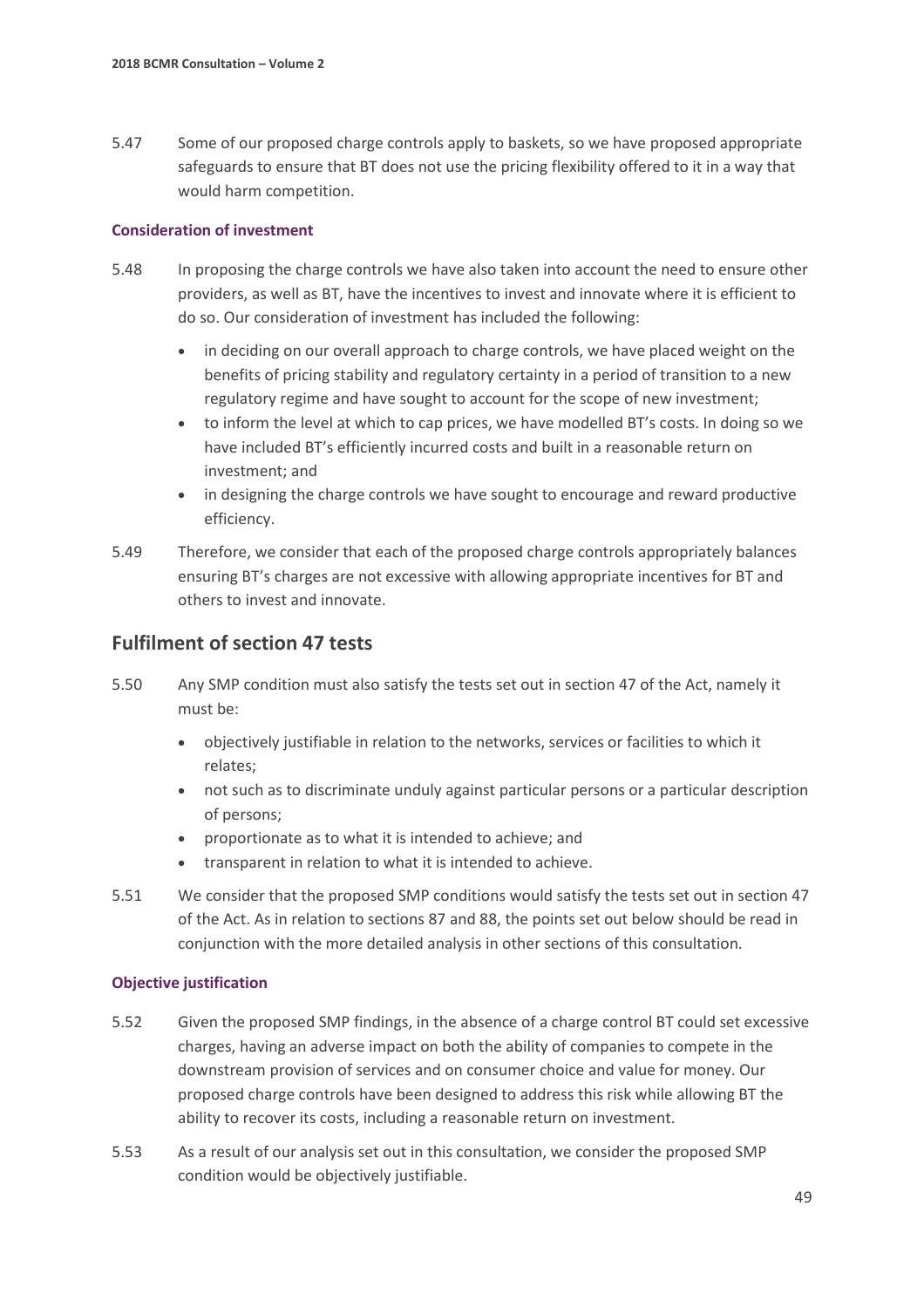#### **Absence of undue discrimination**

- 5.54 We are satisfied that each of the proposed charge controls would not discriminate unduly against particular persons or a particular category of persons, because any telecoms provider (including BT itself) will be able access the services at the charge levels set by the proposed controls.
- 5.55 We consider that the proposed charge controls do not discriminate unduly against BT as the controls seek to address BT's market position, including its incentive and ability to set excessive charges for services falling within the scope of the proposed controls.

#### **Proportionality**

- 5.56 We are satisfied that the proposed charge controls are proportionate because they would apply to an appropriate set of charges within those markets where we propose BT has SMP. The proposed controls are focused on ensuring that there are reasonable charges for those services.
- 5.57 The charge controls allow for BT to make a reasonable return on investment and provide both BT and others with incentives to invest and develop their networks. One of our aims is to provide price stability over the course of the relatively short review period, as keeping prices flat in nominal terms minimises disruption and change. This should be conducive to supporting a stable investment environment for BT and others.
- 5.58 We therefore consider that each of the proposed charge controls are proportionate in that they do not impose controls that go beyond what is required to achieve the aim of addressing BT's ability and incentive to charge excessively for services covered.

#### **Transparency**

5.59 We consider that each of the proposed charge controls is transparent in relation to what it is intended to achieve. The aims and effect of each of the proposed controls are set out in this consultation. The proposed text of the SMP conditions has been published with this consultation. We have also set out the likely impact of the proposed controls on charges for the duration of the control.

### **Consistency with statutory duties**

- 5.60 We consider that each of the proposed charge controls is consistent with our duties under sections 3 and 4 of the Act for the reasons set out in this section, and in this consultation as a whole.
- 5.61 In particular, the charge controls will, in conjunction with the other SMP conditions, further the interests of citizens and of consumers in relevant markets by the promotion of competition in line with section 3 of the Act. Each control seeks to ensure the availability of electronic communications services, priced at an appropriate level, throughout the UK. We have had regard to the desirability of promoting competition and encouraging investment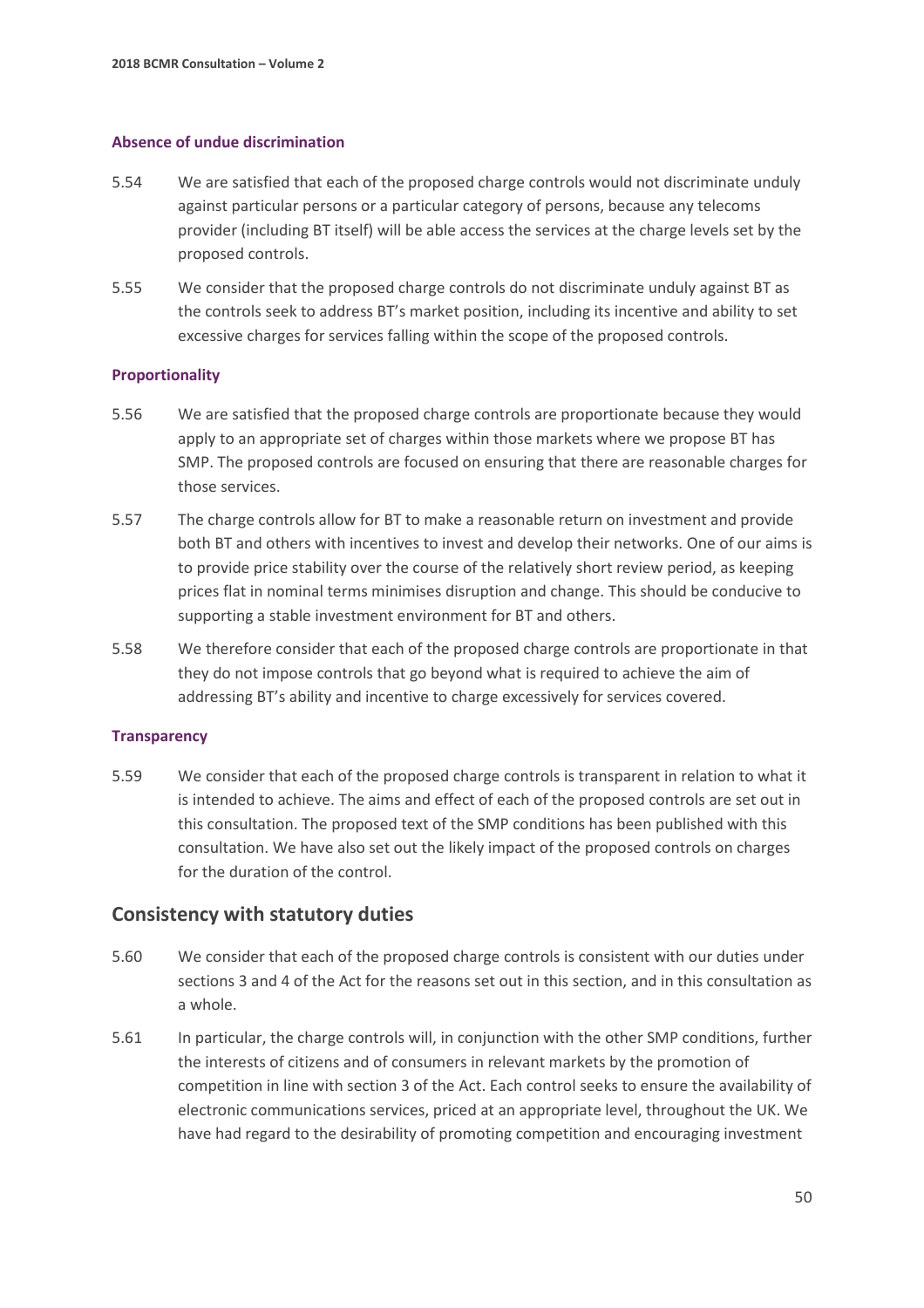$\overline{a}$ 

and innovation in relevant markets, as well as the availability and use of high-speed data transfer services throughout the UK.

- 5.62 We have taken into account further objectives, including ensuring that services are available at charges that are reasonably related to the efficient costs of supply (preferably as a result of effective competition), and investment and innovation (namely, the objective of promoting efficient investment in the development of new and innovative services by BT and other telecoms providers).
- 5.63 In line with section 4 of the Act, we consider that each of the proposed charge controls will, in particular, promote competition in relation to the provision of electronic communications networks and will encourage the provision of network access for the purpose of securing efficiency and sustainable competition in markets for electronic communications networks and services.
- 5.64 Finally, in performing our duty to further the interests of consumers, we have also had regard to their interests in respect of choice, price, quality of service and value for money.

## **Leased Lines Pricing Recommendation and BEREC Common Position**

- 5.65 The Leased Lines Pricing Recommendation relates to charging aspects of wholesale leased lines part circuits.[76](#page-52-0) It includes recommended ceilings for leased line part circuits to *"*inform and guide a national regulatory authority (NRA) as to how to apply the best current practices in leased lines provision when devising regulatory remedies for leased line markets that are not effectively competitive in their territory" (page 6 of the Explanatory Memorandum).
- 5.66 While we have taken utmost account of the Leased Lines Pricing Recommendation, the ceilings are based on prices for leased lines part circuits from Member States in June 2004. Both prices and costs have since changed such that use of the ceilings could result in charges diverging from the efficient cost of provision.
- 5.67 We consider that the RFS data (as we have adjusted it where appropriate) is more directly relevant in controlling charges in the forthcoming period. By using up-to-date cost accounting data from BT's RFS and other relevant inputs and assumptions, we consider that we have ensured that charge levels are efficient and consistent with the principles set out in the Leased Lines Pricing Recommendation.
- 5.68 In formulating our proposed charge controls discussed above, we have also taken utmost account of the BEREC Common Position on best practice in SMP remedies including BP30, BP31 and BP32 which appear to us to be particularly relevant in this context.<sup>[77](#page-52-1)</sup> BP30 states

<span id="page-52-0"></span><sup>76</sup> *Commission Recommendation of 29 March 2005 on the provision of leased lines in the European Union – Part 2 – pricing aspects of wholesale leased lines part circuits (C(2005) 951)* and the accompanying Explanatory Memorandum (the Leased Lines Pricing Recommendation)[. https://eur-lex.europa.eu/legal-content/EN/TXT/PDF/?uri=CELEX:32005H0268&from=EN.](https://eur-lex.europa.eu/legal-content/EN/TXT/PDF/?uri=CELEX:32005H0268&from=EN) <sup>77</sup> BEREC, 2012. *Revised BEREC Common Position on best practices in remedies as a consequence of a SMP position in the relevant markets for wholesale leased lines, BoR (12) 126.* 

<span id="page-52-1"></span>[https://berec.europa.eu/eng/document\\_register/subject\\_matter/berec/download/0/1096-revised-berec-common](https://berec.europa.eu/eng/document_register/subject_matter/berec/download/0/1096-revised-berec-common-position-on-best-pr_0.pdf)[position-on-best-pr\\_0.pdf.](https://berec.europa.eu/eng/document_register/subject_matter/berec/download/0/1096-revised-berec-common-position-on-best-pr_0.pdf)